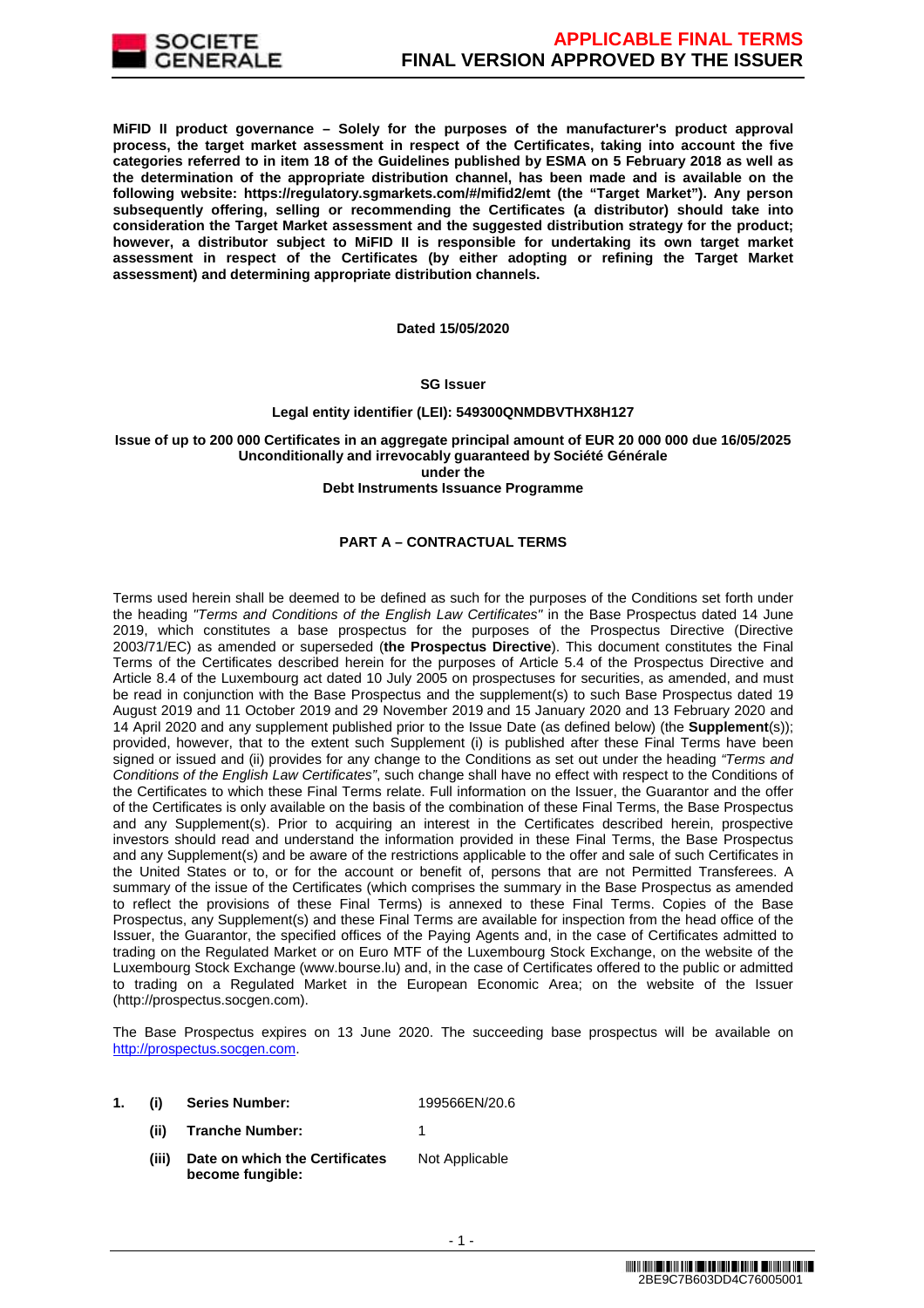

| 2.  |       | <b>Specified Currency:</b>                                                              | <b>EUR</b>                                                                                                                                                |
|-----|-------|-----------------------------------------------------------------------------------------|-----------------------------------------------------------------------------------------------------------------------------------------------------------|
| 3.  |       | <b>Aggregate Nominal Amount:</b>                                                        |                                                                                                                                                           |
|     | (i)   | - Tranche:                                                                              | Up to 200 000 Certificates in an aggregate principal amount<br>of EUR 20 000 000                                                                          |
|     | (ii)  | - Series:                                                                               | Up to 200 000 Certificates in an aggregate principal amount<br>of EUR 20 000 000                                                                          |
| 4.  |       | <b>Issue Price:</b>                                                                     | Certificate<br>EUR<br>of EUR<br>Specified<br>- 100<br>per<br>100<br>Denomination                                                                          |
| 5.  |       | <b>Specified Denomination(s):</b>                                                       | <b>EUR 100</b>                                                                                                                                            |
| 6.  | (i)   | <b>Issue Date:</b><br>(DD/MM/YYYY)                                                      | 30/06/2020                                                                                                                                                |
|     | (ii)  | <b>Interest Commencement Date:</b>                                                      | Not Applicable                                                                                                                                            |
| 7.  |       | <b>Final Exercise Date:</b><br>(DD/MM/YYYY)                                             | 16/05/2025                                                                                                                                                |
| 8.  |       | <b>Governing law:</b>                                                                   | English law                                                                                                                                               |
| 9.  | (i)   | <b>Status of the Certificates:</b>                                                      | Unsecured                                                                                                                                                 |
|     | (ii)  | Date of corporate authorisation<br>obtained for the issuance of<br><b>Certificates:</b> | Not Applicable                                                                                                                                            |
|     | (iii) | <b>Type of Structured Certificates:</b>                                                 | <b>Index Linked Certificates</b>                                                                                                                          |
|     |       |                                                                                         | The provisions of the following Additional Terms and<br>Conditions apply:<br>Additional Terms<br>and<br>Conditions<br>for<br>Index Linked<br>Certificates |
|     | (iv)  | <b>Reference of the Product</b>                                                         | 3.3.4 with Option 4 applicable as described in the Additional<br>Terms and Conditions relating to Formulae                                                |
| 10. |       | <b>Interest Basis:</b>                                                                  | See section "PROVISIONS RELATING TO INTEREST (IF<br>ANY) PAYABLE" below.                                                                                  |
| 11. |       | <b>Redemption/Payment Basis:</b>                                                        | See section "PROVISIONS RELATING TO REDEMPTION"<br>below.                                                                                                 |
| 12. |       | Issuer's/Certificateholders'<br>redemption option:                                      | See section "PROVISIONS RELATING TO REDEMPTION"<br>below.                                                                                                 |

# **PROVISIONS RELATING TO INTEREST (IF ANY) PAYABLE**

| <b>Fixed Rate Certificate</b><br><b>Provisions:</b>          | Not Applicable |
|--------------------------------------------------------------|----------------|
| <b>Floating Rate Certificate</b><br><b>Provisions:</b>       | Not Applicable |
| <b>Structured Interest Certificate</b><br><b>Provisions:</b> | Not Applicable |
| <b>Zero Coupon Certificate</b><br><b>Provisions:</b>         | Not Applicable |
|                                                              |                |

# **PROVISIONS RELATING TO REDEMPTION**

**17. Redemption at the option of the Issuer:** Not Applicable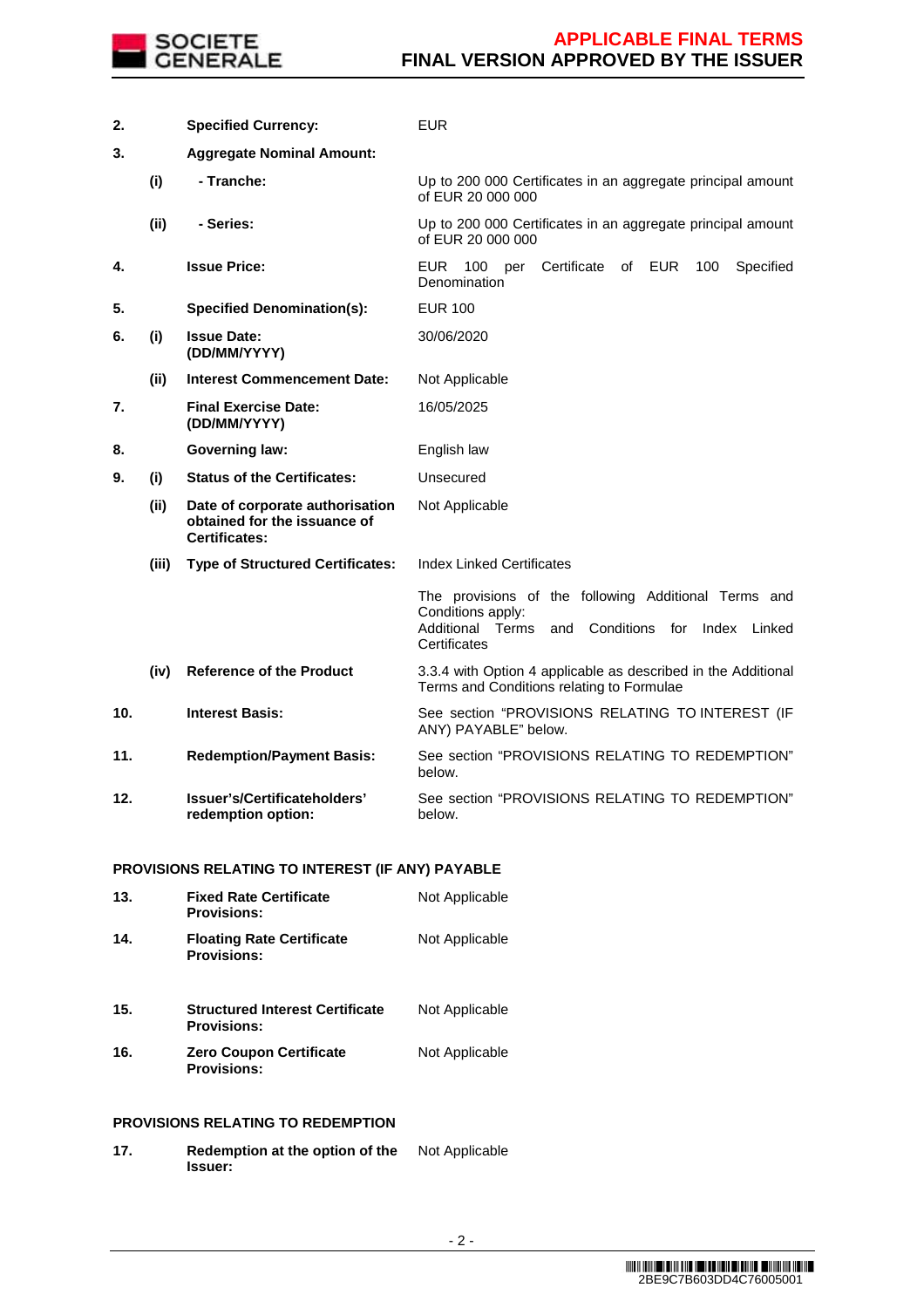

- **18. Redemption at the option of the Certificateholders:**
- - **(i) Automatic Early Redemption Amount(s):**

Not Applicable

**19. Automatic Early Redemption:** Applicable as per Condition 5.10 of the General Terms and **Conditions** 

> Unless previously redeemed, if an Automatic Early Redemption Event has occurred, then the Issuer shall redeem early the Certificates on Automatic Early Redemption Date(i) (i from 1 to 4) in accordance with the following provisions in respect of each Certificate:

Automatic Early Redemption Amount(i) = Specified Denomination x  $(100\% + i \times 7.3\%)$ 

 Definitions relating to the Automatic Early Redemption Amount are set out in paragraph 27(ii) "Definitions relating to the Product".

**(ii) Automatic Early Redemption Date(s): (DD/MM/YYYY)** Automatic Early Redemption Date(i) (i from 1 to 4): 06/07/2021; 06/07/2022; 06/07/2023; 08/07/2024

#### **(iii) Automatic Early Redemption Event:** is deemed to have occurred, as determined by the Calculation Agent, if on a Valuation Date(i) (i from 1 to 4), Performance(i) is higher than or equal to 0%

**20. Final Exercise Amount:** Unless previously redeemed, the Issuer shall redeem the Certificates on the Final Exercise Date, in accordance with the following provisions in respect of each Certificate:

# **Scenario 1:**

If on Valuation Date(5), Performance(5) is higher than or equal to 0%, then:

Final Exercise Amount = Specified Denomination x [100%] +5x7.3%]

#### **Scenario 2:**

If on Valuation Date(5), Performance(5) is lower than 0% and Performance(5) is higher than or equal to -30.0%, then:

Final Exercise Amount = Specified Denomination x [100%]

# **Scenario 3:**

Not Applicable

Not Applicable

Not Applicable

If on Valuation Date(5), Performance(5) is lower than - 30.0%, then:

Final Exercise Amount = Specified Denomination x (100% + Performance(5))

 Definitions relating to the Final Exercise Amount are set out in paragraph 27(ii) "Definitions relating to the Product".

- **21. Physical Delivery Certificates Provisions:**
- **22. Credit Linked Certificates Provisions:**
- **23. Bond Linked Certificates Provisions:**
- **24. Trigger redemption at the option of the Issuer:** Not Applicable
- **25. Early Redemption for tax reasons, special tax reasons, regulatory reasons, Force**

Early Redemption Amount: Market Value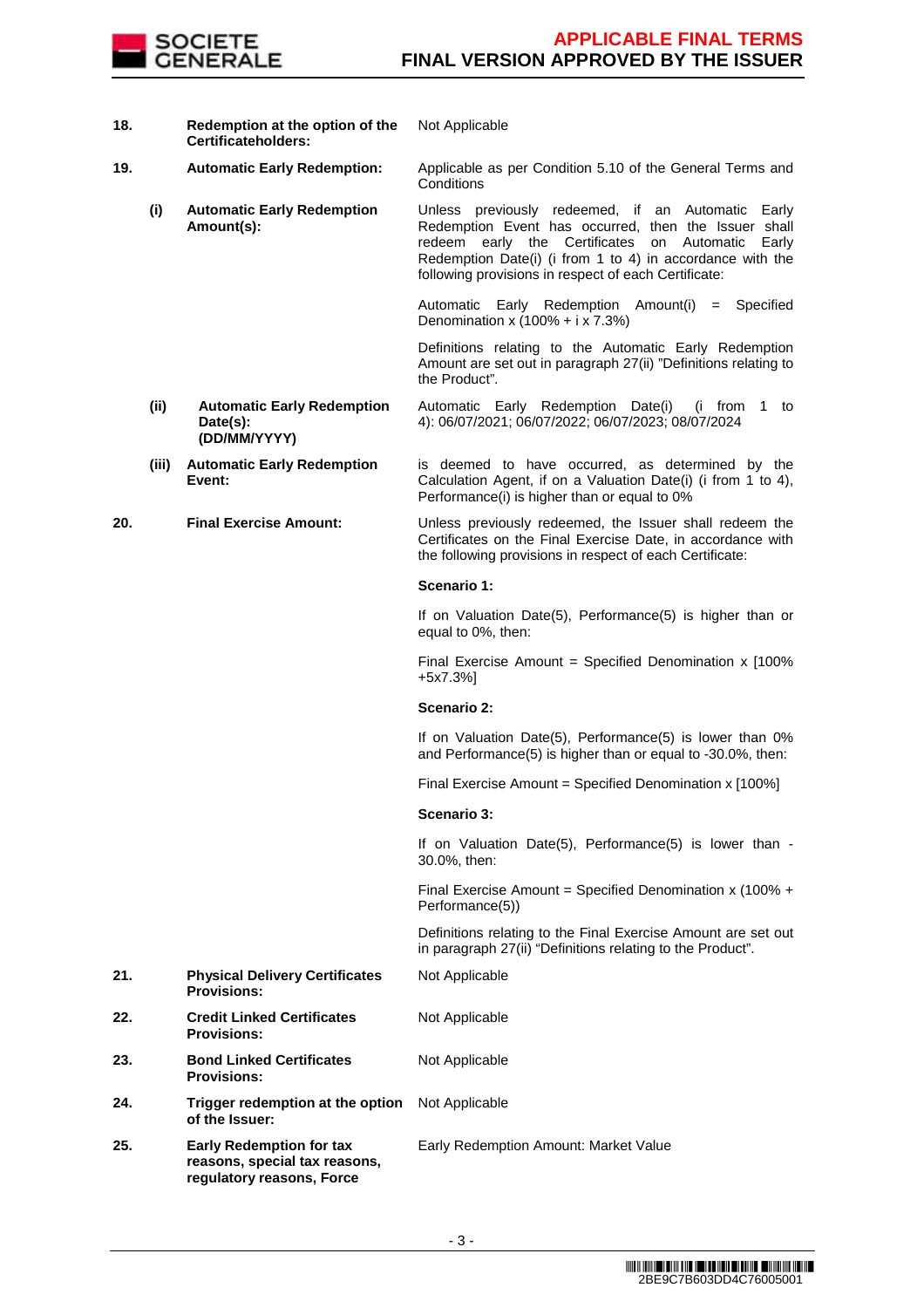

**Majeure Event, Event of Default, or at the option of the Calculation Agent pursuant to the Additional Terms and Conditions:**

### **PROVISIONS APPLICABLE TO THE UNDERLYING(S) IF ANY**

**26. (i) Underlying(s):** The following Index as defined below:

| <b>Index Name</b>                                                  | <b>Bloomberg</b><br><b>Ticker Sponsor</b> | Index                   | <b>Exchange</b>                                                                                                                      | Website       |
|--------------------------------------------------------------------|-------------------------------------------|-------------------------|--------------------------------------------------------------------------------------------------------------------------------------|---------------|
| <b>STOXX Global</b><br>Technology Select   SXGTSEE<br>30 EUR Price |                                           | <b>STOXX</b><br>Limited | Each exchange on which securities<br>comprised in the Index are traded.<br>from time to time, as determined by<br>the Index Sponsor. | www.stoxx.com |

- (ii) **Information relating to the past** The information relating to the past and future performances **and future performances of the Underlying(s) and volatility:** of the Underlying(s) and volatility are available on the source specified in the table above.
- **(iii) Provisions relating, amongst others, to the Market Disruption Event(s) and/or Extraordinary Event(s) and/or any additional disruption event(s) as described in the relevant Additional Terms and Conditions:**
- **(iv) Other information relating to the Underlying(s):**

The provisions of the following Additional Terms and Conditions apply:

Additional Terms and Conditions for Index Linked **Certificates** 

Information or summaries of information included herein with respect to the Underlying(s), has been extracted from general databases released publicly or by any other available information.

Each of the Issuer and the Guarantor confirms that such information has been accurately reproduced and that, so far as it is aware and is able to ascertain from information published, no facts have been omitted which would render the reproduced information inaccurate or misleading.

# **DEFINITIONS APPLICABLE TO INTEREST (IF ANY), REDEMPTION AND THE UNDERLYING(S) IF ANY**

| 27. | (i)  | Definitions relating to date(s):                  | Applicable                                                                                                          |             |                                                             |             |  |
|-----|------|---------------------------------------------------|---------------------------------------------------------------------------------------------------------------------|-------------|-------------------------------------------------------------|-------------|--|
|     |      | <b>Valuation Date(0):</b><br>(DD/MM/YYYY)         | 29/06/2020                                                                                                          |             |                                                             |             |  |
|     |      | Valuation Date(i) (i from 1 to 5)<br>(DD/MM/YYYY) | 29/06/2021;<br>09/05/2025                                                                                           | 29/06/2022: | 29/06/2023:                                                 | 01/07/2024: |  |
|     | (ii) | Definitions relating to the<br><b>Product:</b>    | Applicable, subject to the provisions of Condition 4 of the<br>Additional Terms and Conditions relating to Formulae |             |                                                             |             |  |
|     |      | Performance(i)<br>(i from 1 to 5)                 | means (S(i) / S(0)) - 100%                                                                                          |             |                                                             |             |  |
|     |      | S(i)<br>(i from 0 to 5)                           | of the Underlying                                                                                                   |             | means in respect of any Valuation Date(i) the Closing Price |             |  |

# **PROVISIONS RELATING TO SECURED CERTIFICATES**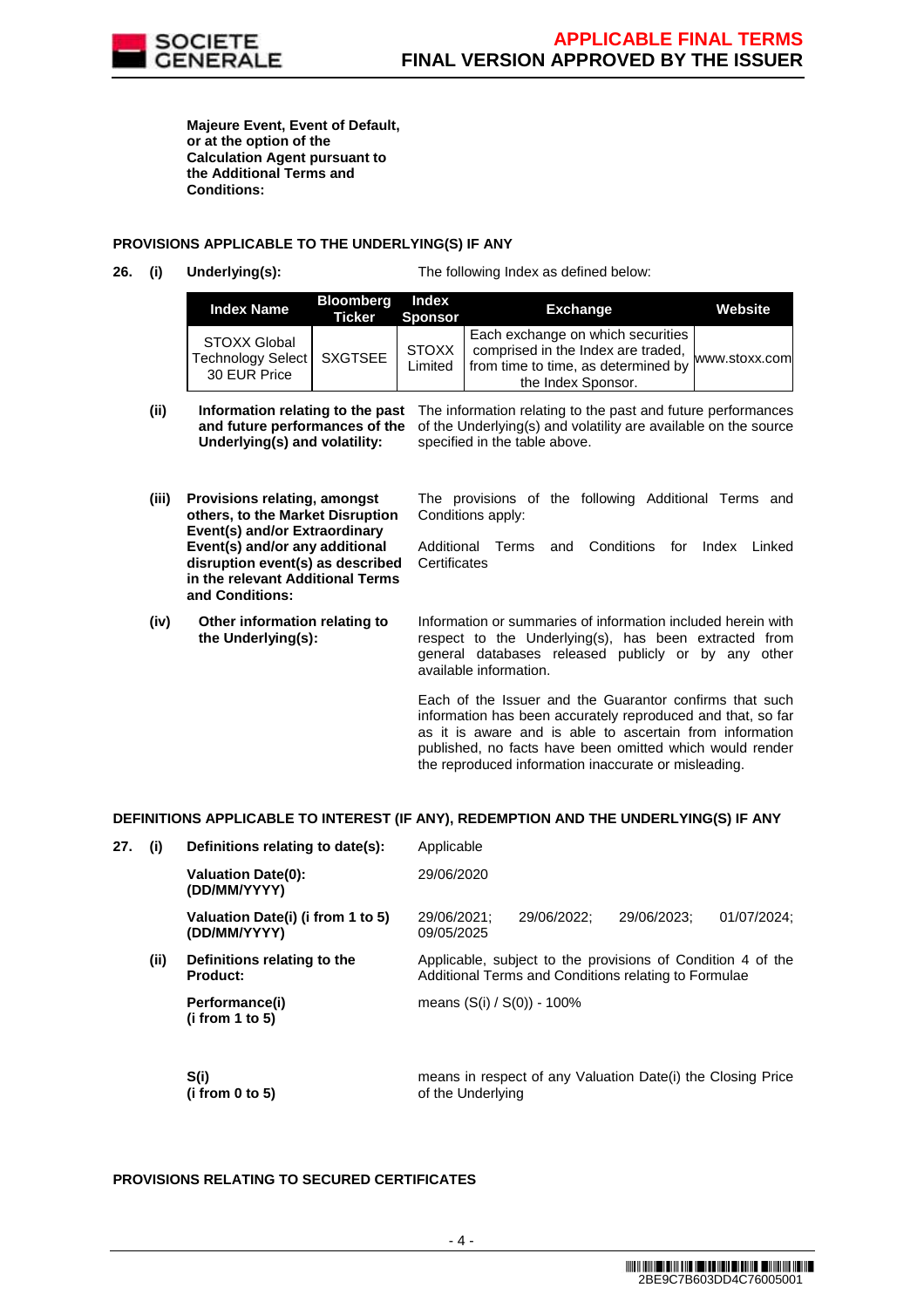

**28. Secured Certificates Provisions:** Not Applicable

# **GENERAL PROVISIONS APPLICABLE TO THE CERTIFICATES**

| 29. |      | Provisions applicable to<br>payment date(s):                                                                  |                                                                                                                               |
|-----|------|---------------------------------------------------------------------------------------------------------------|-------------------------------------------------------------------------------------------------------------------------------|
|     |      | - Payment Business Day:                                                                                       | Following Payment Business Day                                                                                                |
|     |      | - Financial Centre(s):                                                                                        | Not Applicable                                                                                                                |
| 30. |      | Form of the Certificates:                                                                                     |                                                                                                                               |
|     | (i)  | Form:                                                                                                         | Non-US Registered Global Note registered in the name of a<br>nominee for a common depositary for Euroclear and<br>Clearstream |
|     | (ii) | New Global Note (NGN - bearer No<br>notes) / New Safekeeping<br><b>Structure (NSS - registered</b><br>notes): |                                                                                                                               |
| 31. |      | <b>Redenomination:</b>                                                                                        | Not Applicable                                                                                                                |
| 32. |      | <b>Consolidation:</b>                                                                                         | Applicable as per Condition 14.2 of the General Terms and<br>Conditions                                                       |
| 33. |      | <b>Partly Paid Certificates</b><br><b>Provisions:</b>                                                         | Not Applicable                                                                                                                |
| 34. |      | <b>Instalment Certificates</b><br><b>Provisions:</b>                                                          | Not Applicable                                                                                                                |
| 35. |      | Masse:                                                                                                        | Not Applicable                                                                                                                |
| 36. |      | <b>Dual Currency Certificate</b><br><b>Provisions:</b>                                                        | Not Applicable                                                                                                                |
| 37. |      | <b>Additional Amount Provisions</b><br>for Italian Certificates:                                              | Not Applicable                                                                                                                |
| 38. |      | Interest Amount and/or the<br><b>Redemption Amount switch at</b><br>the option of the Issuer:                 | Not Applicable                                                                                                                |
| 39. |      | <b>Portfolio Linked Certificates</b><br><b>Provisions:</b>                                                    | Not Applicable                                                                                                                |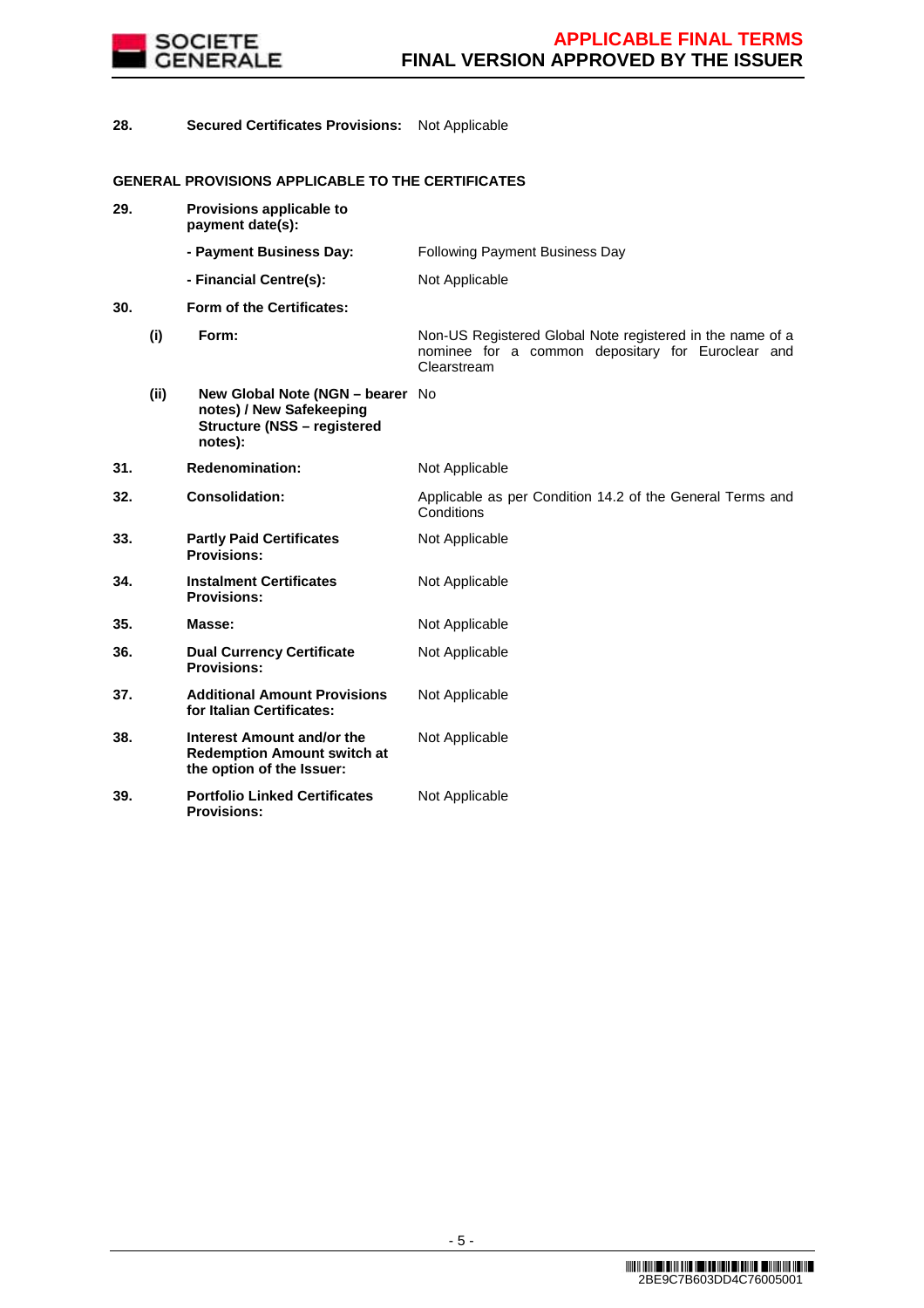

### **PART B – OTHER INFORMATION**

### **1. LISTING AND ADMISSION TO TRADING**

- **(i) Listing:** None
- **(ii) Admission to trading:** Application shall be made for the Certificates to be admitted to trading on the Multilateral Trading Facility ("MTF") named EuroTLX organized and managed by Borsa Italiana S.p.A. with effect from or as soon as practicable after the Issue Date. Société Générale, directly or through a third party appointed by it, will act as specialist for the Certificates, in accordance with the rules and regulations of EuroTLX.

 **There can be no assurance that the listing and trading of the Certificates will be approved with effect on the Issue Date or at all, provided that if Borsa Italiana S.p.A. does not release its decision of admission to trading within the day immediately preceding the Issue Date, Section 10 – paragraph "Conditions to which the offer is subject" of these Final Terms shall apply.**

**(iii) Estimate of total expenses related to admission to trading:** Not Applicable **(iv) Information required for Certificates to be listed on**  Not Applicable

**SIX Swiss Exchange:**

### **2. RATINGS**

The Certificates to be issued have not been rated.

#### **3. INTERESTS OF NATURAL AND LEGAL PERSONS INVOLVED IN THE ISSUE/OFFER**

 Save for fees, if any, payable to the Dealer, and so far as the Issuer is aware, no person involved in the issue of the Certificates has an interest material to the offer.

The Dealer and its affiliates have engaged, and may in the future engage, in investment banking and/or commercial banking transactions with, and may perform other services for, the Issuer and its affiliates in the ordinary course of business.

 Société Générale will ensure the roles of provider of hedging instruments to the Issuer of the Certificates and Calculation Agent of the Certificates.

 The possibility of conflicts of interest between the different roles of Société Générale on one hand, and between those of Société Générale in these roles and those of the Certificateholders on the other hand cannot be excluded.

 Furthermore, given the banking activities of Société Générale, conflicts may arise between the interests of Société Générale acting in these capacities (including business relationship with the issuers of the financial instruments being underlyings of the Certificates or possession of non public information in relation with them) and those of the Certificateholders. Finally, the activities of Société Générale on the underlying financial instrument(s), on its proprietary account or on behalf of its customers, or the establishment of hedging transactions, may also have an impact on the price of these instruments and their liquidity, and thus may be in conflict with the interests of the Certificateholders.

# **4. REASONS FOR THE OFFER AND USE OF PROCEEDS**

**(i) Reasons for the offer and use of proceeds:**

The net proceeds from each issue of Certificates will be applied for the general financing purposes of the Société Générale Group, which include making a profit.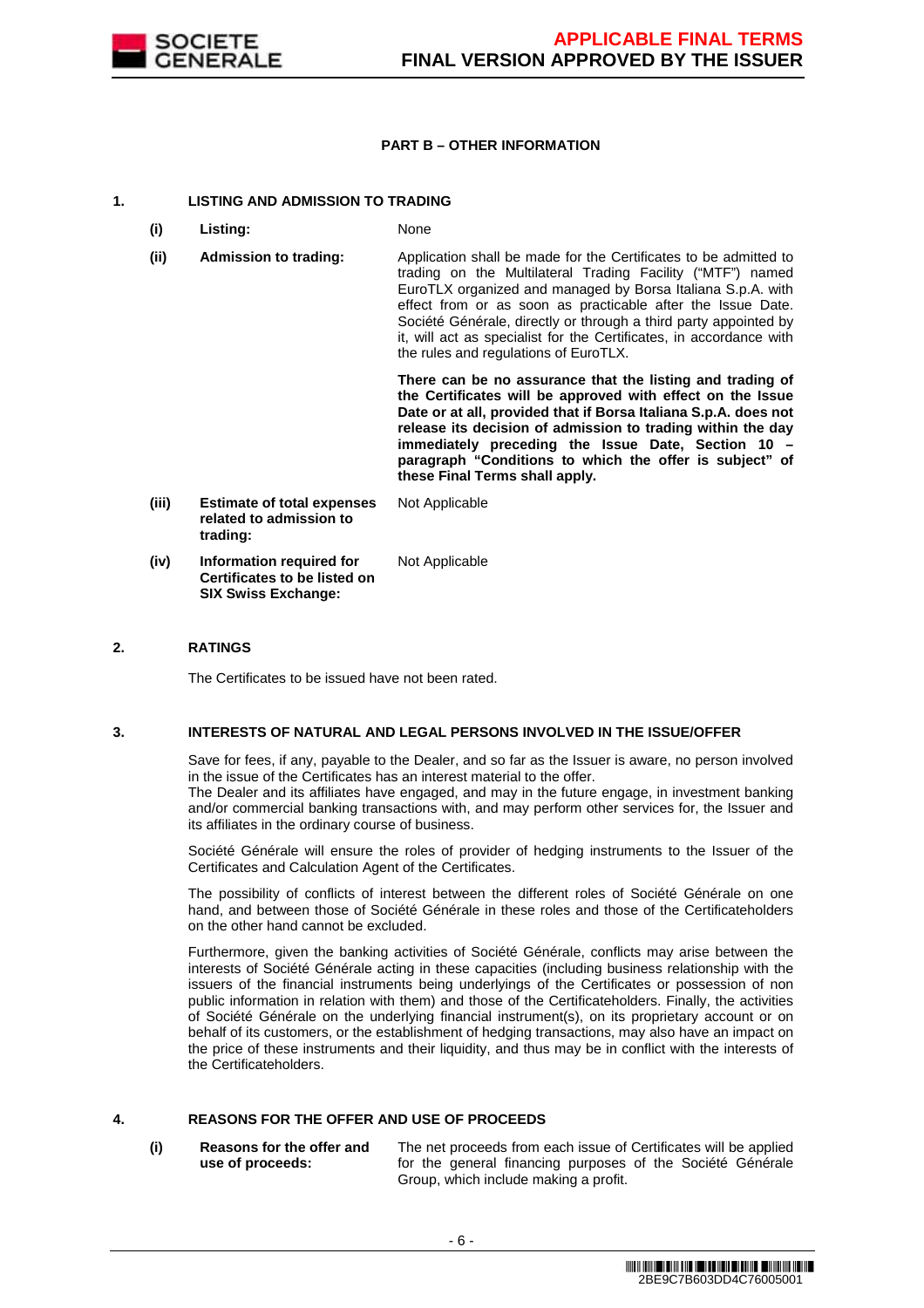

- **(ii) Estimated total expenses:** Not Applicable
- **(iii) Estimated net proceeds:** Not Applicable
- **5. INDICATION OF YIELD** (Fixed Rate Certificates only) Not Applicable
- **6. HISTORIC INTEREST RATES** (Floating Rate Certificates only)

Not Applicable

# **7. PERFORMANCE AND EFFECT ON VALUE OF INVESTMENT**

#### **(i) PERFORMANCE OF FORMULA, EXPLANATION OF EFFECT ON VALUE OF INVESTMENT**  (Structured Certificates only)

 The value of the Certificates, the payment of an automatic early redemption amount on a relevant automatic early redemption date, and the payment of a redemption amount to a Certificateholder on the final exercise date will depend on the performance of the underlying asset(s), on the relevant valuation date(s).

 The value of the Certificates is linked to the positive or negative performance of the underlying instrument. The amount(s) to be paid is/are determined on the basis of the condition which is satisfied (or not) if the performance of the underlying instrument is higher than or equal to a predefined barrier performance.

 The Certificates may provide for an automatic early redemption linked to a specific event. Therefore, this may prevent the Certificateholders from benefitting from the performance of the underlying instrument(s) over the whole period initially envisaged.

 The terms and conditions of the Certificates may include provisions under which upon the occurrence of certain market disruptions delays in the settlement of the Certificates may be incurred or certain modifications be made. Moreover, in case of occurrence of events affecting the underlying instrument(s), the terms and conditions of the Certificates allow the Issuer to substitute the underlying instrument(s) by new underlying instrument(s), cease the exposure to the underlying asset(s) and apply a reference rate to the proceeds so obtained until the final exercise date of the Certificates, postpone the final exercise date of the Certificates, early redeem the Certificates on the basis of the market value of these Certificates, or deduct from any due amount the increased cost of hedging, and in each case without the consent of the Certificateholders.

Payments (whether in respect of principal and/or interest and whether at final exercise or otherwise) on the Certificates are calculated by reference to certain underlying(s), the return of the Certificates is based on changes in the value of the underlying(s), which may fluctuate. Prospective investors should be aware that these Certificates may be volatile and that they may receive no interest and may lose all or a substantial portion of their principal.

 During the lifetime of the Certificates, the market value of these Certificates may be lower than the invested capital. Furthermore, an insolvency of the Issuer and/or the Guarantor may cause a total loss of the invested capital.

**The attention of the investors is drawn to the fact that they could sustain an entire or a partial loss of their investment.**

#### **(ii) PERFORMANCE OF RATE(S) OF EXCHANGE AND EXPLANATION OF EFFECT ON VALUE OF INVESTMENT** (Dual Currency Certificates only)

Not Applicable

#### **8. OPERATIONAL INFORMATION**

**(i) Security identification code(s):**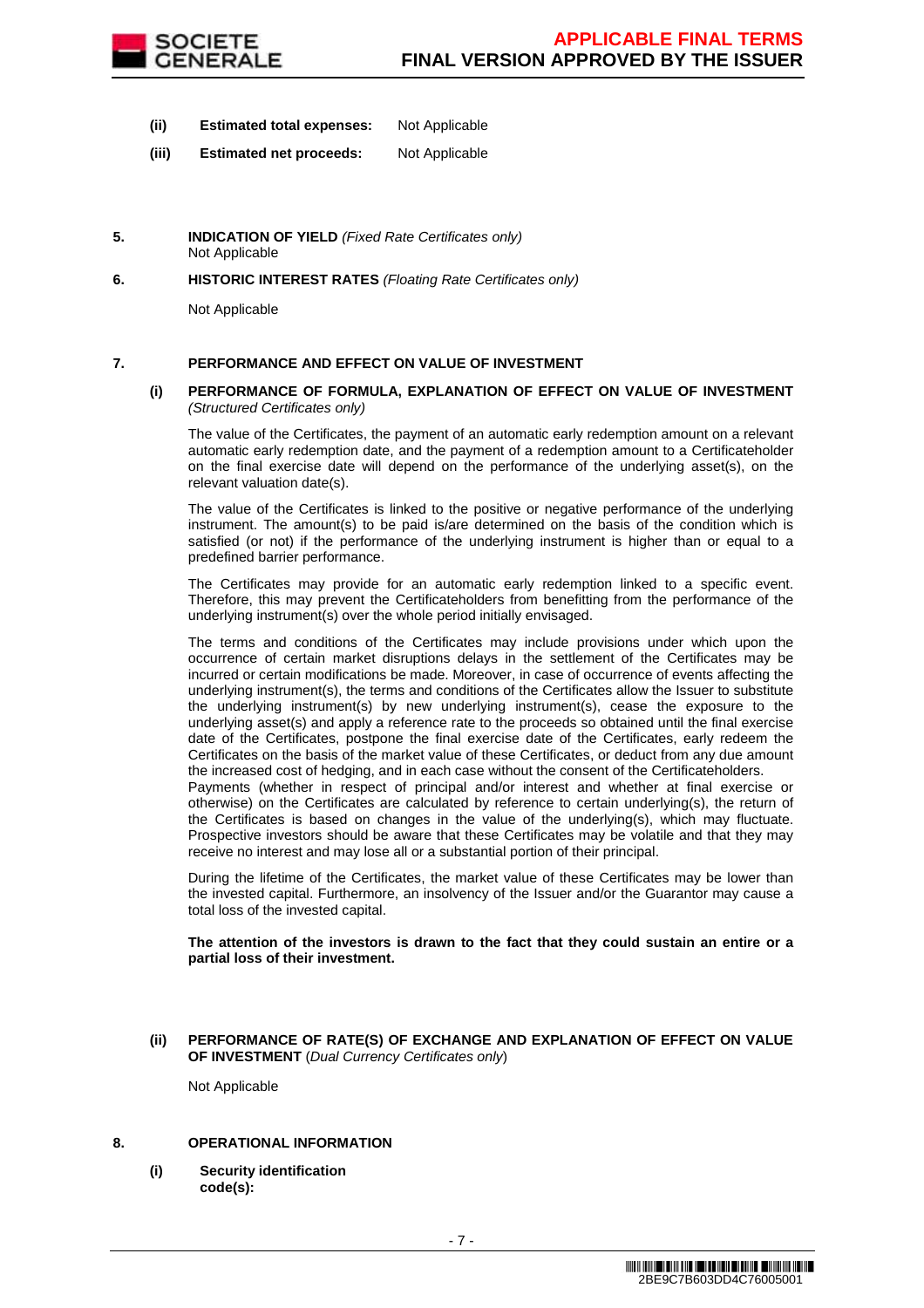

|    |       | - ISIN code:                                                                                                                           | XS2120916189                                                                                                                                                                                                                                                                                                                                                                                                                                                                                                                                                                                                                                                                                                                                                        |
|----|-------|----------------------------------------------------------------------------------------------------------------------------------------|---------------------------------------------------------------------------------------------------------------------------------------------------------------------------------------------------------------------------------------------------------------------------------------------------------------------------------------------------------------------------------------------------------------------------------------------------------------------------------------------------------------------------------------------------------------------------------------------------------------------------------------------------------------------------------------------------------------------------------------------------------------------|
|    |       | - Common code:                                                                                                                         | 212091618                                                                                                                                                                                                                                                                                                                                                                                                                                                                                                                                                                                                                                                                                                                                                           |
|    | (ii)  | <b>Clearing System(s):</b>                                                                                                             | Euroclear Bank S.A/N.V. (Euroclear) / Clearstream Banking<br>société anonyme (Clearstream)                                                                                                                                                                                                                                                                                                                                                                                                                                                                                                                                                                                                                                                                          |
|    | (iii) | <b>Delivery of the Certificates:</b>                                                                                                   | Delivery against payment                                                                                                                                                                                                                                                                                                                                                                                                                                                                                                                                                                                                                                                                                                                                            |
|    | (iv)  | <b>Calculation Agent:</b>                                                                                                              | Société Générale<br>Tour Société Générale<br>17 Cours Valmy<br>92987 Paris La Défense Cedex<br>France                                                                                                                                                                                                                                                                                                                                                                                                                                                                                                                                                                                                                                                               |
|    | (v)   | <b>Paying Agent(s):</b>                                                                                                                | Société Générale Luxembourg SA<br>11, avenue Emile Reuter<br>2420 Luxembourg<br>Luxembourg                                                                                                                                                                                                                                                                                                                                                                                                                                                                                                                                                                                                                                                                          |
|    | (vi)  | Eurosystem eligibility of the<br><b>Certificates:</b>                                                                                  | No. Whilst the designation is specified as "no" at the date of<br>these Final Terms, should the Eurosystem eligibility criteria be<br>amended in the future such that the Certificates are capable of<br>meeting them the Certificates may then be deposited with one<br>of the ICSDs as common safekeeper and registered in the<br>name of a nominee of one of the ICSDs acting as common<br>safekeeper. Note that this does not necessarily mean that the<br>Certificates will then be recognised as eligible collateral for<br>Eurosystem monetary policy and intraday credit operations by<br>the Eurosystem at any time during their life. Such recognition<br>will depend upon the ECB being satisfied that Eurosystem<br>eligibility criteria have been met. |
|    | (vii) | <b>Address and contact details</b><br>of Société Générale for all<br>administrative<br>communications relating to<br>the Certificates: | Société Générale<br>Tour Société Générale<br>17 Cours Valmy<br>92987 Paris La Défense Cedex<br>France<br>Name: Sales Support Services - Derivatives<br>Tel: +33 1 57 29 12 12 (Hotline)<br>Email: clientsupport-deai@sgcib.com                                                                                                                                                                                                                                                                                                                                                                                                                                                                                                                                      |
| 9. |       | <b>DISTRIBUTION</b>                                                                                                                    |                                                                                                                                                                                                                                                                                                                                                                                                                                                                                                                                                                                                                                                                                                                                                                     |
|    | (i)   | <b>Method of distribution:</b>                                                                                                         | Non-syndicated                                                                                                                                                                                                                                                                                                                                                                                                                                                                                                                                                                                                                                                                                                                                                      |
|    |       | - Dealer(s):                                                                                                                           | Société Générale<br>Tour Société Générale<br>17 Cours Valmy<br>92987 Paris La Défense Cedex<br>France                                                                                                                                                                                                                                                                                                                                                                                                                                                                                                                                                                                                                                                               |
|    | (ii)  | <b>Total commission and</b><br>concession:                                                                                             | There is no commission and/or concession paid by the Issuer to<br>the Dealer or the Managers.                                                                                                                                                                                                                                                                                                                                                                                                                                                                                                                                                                                                                                                                       |
|    |       |                                                                                                                                        | Société Générale shall pay to Deutsche Bank SpA (the<br>Distributor) an upfront remuneration of up to 5.00% of the<br>nominal amount of Certificates effectively placed by such<br>Distributor as of the Issue Date.                                                                                                                                                                                                                                                                                                                                                                                                                                                                                                                                                |

- **(iii) TEFRA rules:** Not Applicable
- **(iv) Non-exempt Offer:** A Non-exempt offer of the Certificates may be made by the Dealer and any **Initial Authorised Offeror** below mentioned, any **Additional Authorised Offeror**, the name and address of whom will be published on the website of the Issuer (http://prospectus.socgen.com) in the public offer jurisdiction(s) (**Public Offer Jurisdiction(s)**) during the offer period (**Offer Period**) as specified in the paragraph "Public Offers in European Economic Area" below.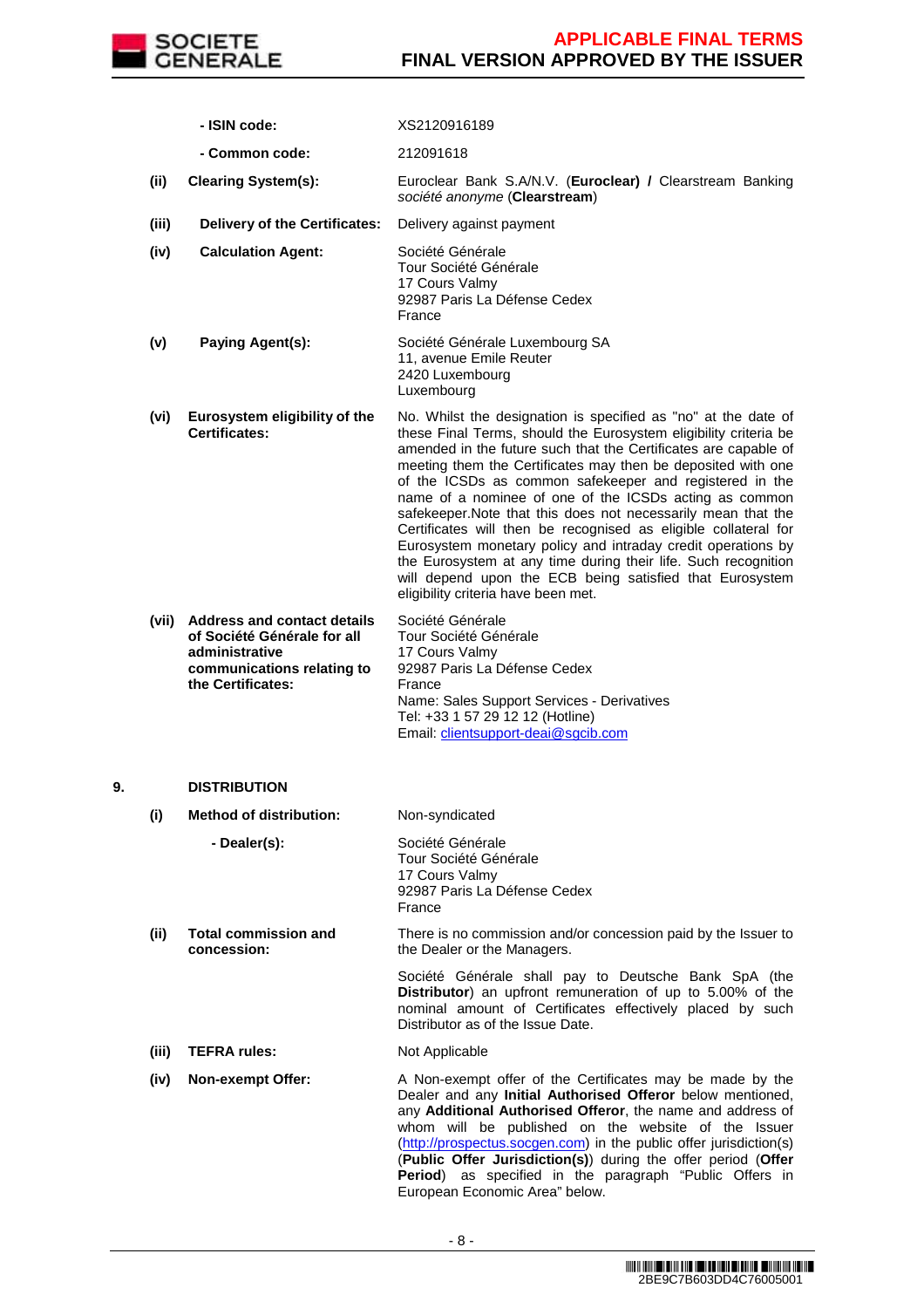

 **- Individual Consent / Name(s) and address(es) of any Initial Authorised Offeror:** Applicable / Deutsche Bank SpA, Piazza del Calendario, 3, 20126 Milano

 **- General Consent/ Other conditions to consent:**

**(v) U.S. federal income tax considerations:**

Not Applicable

The Certificates are not Specified Certificates for purposes of the Section 871(m) Regulations.

**(vi) Prohibition of Sales to EEA Retail Investors:** Not Applicable

### **10. PUBLIC OFFERS IN EUROPEAN ECONOMIC AREA**

- **Public Offer Jurisdiction(s):** Italy
	- **Offer Period:**

From and including May 19, 2020 at 9.00 a.m. Central European Time (CET) to and including June 25, 2020 at 4.00 p.m. CET, subject to any early closing of the Offer Period as described below.

The Certificates will be distributed:

(a) within the premises of the Distributors (at their offices and branches);

(b) through door-to-door selling (fuori sede) pursuant to Articles 30 and 31 of the Italian Legislative Decree No. 58 of 24<sup>th</sup> February 1998, as amended from time to time (the **"Italian Financial Services Act"**) from and including May 19, 2020 at 9.00 a.m. Central European Time (CET) to and including June 22, 2020 at 4.00 p.m. CET; and

(c) through long distance selling techniques (tecniche di comunicazione a distanza) pursuant to article 32 of the Italian Financial Services Act from and including May 19, 2020 at 9.00 a.m. Central European Time (CET) to and including June 15, 2020 at 4.00 p.m. CET,

subject to any early closing of the Offer Period as described below.

The Distributor intending to distribute Certificates through doorto-door selling (fuori sede) pursuant to article 30 of the Italian Financial Services Act will collect the acceptance forms - other than directly at their branches and offices - through financial advisors for door-to-door selling (consulenti finanziari abilitati all'offerta fuori sede) pursuant to Article 31 of the Italian Financial Services Act.

Pursuant to Article 30, paragraph 6, of the Italian Financial Services Act, the validity and enforceability of contracts entered into through door-to-door selling (fuori sede) is suspended for a period of 7 (seven) days from the date of subscription of the acceptance form by the relevant investor.

Within such period investors may notify the Distributor of their withdrawal without payment of any charge or commission.

The Certificates will be also offered through long distance selling techniques (tecniche di comunicazione a distanza) pursuant to article 32 of the Italian Financial Services Act (i.e., through the trading-online platform of the Distributors and/or recorded telephone orders). In this case, investors may purchase the Certificates via the internet and/or via telephone,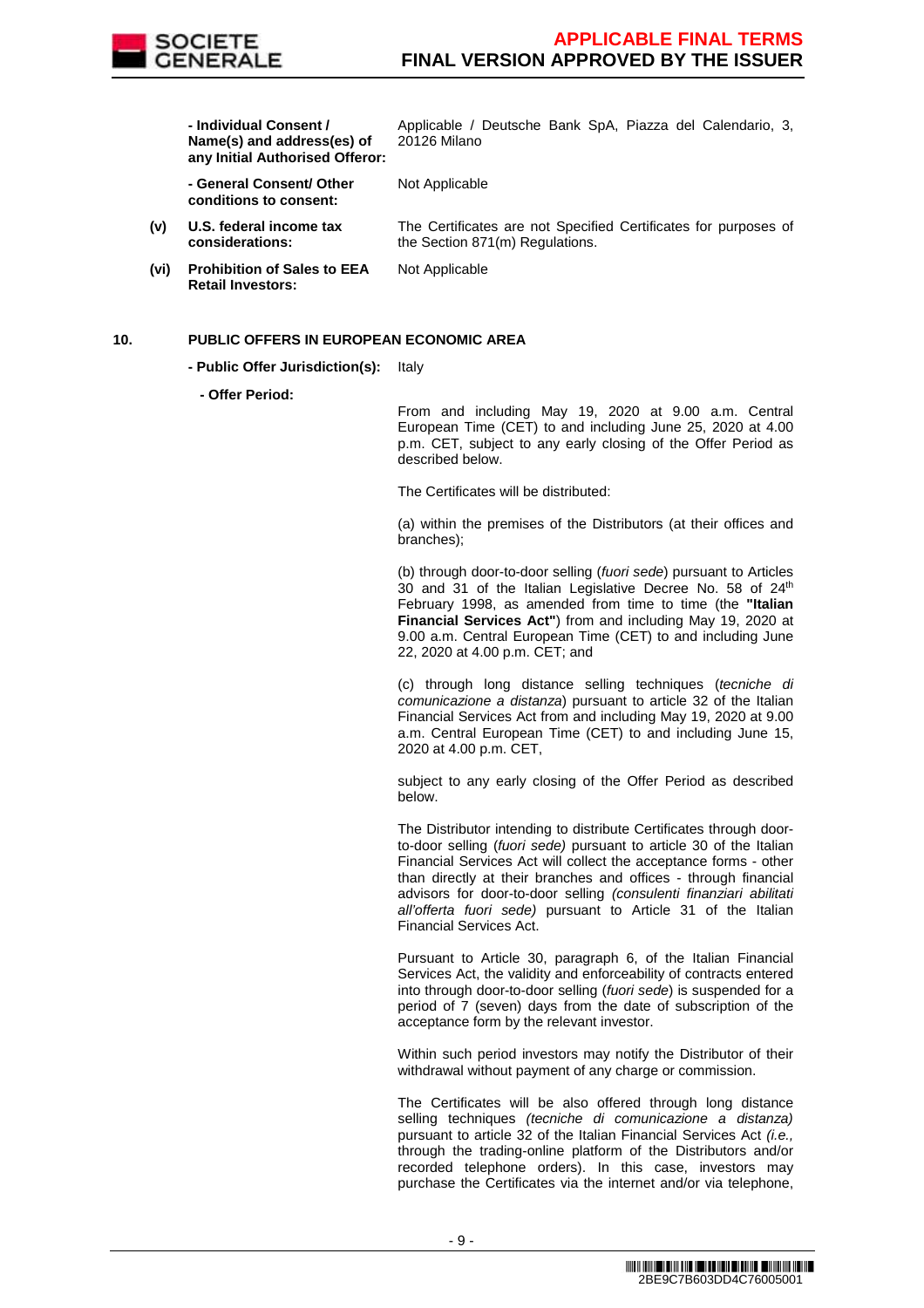

after being identified by the Distributor, in accordance with the procedures established by the Distributor. Pursuant to article 67-duodecies of the Italian Legislative Decree No. 206/2005 as amended (the so called "Codice del Consumo"), the validity and enforceability of the contracts entered into through long distance selling techniques (tecniche di comunicazione a distanza) is suspended for a period of 14 (fourteen) days from the date of subscription. Within such period investors may notify the Distributor of their withdrawal without any charge or commission

 **- Offer Price:** The Certificates will be offered at the Issue Price of which up to a maximum of 5.00% is represented by distribution fee payable upfront by the Guarantor to the Distributor.

 **- Conditions to which the offer is subject:** Offers of the Certificates are conditional on their issue and, on any additional conditions set out in the standard terms of business of the financial intermediaries, notified to investors by such relevant financial intermediaries.

> The Issuer reserves the right to close the Offer Period prior to its stated expiry for any reason.

> The Issuer reserves the right to withdraw the offer and cancel the issuance of the Certificates for any reason at any time on or prior to the Issue Date. For the avoidance of doubt, if any application has been made by a potential investor and the Issuer exercises such right, no potential investor shall be entitled to subscribe or otherwise acquire the Certificates. In each case, a notice to the investors on the early termination or the withdrawal, as applicable, will be published on the website of the Issuer (http://prospectus.socgen.com).

> The validity of the offer is subject to the condition that the decision of admission to trading on EuroTLX is released by Borsa Italiana S.p.A. by not later than on the day immediately preceding the Issue Date; otherwise, the offer will be deemed withdrawn and the issuance cancelled. The Issuer undertakes to file the relevant application with Borsa Italiana S.p.A. in due time to allow Borsa Italiana S.p.A. to release a decision, according to its rules, within the day immediately preceding the Issue Date.

 **- Description of the application process:** The distribution activity will be carried out in accordance with the financial intermediary's usual procedures. Prospective investors will not be required to enter into any contractual arrangements directly with the Issuer in relation to the subscription of the Certificates.

Not Applicable

 **- Description of possibility to reduce subscriptions and manner for refunding excess amount paid by applicants:**

 **- Details of the minimum and/or maximum amount of application:**

Minimum amount of application : EUR 100 (i.e. 1 Certificate)

 **- Details of the method and time limits for paying up and delivering the Certificates:**

The Certificates will be issued on the Issue Date against payment to the Issuer of the net subscription moneys. However, the settlement and delivery of the Certificates will be executed through the Dealer mentioned above. Investors will be notified by the relevant financial intermediary of their allocations of Certificates and the settlement arrangements in respect thereof.

 The settlement and the delivery of the securities will be executed through the Dealer mentioned above only for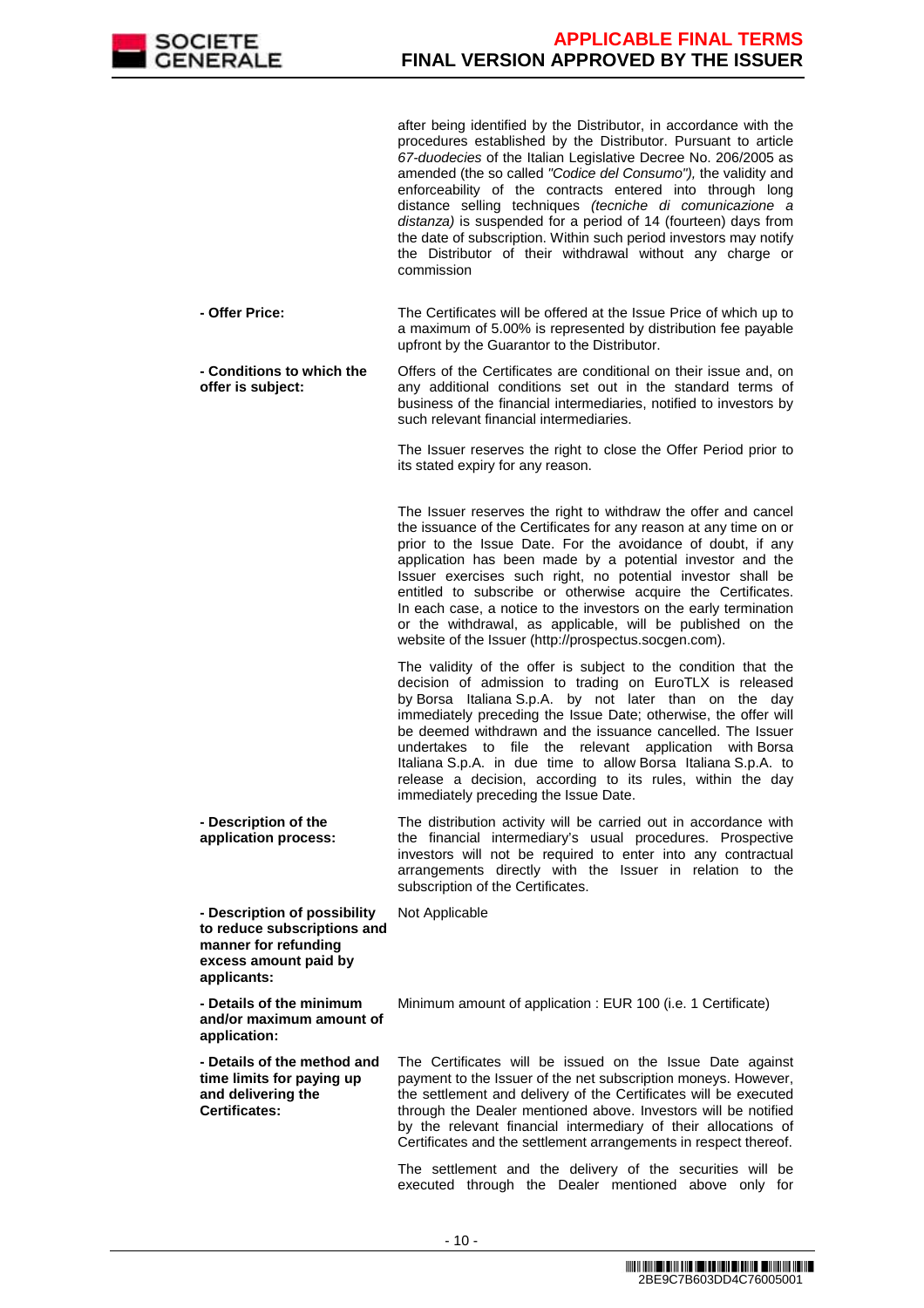

technical reasons. However, the Issuer will be the only offeror and as such will assume all the responsibilities in connection with the information contained in the Final Terms together with the Base Prospectus.

 **- Manner and date in which results of the offer are to be made public:** Publication on the website of the Issuer (http://prospectus.socgen.com) and in a daily newspaper of general circulation in the relevant place(s) of listing and/or public offer at the end of the subscription period if required by local regulation.

Not Applicable

 **- Procedure for exercise of any right of pre-emption, negotiability of subscription rights and treatment of subscription rights not exercised:**

 **- Whether tranche(s) has/have been reserved for certain countries:**

Not Applicable

 **- Process for notification to**  Not Applicable **applicants of the amount** 

**allotted and the indication whether dealing may begin before notification is made:**

 **- Amount of any expenses and taxes specifically charged to the subscriber or purchaser:**

Taxes charged in connection with the subscription, transfer, purchase or holding of the Certificates must be paid by the Certificateholders and neither the Issuer nor the Guarantor shall have any obligation in relation thereto; in that respect, Certificateholders shall consult professional tax advisers to determine the tax regime applicable to their own situation. The Certificateholders shall also consult the Taxation section in the Base Prospectus.

Subscription fees or purchases fees: None

# **11. ADDITIONAL INFORMATION**

| - Minimum investment in the<br><b>Certificates:</b> | EUR 100 (i.e. 1 Certificate)                                                                                                                                                                                                                                                                  |
|-----------------------------------------------------|-----------------------------------------------------------------------------------------------------------------------------------------------------------------------------------------------------------------------------------------------------------------------------------------------|
| - Minimum Trading Lot:                              | EUR 100 (i.e. 1 Certificate)                                                                                                                                                                                                                                                                  |
| - Underlying Disclaimer:                            | STOXX Limited, Deutsche Börse Group and their licensors,<br>research partners or data providers have no relationship to the<br>licensee, other than the licensing of the STOXX Global<br>Technology Select 30 EUR Price and the related trademarks for<br>use in connection with the product. |

**STOXX, Deutsche Börse Group and their licensors, research partners or data providers do not:**

» sponsor, endorse, sell or promote the product.

» recommend that any person invest in the products or any other securities.

» have any responsibility or liability for or make any decisions about the timing, amount or pricing of products.

» have any responsibility or liability for the administration, management or marketing of the products.

» consider the needs of the products or the owners of the products in determining, composing or calculating the relevant index or have any obligation to do so.

**STOXX, Deutsche Börse Group and their licensors, research partners or data providers give no warranty, and exclude any liability (whether in negligence or otherwise), in connection with the products or their performance.**

STOXX does not assume any contractual relationship with the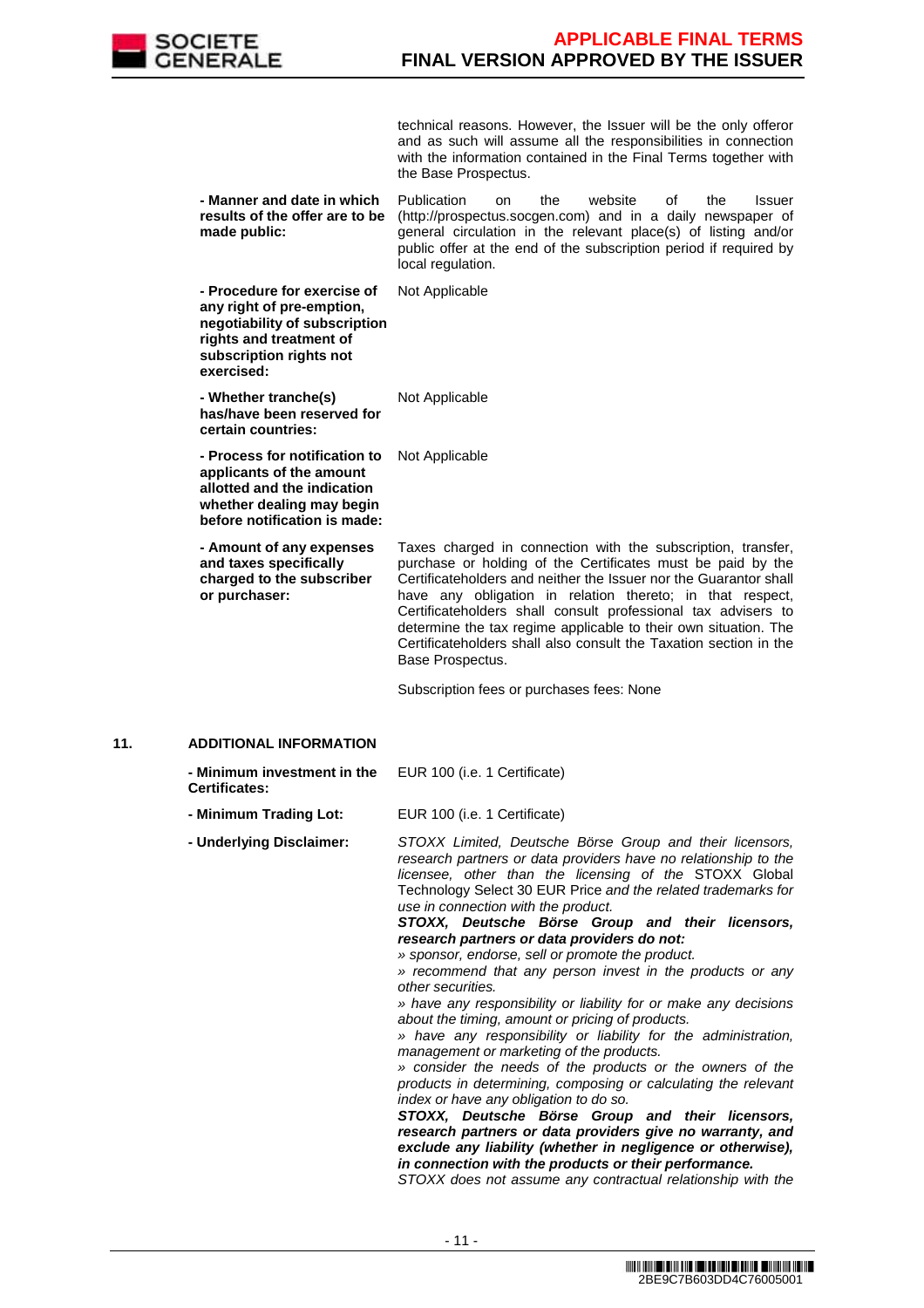

purchasers of the products or any other third parties. **Specifically,**

» STOXX, Deutsche Börse Group and their licensors, research partners or data providers do not give any warranty, express or implied, and exclude any liability about:

- The results to be obtained by the products, the owner of the products or any other person in connection with the use of the relevant index and the data included in the relevant index;

The accuracy, timeliness, and completeness of the relevant index and its data;

- The merchantability and the fitness for a particular purpose or use of the relevant index and its data;

- The performance of the products generally.

» STOXX, Deutsche Börse Group and their licensors, research partners or data providers give no warranty and exclude any liability, for any errors, omissions or interruptions in the relevant index or its data;

» Under no circumstances will STOXX, Deutsche Börse Group or their licensors, research part ners or data providers be liable (whether in negligence or otherwise) for any lost profits or indirect, punitive, special or consequential damages or losses, arising as a result of such errors, omissions or interruptions in the relevant index or its data or generally in relation to the products, even in circumstances where STOXX, Deutsche Börse Group or their licensors, research partners or data providers are aware that such loss or damage may occur.

The licensing Agreement between the licensee and STOXX is solely for their benefit and not for the benefit of the owners of the products or any other third parties.

 **- Location where the Prospectus, any Supplements thereto and the Final Terms can be collected or inspected free of charge in Italy:**

Société Générale, Via Olona n.2, 20123 Milano Italy

# **12. PUBLIC OFFERS IN OR FROM SWITZERLAND**

Not Applicable

#### **13. BENCHMARK REGULATION**

**Benchmark:** Applicable

Amounts payable under the Certificates will be calculated by reference to the relevant Benchmark which is provided by the relevant Administrator, as specified in the table below.

As at the date of these Final Terms, the relevant Administrator appears/ does not appear, as the case may be, on the register of administrators and benchmarks established and maintained by the European Securities and Markets Authority pursuant to Article 36 of the Benchmark Regulation (Regulation (EU) 2016/1011) (the **Benchmark Regulation**), as specified in the table below.

If "Does not appear and exempted" is specified in the table below, it means that the relevant Administrator does not fall within the scope of the Benchmark Regulation by virtue of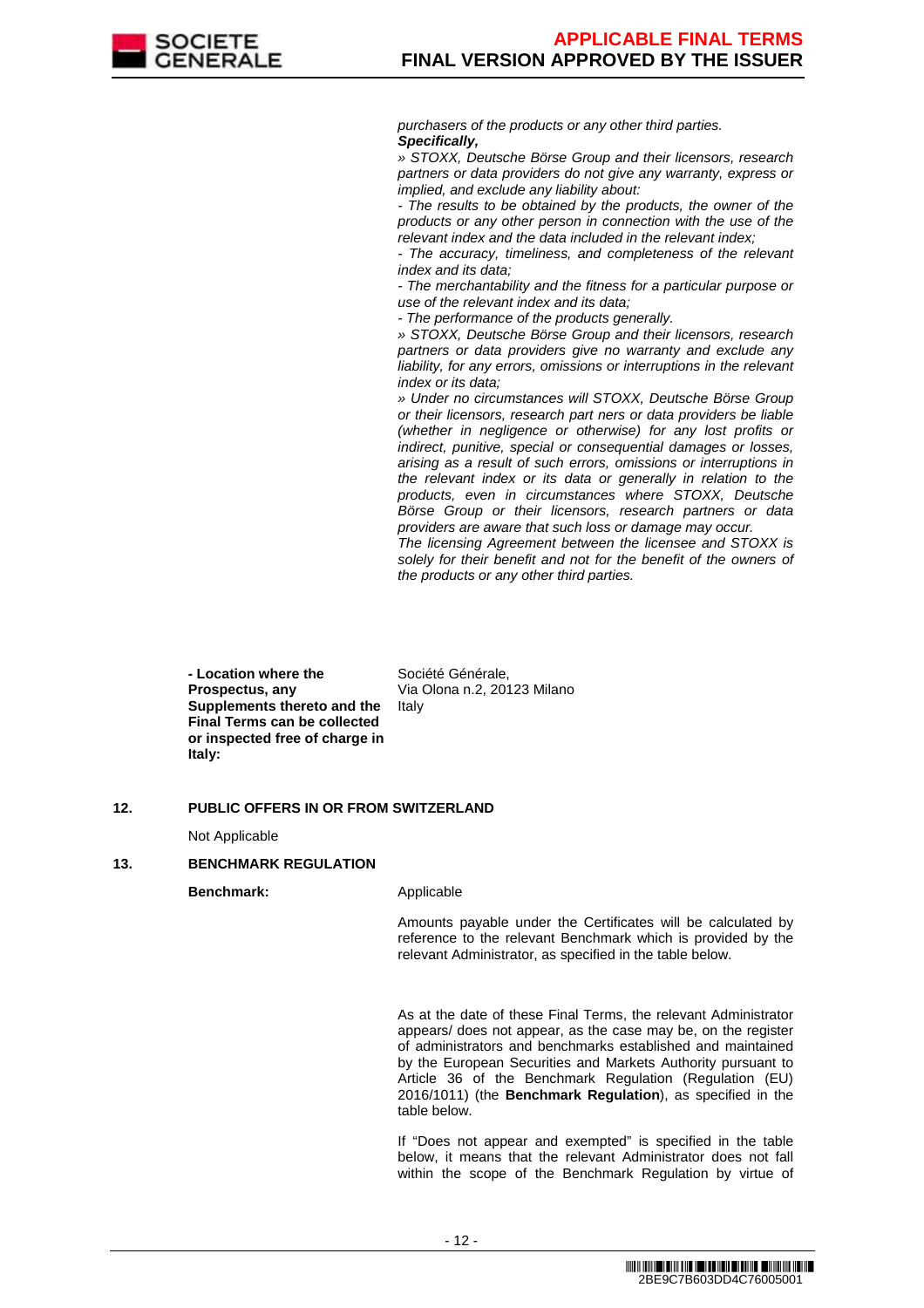

Article 2 of that regulation.

If "Does not appear and non-exempted" is specified in the table below, it means that, as far as the Issuer is aware, the transitional provisions in Article 51 of the Benchmark Regulation apply, such that the relevant Administrator is not currently required to obtain authorisation or registration.

| <b>Benchmark</b>                                            | Administrator Register |         |
|-------------------------------------------------------------|------------------------|---------|
| STOXX Global Technology Select STOXX<br><b>30 EUR Price</b> | Limited                | Appears |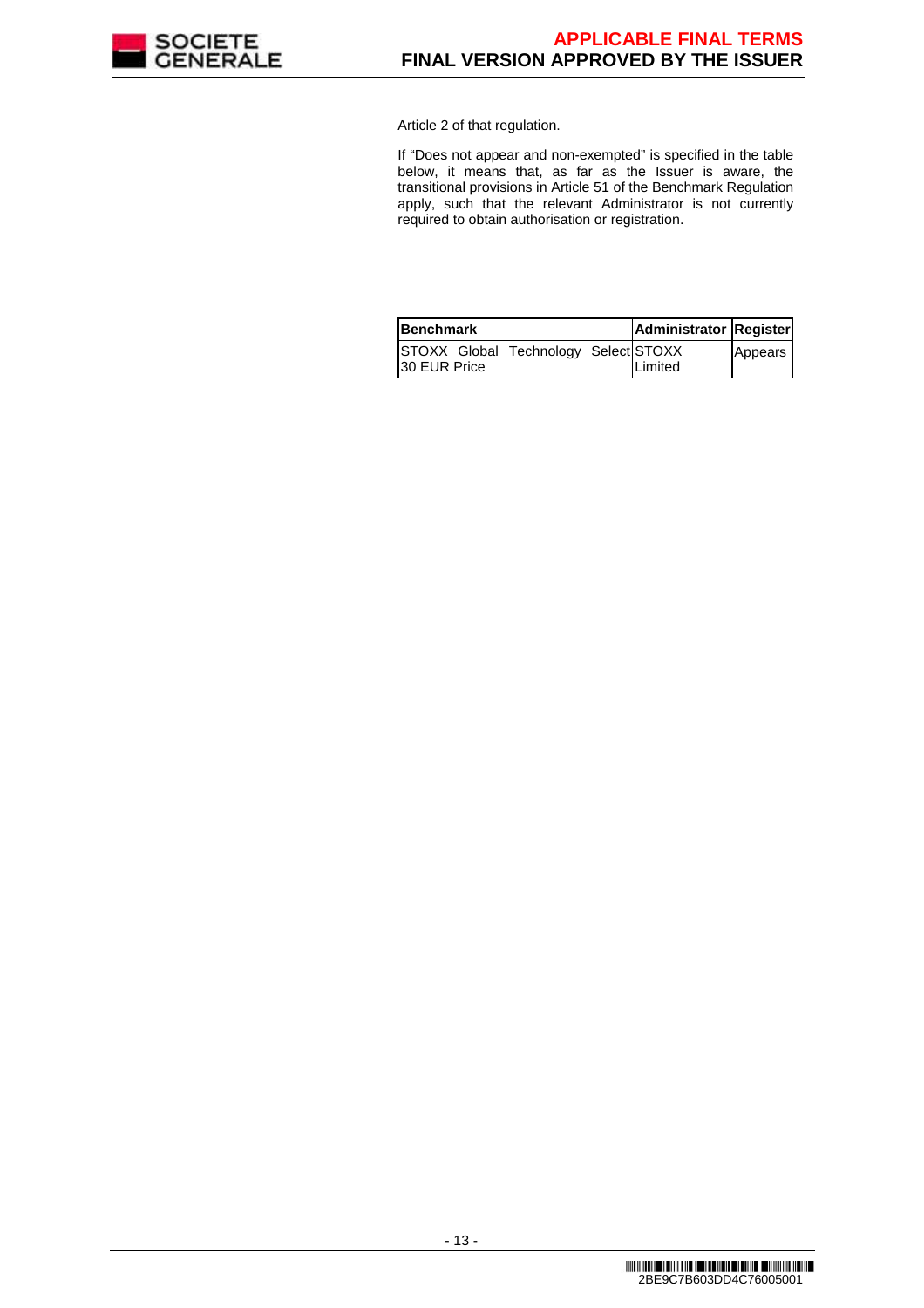

# **ISSUE SPECIFIC SUMMARY**

Summaries are made up of disclosure requirements known as **Elements** the communication of which is required by Annex XXII of the Commission Regulation (EC) No 809/2004 as amended. These elements are numbered in Sections –  $A - E(A.1 - E.7)$ .

This summary contains all the Elements required to be included in a summary for this type of securities and Issuer. Because some Elements are not required to be addressed, there may be gaps in the numbering sequence of the Elements.

Even though an Element may be required to be inserted in the summary because of the type of securities and Issuer, it is possible that no relevant information can be given regarding the Element. In this case, a short description of the Element is included in the summary with the mention of "Not Applicable".

|            | Section A - Introduction and warnings                                |                                                                                                                                                                                                                                                                                                                                                                                                                                                                                                                                                                            |  |  |  |
|------------|----------------------------------------------------------------------|----------------------------------------------------------------------------------------------------------------------------------------------------------------------------------------------------------------------------------------------------------------------------------------------------------------------------------------------------------------------------------------------------------------------------------------------------------------------------------------------------------------------------------------------------------------------------|--|--|--|
| A.1        | Warning                                                              | This summary must be read as an introduction to the Base Prospectus.                                                                                                                                                                                                                                                                                                                                                                                                                                                                                                       |  |  |  |
|            |                                                                      | Any decision to invest in the Certificates should be based on a consideration<br>of the Base Prospectus as a whole by the investor.                                                                                                                                                                                                                                                                                                                                                                                                                                        |  |  |  |
|            |                                                                      | Where a claim relating to the information contained in the Base Prospectus<br>and the applicable Final Terms is brought before a court, the plaintiff<br>investor might, under the national legislation of the Member States, have to<br>bear the costs of translating the Base Prospectus before the legal<br>proceedings are initiated.                                                                                                                                                                                                                                  |  |  |  |
|            |                                                                      | Civil liability attaches only to those persons who have tabled this summary,<br>including any translation thereof, but only if the summary is misleading,<br>inaccurate or inconsistent when read together with the other parts of the<br>Base Prospectus or it does not provide, when read together with the other<br>parts of this Base Prospectus, key information in order to aid investors when<br>considering whether to invest in the Certificates.                                                                                                                 |  |  |  |
| A.2        | Consent to the use of the<br><b>Base Prospectus</b>                  | The Issuer consents to the use of this Base Prospectus in connection with a<br>resale or placement of Certificates in circumstances where a prospectus is<br>required to be published under the Prospectus Directive (a Non-exempt<br>Offer) subject to the following conditions:                                                                                                                                                                                                                                                                                          |  |  |  |
|            |                                                                      | - the consent is only valid during the offer period from 19/05/2020 to<br>25/06/2020 and, in respect of Certificates placed in Italy through "door-to-<br>door selling", from and including 19/05/2020 to and including 22/06/2020<br>and in respect of Certificates placed in Italy through long distance selling<br>techniques, from 19/05/2020 to 15/06/2020 (the Offer Period);                                                                                                                                                                                        |  |  |  |
|            |                                                                      | - the consent given by the Issuer for the use of the Base Prospectus to<br>make the Non-exempt Offer is an individual consent (an Individual<br>Consent) in respect of Deutsche Bank SpA, Piazza del Calendario, 3,<br>20126 Milano (the Initial Authorised Offeror and Distributor) and if the<br>Issuer appoints any additional financial intermediaries after 15/05/2020 and<br>publishes details of them on its website http://prospectus.socgen.com, each<br>financial intermediary whose details are so published (each an Additional<br><b>Authorised Offeror);</b> |  |  |  |
|            |                                                                      | - the consent only extends to the use of this Base Prospectus to make Non-<br>exempt Offers of the Certificates in Italy.                                                                                                                                                                                                                                                                                                                                                                                                                                                  |  |  |  |
|            |                                                                      | The information relating to the conditions of the Non-exempt Offer<br>shall be provided to the investors by any Initial Authorised Offeror and<br>any Additional Authorised Offeror at the time the offer is made.                                                                                                                                                                                                                                                                                                                                                         |  |  |  |
|            | Section B - Issuer and Guarantor                                     |                                                                                                                                                                                                                                                                                                                                                                                                                                                                                                                                                                            |  |  |  |
| <b>B.1</b> | <b>Legal and commercial</b><br>name of the issuer                    | SG Issuer (or the Issuer)                                                                                                                                                                                                                                                                                                                                                                                                                                                                                                                                                  |  |  |  |
| B.2        | Domicile, legal form,<br>legislation and country<br>of incorporation | Domicile: 16 Boulevard Royal, L-2449 Luxembourg.<br>Legal form: Public limited liability company (société anonyme).                                                                                                                                                                                                                                                                                                                                                                                                                                                        |  |  |  |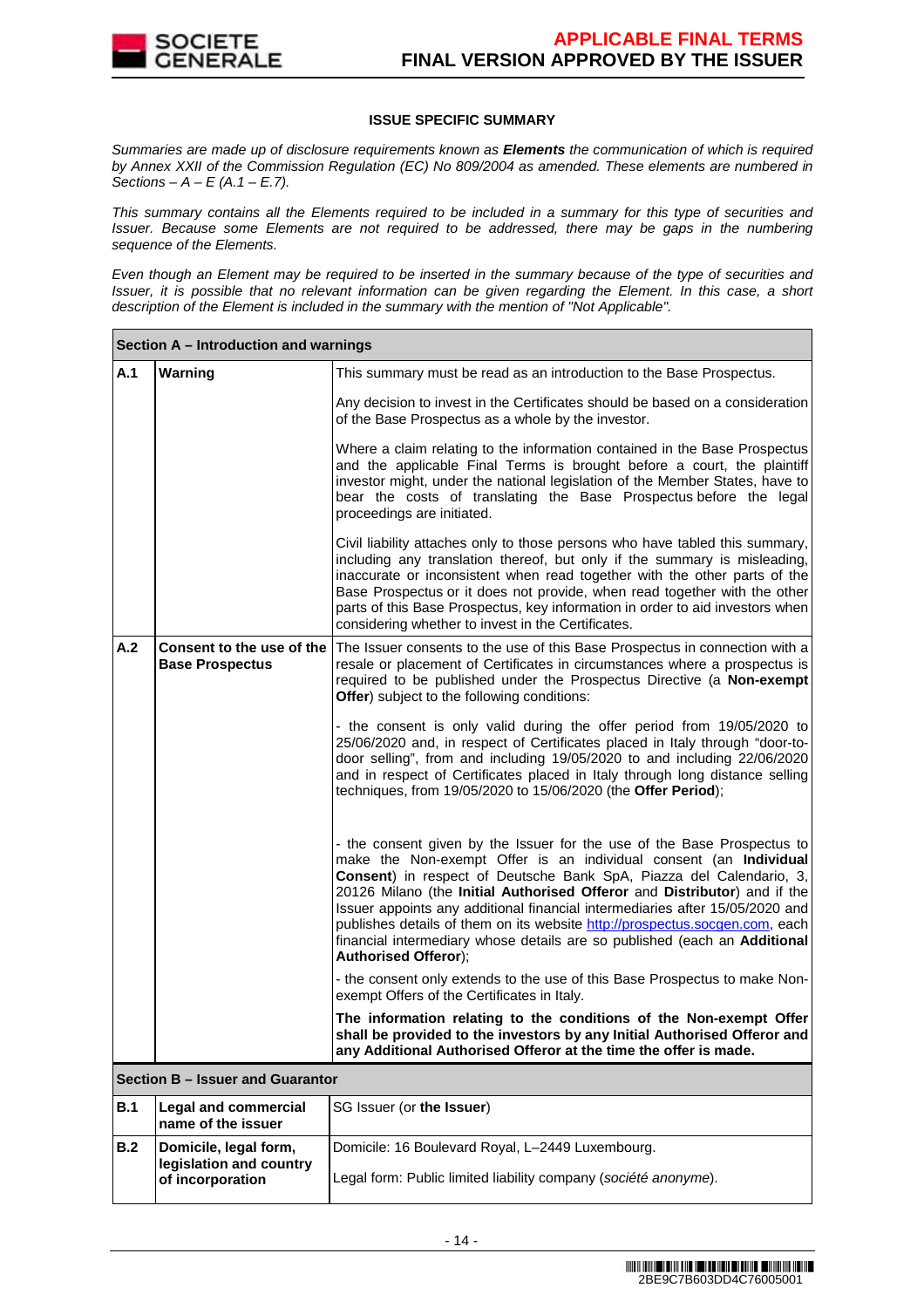

|             |                                                                                                                                                                     | Legislation under which the Issuer operates: Luxembourg law.                                                                                                                                                                                                                                                                                                                                                                                                                                                                                     |                                                                                                                  |               |                  |               |
|-------------|---------------------------------------------------------------------------------------------------------------------------------------------------------------------|--------------------------------------------------------------------------------------------------------------------------------------------------------------------------------------------------------------------------------------------------------------------------------------------------------------------------------------------------------------------------------------------------------------------------------------------------------------------------------------------------------------------------------------------------|------------------------------------------------------------------------------------------------------------------|---------------|------------------|---------------|
|             |                                                                                                                                                                     | Country of incorporation: Luxembourg.                                                                                                                                                                                                                                                                                                                                                                                                                                                                                                            |                                                                                                                  |               |                  |               |
| <b>B.4b</b> | Known trends affecting<br>the issuer and the<br>industries in which it<br>operates                                                                                  |                                                                                                                                                                                                                                                                                                                                                                                                                                                                                                                                                  | The Issuer expects to continue its activity in accordance with its corporate<br>objects over the course of 2020. |               |                  |               |
| B.5         | Description of the<br>issuer's group and the<br>issuer's position within<br>the group                                                                               | The Société Générale group (the Group) offers a wide range of advisory<br>services and tailored financial solutions to individual customers, large<br>corporate and institutional investors. The Group relies on three<br>complementary core businesses:<br>• French Retail Banking;<br>• International Retail Banking, Financial Services and Insurance and<br>• Corporate and Investment Banking, Private Banking, Asset and Wealth<br>Management and Securities Services.<br>The Issuer is a subsidiary of the Group and has no subsidiaries. |                                                                                                                  |               |                  |               |
| <b>B.9</b>  | <b>Figure of profit forecast</b><br>or estimate of the issuer                                                                                                       | estimate.                                                                                                                                                                                                                                                                                                                                                                                                                                                                                                                                        | Not applicable. The Issuer does not provide any figure of profit forecast or                                     |               |                  |               |
| <b>B.10</b> | Nature of any<br>qualifications in the<br>audit report on the<br>historical financial<br>information                                                                | Not Applicable. The audit report does not include any qualification.                                                                                                                                                                                                                                                                                                                                                                                                                                                                             |                                                                                                                  |               |                  |               |
| <b>B.12</b> | Selected historical key<br>financial information                                                                                                                    |                                                                                                                                                                                                                                                                                                                                                                                                                                                                                                                                                  | Half year                                                                                                        | Year<br>ended | Half year        | Year<br>ended |
|             | regarding the issuer                                                                                                                                                | (in K€)                                                                                                                                                                                                                                                                                                                                                                                                                                                                                                                                          | 30.06.2019                                                                                                       | 31.12.2018    | 30.06.2018       | 31.12.2017    |
|             |                                                                                                                                                                     |                                                                                                                                                                                                                                                                                                                                                                                                                                                                                                                                                  | (non<br>audited)                                                                                                 | (audited)     | (non<br>audited) | (audited)     |
|             |                                                                                                                                                                     | Total Revenue                                                                                                                                                                                                                                                                                                                                                                                                                                                                                                                                    | 33,557                                                                                                           | 68,302        | 29,760           | 92,353        |
|             |                                                                                                                                                                     | Profit before tax                                                                                                                                                                                                                                                                                                                                                                                                                                                                                                                                | 350                                                                                                              | 251           | 148              | 105           |
|             |                                                                                                                                                                     | Profit for the financial <sub>263</sub>                                                                                                                                                                                                                                                                                                                                                                                                                                                                                                          |                                                                                                                  | 187           | 126              | 78            |
|             |                                                                                                                                                                     | period/year<br><b>Total Assets</b>                                                                                                                                                                                                                                                                                                                                                                                                                                                                                                               | 55,465,073                                                                                                       |               |                  | 48,026,909    |
|             | adverse change in the<br>prospects of the issuer<br>since the date of its last<br>published audited<br>financial statements                                         | 49,362,650 49,149,860<br>Statement as no material There has been no material adverse change in the prospects of the Issuer<br>since 31 December 2018.                                                                                                                                                                                                                                                                                                                                                                                            |                                                                                                                  |               |                  |               |
|             | <b>Significant changes in</b><br>the issuer's financial or<br>trading position<br>subsequent to the<br>period covered by the<br>historical financial<br>information | Not Applicable. There has been no significant change in the financial or<br>trading position of the Issuer since 30 June 2019.                                                                                                                                                                                                                                                                                                                                                                                                                   |                                                                                                                  |               |                  |               |
| <b>B.13</b> | Recent events particular<br>to the issuer which are<br>to a material extent<br>relevant to the<br>evaluation of the<br><b>Issuer's solvency</b>                     | Not Applicable. Save as disclosed in the Sixth Supplement, namely the<br>future economic impacts linked to the current situation with Covid-19, there<br>have been no recent events particular to the Issuer which are to a material<br>extent relevant to the evaluation of the Issuer's solvency.                                                                                                                                                                                                                                              |                                                                                                                  |               |                  |               |
| <b>B.14</b> | Statement as to whether<br>the issuer is dependent                                                                                                                  | See Element B.5 above for the Issuers' position within the Group.                                                                                                                                                                                                                                                                                                                                                                                                                                                                                |                                                                                                                  |               |                  |               |
|             | upon other entities<br>within the group                                                                                                                             | SG Issuer is dependent upon Société Générale Luxembourg SA within the<br>Group.                                                                                                                                                                                                                                                                                                                                                                                                                                                                  |                                                                                                                  |               |                  |               |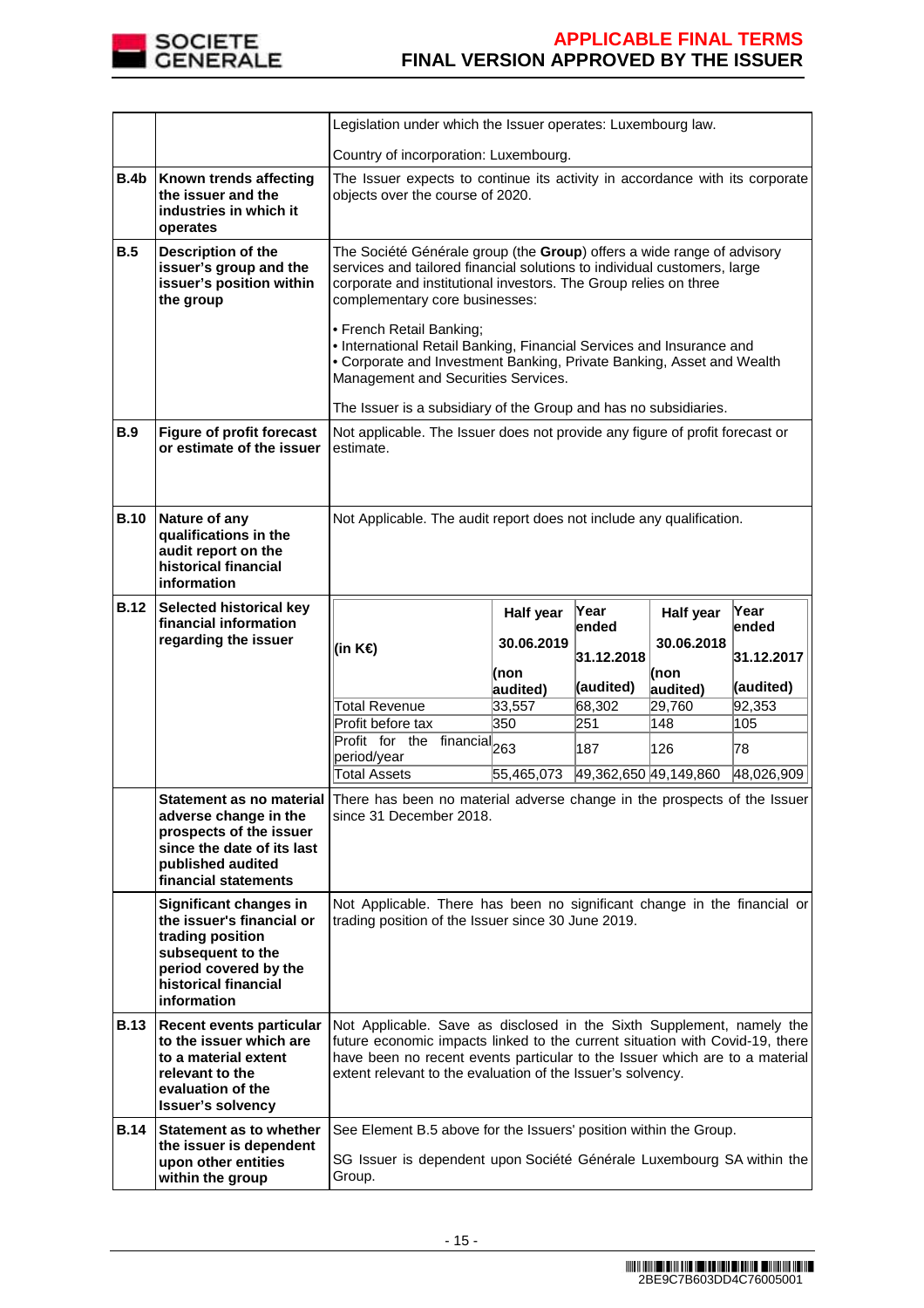

| <b>B.15</b> | Description of the<br>issuer's principal<br>activities                                                                                                                           | The principal activity of SG Issuer is raising finance by the issuance of<br>warrants as well as debt securities designed to be placed to institutional<br>customers or retail customers through the distributors associated with<br>Société Générale. The financing obtained through the issuance of such debt<br>securities is then lent to Société Générale and to other members of the<br>Group.                                                                                                                   |
|-------------|----------------------------------------------------------------------------------------------------------------------------------------------------------------------------------|------------------------------------------------------------------------------------------------------------------------------------------------------------------------------------------------------------------------------------------------------------------------------------------------------------------------------------------------------------------------------------------------------------------------------------------------------------------------------------------------------------------------|
| <b>B.16</b> | To the extent known to<br>the issuer, whether the<br>issuer is directly or<br>indirectly owned or<br>controlled and by whom,<br>and description of the<br>nature of such control | SG Issuer is a 100 per cent. owned subsidiary of Société Générale<br>Luxembourg SA which is itself a 100 per cent. owned subsidiary of Société<br>Générale and is a fully consolidated company.                                                                                                                                                                                                                                                                                                                        |
| <b>B.18</b> | Nature and scope of the<br>guarantee                                                                                                                                             | The Certificates are unconditionally and irrevocably guaranteed by Société<br>Générale (the Guarantor) pursuant to the guarantee governed by French<br>law made as of 14 June 2019 (the Guarantee).                                                                                                                                                                                                                                                                                                                    |
|             |                                                                                                                                                                                  | The Guarantee obligations constitutes a direct, unconditional, unsecured<br>and unsubordinated obligations of the Guarantor ranking as senior preferred<br>obligations, as provided for in Article L. 613-30-3-I-3° of the Code and will<br>rank at least pari passu with all other existing and future direct,<br>unconditional, unsecured senior preferred obligations of the Guarantor,<br>including those in respect of deposits.                                                                                  |
|             |                                                                                                                                                                                  | Any references to sums or amounts payable by the Issuer which are<br>guaranteed by the Guarantor under the Guarantee shall be to such sums<br>and/or amounts as directly reduced, and/or in the case of conversion into<br>equity, as reduced by the amount of such conversion, and/or otherwise<br>modified from time to time resulting from the application of a bail-in power by<br>any relevant authority pursuant to directive 2014/59/EU of the European<br>Parliament and of the Council of the European Union. |
| <b>B.19</b> | Information about the<br>guarantor as if it were<br>the issuer of the same<br>type of security that is<br>subject of the guarantee                                               | The information about Société Générale as if it were the Issuer of the same<br>type of Certificates that is subject of the Guarantee is set out in accordance<br>with Elements B.19 / B.1, B.19 / B.2, B.19 / B.4b, B.19 / B.5, B.19 / B.9, B.19<br>/ B.10, B.19 / B.12, B.19 / B.13, B.19 / B.14, B.19 / B.15, B.19 / B.16 below,<br>respectively:                                                                                                                                                                    |
|             |                                                                                                                                                                                  | B.19/B.1: Legal and commercial name of the guarantor                                                                                                                                                                                                                                                                                                                                                                                                                                                                   |
|             |                                                                                                                                                                                  | Société Générale                                                                                                                                                                                                                                                                                                                                                                                                                                                                                                       |
|             |                                                                                                                                                                                  | B.19/B.2: Domicile, legal form, legislation and country of incorporation                                                                                                                                                                                                                                                                                                                                                                                                                                               |
|             |                                                                                                                                                                                  | Domicile: 29, boulevard Haussmann, 75009 Paris, France. Legal form:<br>Public limited liability company (société anonyme).                                                                                                                                                                                                                                                                                                                                                                                             |
|             |                                                                                                                                                                                  | Legislation under which the Issuer operates: French law. Country of<br>incorporation: France.                                                                                                                                                                                                                                                                                                                                                                                                                          |
|             |                                                                                                                                                                                  | B.19/B.4b: Known trends affecting the guarantor and the industries in<br>which it operates                                                                                                                                                                                                                                                                                                                                                                                                                             |
|             |                                                                                                                                                                                  | Société Générale continues to be subject to the usual risks and the risks<br>inherent to its business.                                                                                                                                                                                                                                                                                                                                                                                                                 |
|             |                                                                                                                                                                                  | Despite a welcome bounce back on the GDP figures of the first quarter of<br>2019 in many of the advanced economies, most signals still point to a<br>slowdown of the global economy ahead, amidst heightened tariff tensions<br>between the United States and China, on-going Brexit uncertainty and<br>various country-specific headwinds.                                                                                                                                                                            |
|             |                                                                                                                                                                                  | Financial markets have become more focused on the political risks amidst<br>concerns that these are now biting into the growth outlook. Tensions on the<br>markets related to the uncertainties mentioned cannot be excluded as well<br>as a more pronounced slowdown in investment, which could in turn<br>precipitate a more pronounced slowdown. In addition the oil market remains                                                                                                                                 |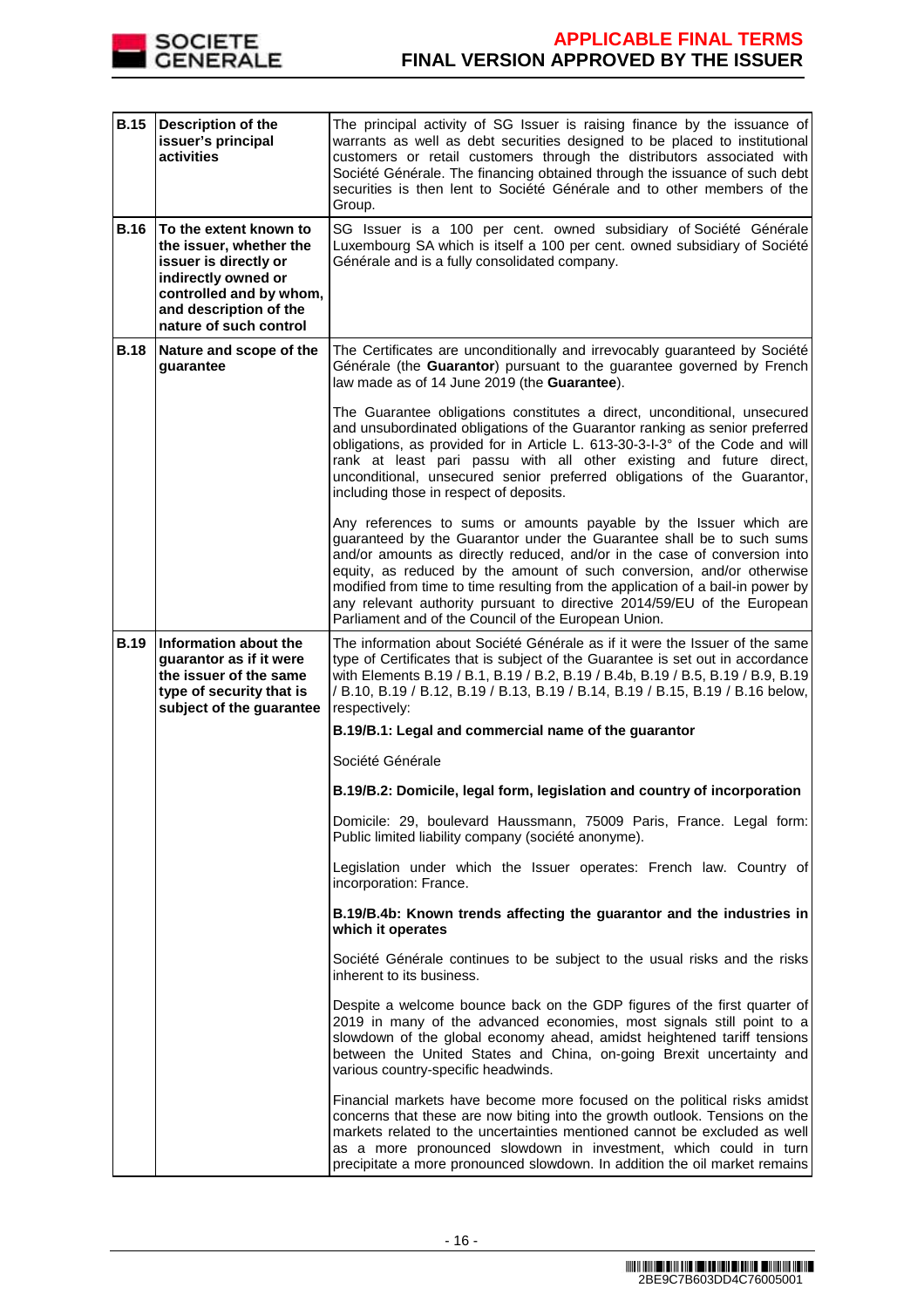

| highly volatile.                                                                                                                                                                                                                                                                                                                                                                                                                                                                                                                                                                                                                  |
|-----------------------------------------------------------------------------------------------------------------------------------------------------------------------------------------------------------------------------------------------------------------------------------------------------------------------------------------------------------------------------------------------------------------------------------------------------------------------------------------------------------------------------------------------------------------------------------------------------------------------------------|
| Against a backdrop of low inflation and signs of slowing growth, central<br>banks have shifted to a more accommodative tone in their forward guidance.                                                                                                                                                                                                                                                                                                                                                                                                                                                                            |
| The fiscal stance is set to turn less favourable in the US heading into 2020<br>but should remain supportive in China. Within the euro area, the fiscal policy<br>varies by member state.                                                                                                                                                                                                                                                                                                                                                                                                                                         |
| Regarding the evolution of the financial markets, the six-month extension<br>announced in early April for the Brexit had provided an initial reprieve after a<br>difficult start to 2019, but the escalation of trade tensions in May, fears of<br>technological supply chain disruption and geopolitical tensions (for example,<br>US sanctions against Iran) again undermined market confidence in the<br>second quarter of the year.                                                                                                                                                                                           |
| Concerning the specific trajectories of the world's major economies:                                                                                                                                                                                                                                                                                                                                                                                                                                                                                                                                                              |
| US growth remains dynamic driven by private and public<br>٠<br>consumption, but we have doubts about the durability of such<br>performance. The fading of fiscal stimulus as of mid-2019 and lower<br>corporate earnings -as margins deteriorate with higher import<br>tariffs and rising labour costs- will weaken the economy going<br>forward.                                                                                                                                                                                                                                                                                 |
| Economic activity in the euro area is underpinned by firm domestic<br>$\bullet$<br>consumption and strong labour markets, but growth is set to<br>decelerate in 2019 and 2020 amidst weakening exports and lower<br>investment.<br>The UK economy has lost significant momentum on the back of<br>$\bullet$                                                                                                                                                                                                                                                                                                                       |
| Brexit uncertainty.<br>Japan's economic growth accelerated in the first quarter of 2019<br>$\bullet$<br>but private consumption and capital expenditure are now<br>contracting.                                                                                                                                                                                                                                                                                                                                                                                                                                                   |
| Faced with the risk of a sharp slowdown, China has engaged policy<br>$\bullet$<br>easing using a mix of fiscal and monetary measures.<br>Growth prospects are uneven among emerging markets. While<br>financial conditions remain benign, especially following the pullback<br>in US hike rates expectations, emerging markets face large<br>corporate debt repayments in 2019-2021 and are still vulnerable to<br>changing market sentiment.                                                                                                                                                                                     |
| From a regulatory perspective, H1 2019 was marked by the adoption of the<br>CRR2/CRD5 banking package. This group of texts entered into force on 27<br>June 2019. Most provisions apply in 2 years, from June 2021, but some of<br>them such as the TLAC (Total Loss Absorbing Capacity) apply as of the end<br>of June 2019. The CRD5 directive will apply once it will be transposed into<br>French law, expected by the end of 2020 at the latest. However, the<br>transposition into European law of the agreement finalizing the Basel III<br>reforms is not yet on the agenda as regards European legislative institutions. |
| B.19/B.5: Description of the guarantor's group and the guarantor's<br>position within the group                                                                                                                                                                                                                                                                                                                                                                                                                                                                                                                                   |
| The Group offers a wide range of advisory services and tailored financial<br>solutions to individual customers, large corporate and institutional investors.<br>The Group relies on three complementary core businesses:                                                                                                                                                                                                                                                                                                                                                                                                          |
| French Retail Banking;<br>International Retail Banking, Financial Services and Insurance and<br>$\bullet$<br>Corporate and Investment Banking, Private Banking, Asset and<br>Wealth Management and Securities Services.                                                                                                                                                                                                                                                                                                                                                                                                           |
| Société Générale is the parent company of the Société Générale Group.                                                                                                                                                                                                                                                                                                                                                                                                                                                                                                                                                             |
| B.19/B.9: Figure of profit forecast or estimate of the guarantor                                                                                                                                                                                                                                                                                                                                                                                                                                                                                                                                                                  |
| Not Applicable. The guarantor does not provide any figure of profit forecast<br>or estimate.                                                                                                                                                                                                                                                                                                                                                                                                                                                                                                                                      |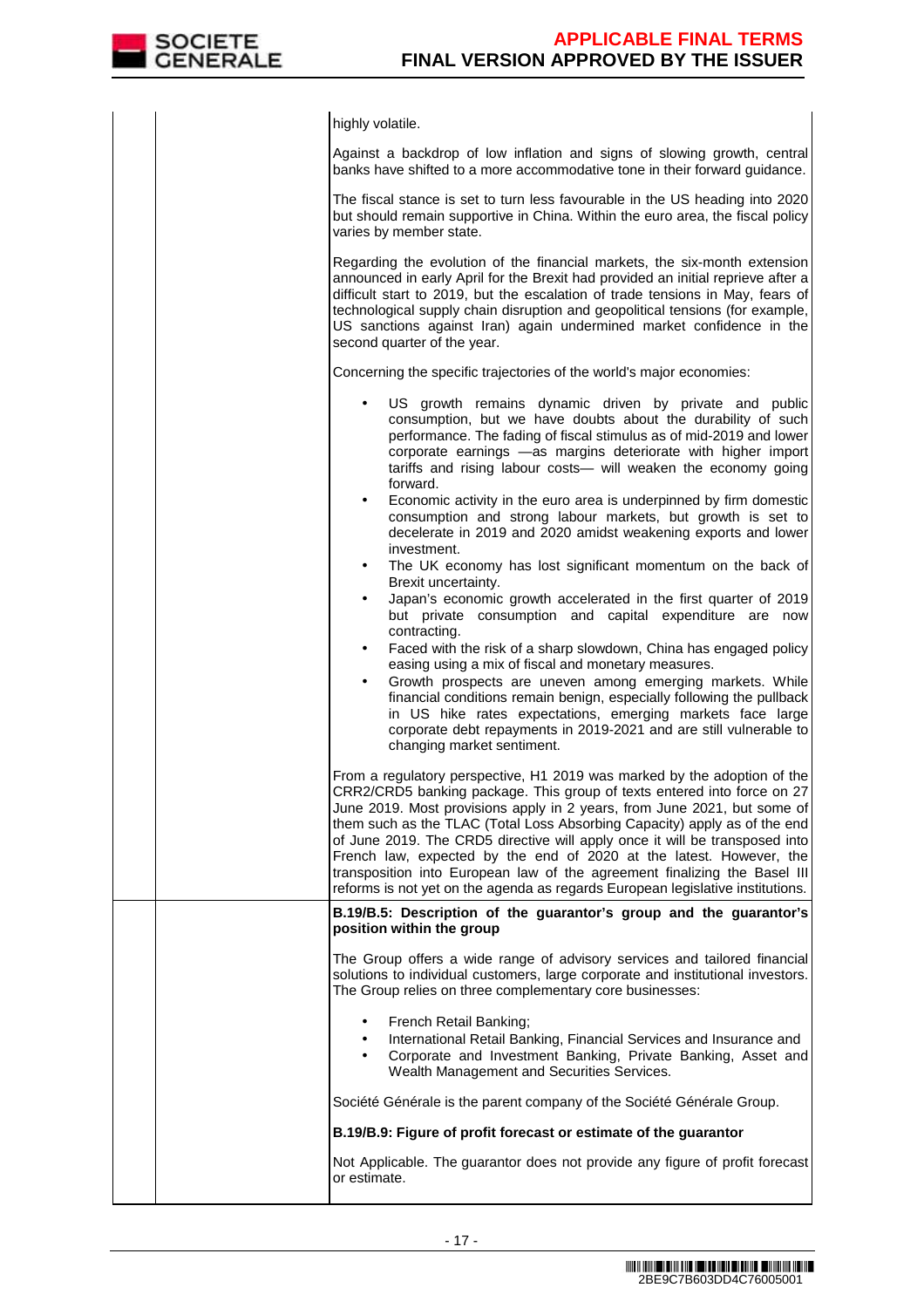

|  | B.19/B.10: Nature of any qualifications in the audit report on the<br>historical financial information                                                                                                                                                                                                                                                    |                          |                          |
|--|-----------------------------------------------------------------------------------------------------------------------------------------------------------------------------------------------------------------------------------------------------------------------------------------------------------------------------------------------------------|--------------------------|--------------------------|
|  | Not Applicable. The audit report does not include any qualification.                                                                                                                                                                                                                                                                                      |                          |                          |
|  | B.19/B.12: Selected historical key financial information regarding the<br>guarantor                                                                                                                                                                                                                                                                       |                          |                          |
|  |                                                                                                                                                                                                                                                                                                                                                           | Year ended<br>31.12.2019 | Year ended<br>31.12.2018 |
|  |                                                                                                                                                                                                                                                                                                                                                           | (audited)                | (audited)                |
|  |                                                                                                                                                                                                                                                                                                                                                           |                          |                          |
|  | <b>Results</b> (in millions of euros)                                                                                                                                                                                                                                                                                                                     |                          |                          |
|  | Net Banking Income                                                                                                                                                                                                                                                                                                                                        | 24,671                   | 25,205                   |
|  | Operating income                                                                                                                                                                                                                                                                                                                                          | 5,666                    | 6,269                    |
|  | Underlying Group Net income (1)                                                                                                                                                                                                                                                                                                                           | 4,061                    | 4,725(2)                 |
|  | Reported Group Net income                                                                                                                                                                                                                                                                                                                                 | 3,248                    | 3,864                    |
|  | French retail Banking                                                                                                                                                                                                                                                                                                                                     | 1,131                    | 1,237                    |
|  | International<br>Retail<br>ଝ                                                                                                                                                                                                                                                                                                                              |                          |                          |
|  | Banking<br><b>Financial Services</b>                                                                                                                                                                                                                                                                                                                      | 1,955                    | 2,065                    |
|  | and<br>Global Banking<br>Investor<br><b>Solutions</b>                                                                                                                                                                                                                                                                                                     | 958                      | 1,197                    |
|  | Corporate Centre                                                                                                                                                                                                                                                                                                                                          | (796)                    | (378)(2)                 |
|  | Net cost of risk                                                                                                                                                                                                                                                                                                                                          | (1, 278)                 | (1,005)                  |
|  |                                                                                                                                                                                                                                                                                                                                                           |                          |                          |
|  | Underlying ROTE ** (1)                                                                                                                                                                                                                                                                                                                                    | 7.6%                     | 9.7%                     |
|  | Tier 1 Ratio <sup>**</sup><br>Cash flow statements (in millions<br>of euros)                                                                                                                                                                                                                                                                              | 15.1%                    | 13.4%                    |
|  | Net inflow (outflow) in cash and<br>cash equivalent                                                                                                                                                                                                                                                                                                       | 6,824                    | (17, 617)                |
|  |                                                                                                                                                                                                                                                                                                                                                           | Year ended<br>31.12.2019 | Year ended<br>31.12.2018 |
|  |                                                                                                                                                                                                                                                                                                                                                           | (audited)                | (audited)                |
|  | Activity (in billions of euros)                                                                                                                                                                                                                                                                                                                           |                          |                          |
|  | Total assets and liabilities                                                                                                                                                                                                                                                                                                                              | 1,356.3                  | 1,309.4                  |
|  | Customer loans at amortised costs                                                                                                                                                                                                                                                                                                                         | 450.2                    | 447.2                    |
|  | Customer deposits                                                                                                                                                                                                                                                                                                                                         | 418.6                    | 416.8                    |
|  |                                                                                                                                                                                                                                                                                                                                                           |                          |                          |
|  | <b>Equity</b> (in billions of euros)                                                                                                                                                                                                                                                                                                                      |                          |                          |
|  | Shareholders' equity, Group Share                                                                                                                                                                                                                                                                                                                         | 63.5                     | 61.0                     |
|  | Non-controlling interests                                                                                                                                                                                                                                                                                                                                 | 5.0                      | 4.8                      |
|  | * The consolidated balance sheet totaled EUR 1,356 billion at December<br>31st, 2019 (EUR 1,309 billion at December 31st, 2018).<br>** These financial ratios are neither audited nor subjected to a limited review.                                                                                                                                      |                          |                          |
|  | (1) Adjusted for exceptional items.                                                                                                                                                                                                                                                                                                                       |                          |                          |
|  | (2) As from January 1st 2019, in accordance with the amendment to IAS 12<br>"Income Tax", the tax saving related to the payment of coupons on undated<br>subordinated and deeply subordinated notes, previously recorded in<br>consolidated reserves, is now recognised in income on the "Income tax" line;<br>2018 comparative data have been restated). |                          |                          |
|  | Statement as no material adverse change in the prospects of the<br>guarantor since the date of its last published audited financial<br>statements:                                                                                                                                                                                                        |                          |                          |
|  | Save as disclosed in the Sixth Supplement, namely the future economic<br>impacts linked to the current situation with Covid-19, there has been no<br>material adverse change in the prospects of the Issuer since 31 December<br>2019.                                                                                                                    |                          |                          |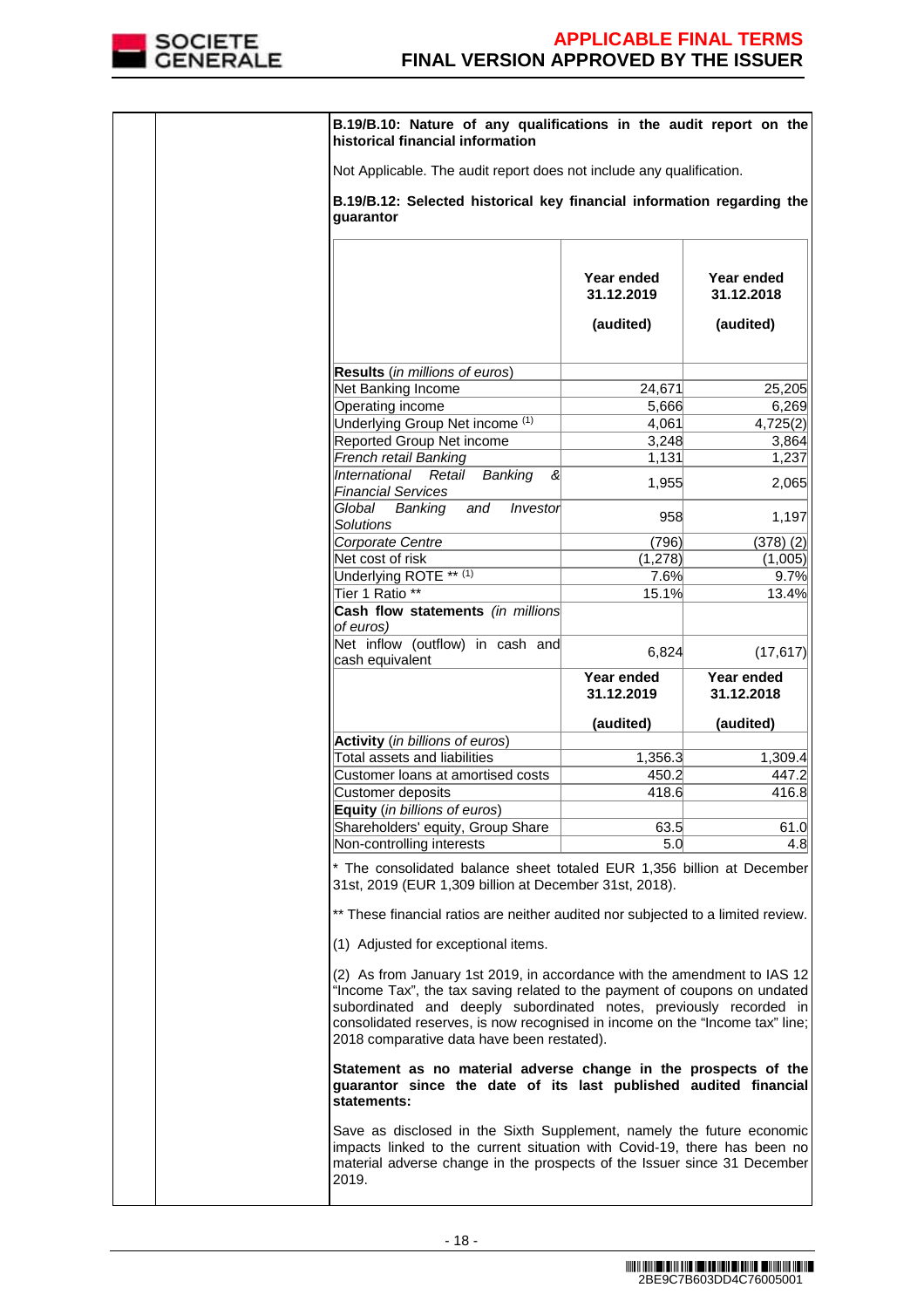|     | <b>SOCIETE</b><br><b>GENERALE</b>                                                                    | <b>APPLICABLE FINAL TERMS</b><br><b>FINAL VERSION APPROVED BY THE ISSUER</b>                                                                                                                                                                                                                                                                                                                                                                                                                                                                                                                                                                                                                                                                                                                                                                                                           |
|-----|------------------------------------------------------------------------------------------------------|----------------------------------------------------------------------------------------------------------------------------------------------------------------------------------------------------------------------------------------------------------------------------------------------------------------------------------------------------------------------------------------------------------------------------------------------------------------------------------------------------------------------------------------------------------------------------------------------------------------------------------------------------------------------------------------------------------------------------------------------------------------------------------------------------------------------------------------------------------------------------------------|
|     |                                                                                                      | Significant changes in the guarantor's financial or trading position<br>subsequent to the period covered by the historical financial<br>information:                                                                                                                                                                                                                                                                                                                                                                                                                                                                                                                                                                                                                                                                                                                                   |
|     |                                                                                                      | Not Applicable. Save as disclosed in the Sixth Supplement, namely the<br>future economic impacts linked to the current situation with Covid-19, there<br>has been no significant change in the financial or trading position of the<br>Issuer since 31 December 2019.                                                                                                                                                                                                                                                                                                                                                                                                                                                                                                                                                                                                                  |
|     |                                                                                                      | B.19/ B.13: Recent events particular to the guarantor which are to a<br>material extent relevant to the evaluation of the guarantor's solvency                                                                                                                                                                                                                                                                                                                                                                                                                                                                                                                                                                                                                                                                                                                                         |
|     |                                                                                                      | Not Applicable. Save as disclosed in the Sixth Supplement, namely the<br>future economic impacts linked to the current situation with Covid-19, there<br>have been no recent events particular to the Guarantor which are to a<br>material extent relevant to the evaluation of the Guarantor's solvency.                                                                                                                                                                                                                                                                                                                                                                                                                                                                                                                                                                              |
|     |                                                                                                      | B.19/B.14: Statement as to whether the guarantor is dependent upon<br>other entities within the group                                                                                                                                                                                                                                                                                                                                                                                                                                                                                                                                                                                                                                                                                                                                                                                  |
|     |                                                                                                      | See Element B.5 above for the Société Générale's position within the Group.                                                                                                                                                                                                                                                                                                                                                                                                                                                                                                                                                                                                                                                                                                                                                                                                            |
|     |                                                                                                      | Société Générale is the ultimate holding company of the Group. However,<br>Société Générale operates its own business; it does not act as a simple<br>holding company vis-à-vis its subsidiaries.                                                                                                                                                                                                                                                                                                                                                                                                                                                                                                                                                                                                                                                                                      |
|     |                                                                                                      | B.19/B.15: Description of the guarantor's principal activities                                                                                                                                                                                                                                                                                                                                                                                                                                                                                                                                                                                                                                                                                                                                                                                                                         |
|     |                                                                                                      | See Element B.19/B.5 above                                                                                                                                                                                                                                                                                                                                                                                                                                                                                                                                                                                                                                                                                                                                                                                                                                                             |
|     |                                                                                                      | B.19/B.16: To the extent known to the guarantor, whether the guarantor<br>is directly or indirectly owned or controlled and by whom, and<br>description of the nature of such control                                                                                                                                                                                                                                                                                                                                                                                                                                                                                                                                                                                                                                                                                                  |
|     |                                                                                                      | Not Applicable. To its knowledge, Société Générale is not owned or<br>controlled, directly or indirectly (under French law) by another entity.                                                                                                                                                                                                                                                                                                                                                                                                                                                                                                                                                                                                                                                                                                                                         |
|     | <b>Section C - Securities</b>                                                                        |                                                                                                                                                                                                                                                                                                                                                                                                                                                                                                                                                                                                                                                                                                                                                                                                                                                                                        |
| C.1 | Type and class of the<br>securities being offered                                                    | The certificates are derivative instruments (the <b>Certificates</b> )                                                                                                                                                                                                                                                                                                                                                                                                                                                                                                                                                                                                                                                                                                                                                                                                                 |
|     | and/or admitted to<br>trading, including any                                                         | The ISIN Code is: XS2120916189                                                                                                                                                                                                                                                                                                                                                                                                                                                                                                                                                                                                                                                                                                                                                                                                                                                         |
|     | security identification<br>number                                                                    | The Common Code is: 212091618                                                                                                                                                                                                                                                                                                                                                                                                                                                                                                                                                                                                                                                                                                                                                                                                                                                          |
| C.2 | <b>Currency of the</b><br>securities issue                                                           | <b>EUR</b>                                                                                                                                                                                                                                                                                                                                                                                                                                                                                                                                                                                                                                                                                                                                                                                                                                                                             |
| C.5 | <b>Description of any</b><br>restrictions on the free<br>transferability of the<br>securities        | Not Applicable. There is no restriction on the free transferability of the<br>Certificates, subject to selling and transfer restrictions which may apply in<br>certain jurisdictions including restrictions applicable to the offer and sale to,<br>or for the account or benefit of, persons other than Permitted Transferees.                                                                                                                                                                                                                                                                                                                                                                                                                                                                                                                                                        |
|     |                                                                                                      | A Permitted Transferee means any person who (i) is not a U.S. person as<br>defined pursuant to Regulation S (ii) is not a person who comes within any<br>definition of U.S. person for the purposes of the CEA or any CFTC Rule,<br>guidance or order proposed or issued under the CEA (for the avoidance of<br>doubt, any person who is not a "Non-United States person" defined under<br>CFTC Rule 4.7(a)(1)(iv), but excluding, for purposes of subsection (D)<br>thereof, the exception for any qualified eligible person who is not a "Non-<br>United States person," shall be considered a U.S. person); and (iii) is not a<br>"U.S. Person" for purposes of the final rules implementing the credit risk<br>retention requirements of Section 15G of the U.S. Securities Exchange Act<br>of 1934, as amended (the U.S. Risk Retention Rules) (a Risk Retention<br>U.S. Person). |
| C.8 | <b>Rights attached to the</b><br>securities, including<br>ranking and limitations<br>to those rights | <b>Rights attached to the securities:</b>                                                                                                                                                                                                                                                                                                                                                                                                                                                                                                                                                                                                                                                                                                                                                                                                                                              |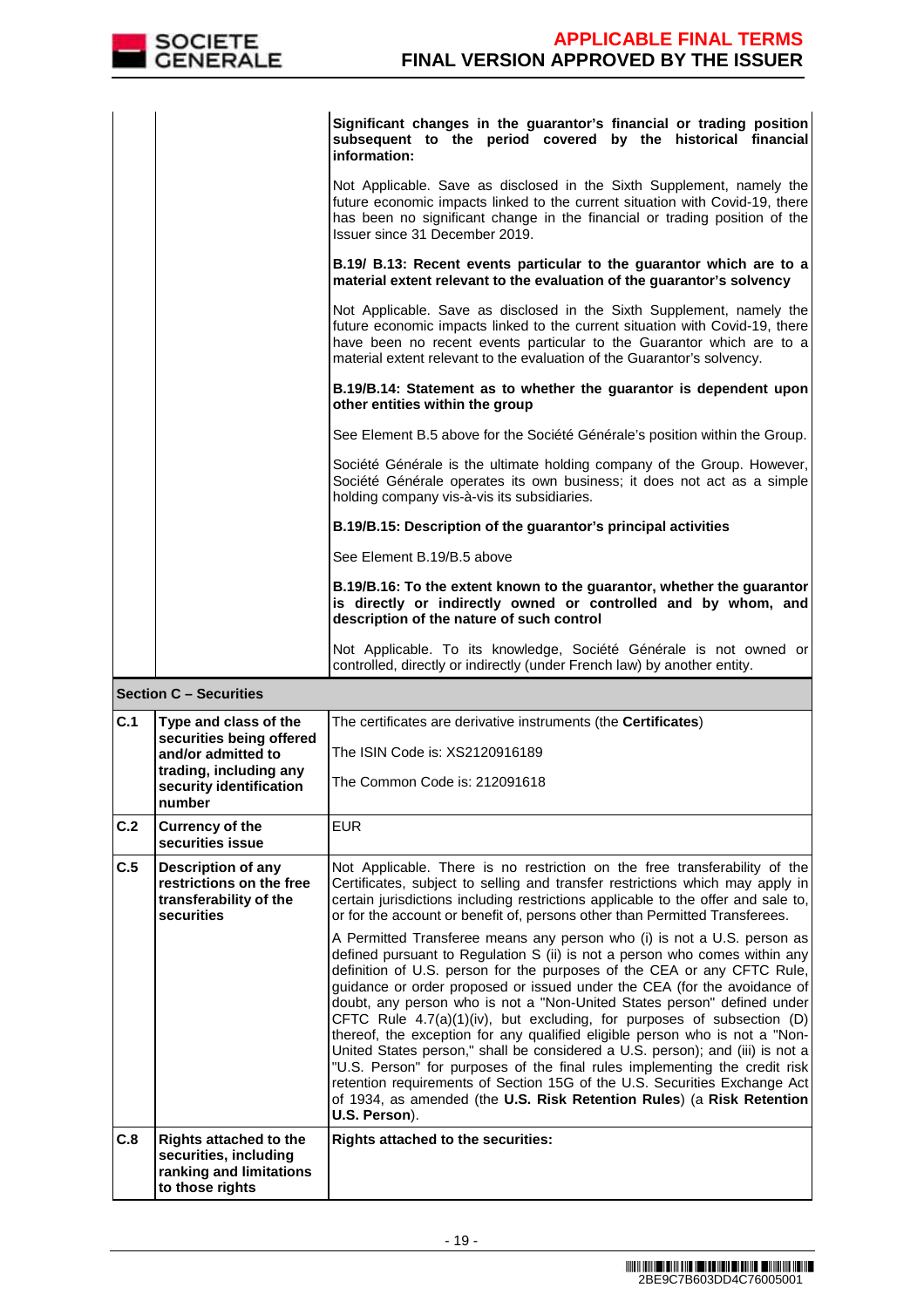

|  | Unless the Certificates are previously redeemed, the Certificates will entitle<br>each holder of the Certificates (a Certificateholder) to receive a redemption<br>amount which may be lower than, equal to or higher than the amount initially<br>invested (see Element C.18).                                                                                                                                                                                                                                      |
|--|----------------------------------------------------------------------------------------------------------------------------------------------------------------------------------------------------------------------------------------------------------------------------------------------------------------------------------------------------------------------------------------------------------------------------------------------------------------------------------------------------------------------|
|  | A Certificateholder will be entitled to claim the immediate and due payment<br>of any sum in case:                                                                                                                                                                                                                                                                                                                                                                                                                   |
|  | - the Issuer fails to pay or to perform its other obligations under the<br>Certificates                                                                                                                                                                                                                                                                                                                                                                                                                              |
|  | - the Guarantor fails to perform its obligations under the Guarantee or in the<br>event that the guarantee of the Guarantor stops being valid; or                                                                                                                                                                                                                                                                                                                                                                    |
|  | - of insolvency or bankruptcy proceeding(s) affecting the Issuer.                                                                                                                                                                                                                                                                                                                                                                                                                                                    |
|  | The Certificateholders' consent shall have to be obtained to amend the<br>contractual terms of the Certificates pursuant to the provisions of an agency<br>agreement, made available to a Certificateholder upon request to the Issuer.                                                                                                                                                                                                                                                                              |
|  | <b>Waiver of Set-off rights:</b>                                                                                                                                                                                                                                                                                                                                                                                                                                                                                     |
|  | The Certificateholders waive any right of set-off, compensation and retention<br>in relation to the Certificates, to the extent permitted by law.                                                                                                                                                                                                                                                                                                                                                                    |
|  | <b>Governing law:</b>                                                                                                                                                                                                                                                                                                                                                                                                                                                                                                |
|  | The Certificates and any non-contractual obligations arising out of or in<br>connection with the Certificates will be governed by, and shall be construed<br>in accordance with English law.                                                                                                                                                                                                                                                                                                                         |
|  | The Issuer accepts the competence of the courts of England in relation to<br>any dispute against the Issuer but accepts that such Certificateholders may<br>bring their action before any other competent court.                                                                                                                                                                                                                                                                                                     |
|  | Ranking:<br>The Certificates will be direct, unconditional, unsecured and unsubordinated<br>obligations of the Issuer and will rank at least pari passu with all other<br>outstanding direct, unconditional, unsecured and unsubordinated obligations<br>of the Issuer, present and future.                                                                                                                                                                                                                          |
|  | <b>Limitations</b><br>attached<br>the<br>securities:<br>to<br>rights<br>to<br>- The Issuer may redeem the Certificates early on the basis of the market<br>value of these Certificates for tax or regulatory reasons, force majeure event<br>or in the case of occurrence of extraordinary events affecting the underlying<br>instrument(s) or in the case of occurrence of additional disruption event(s).                                                                                                          |
|  | - The Issuer may adjust the financial terms in case of adjustment events<br>affecting the underlying instrument(s), and, in the case of occurrence of<br>extraordinary events affecting the underlying instrument(s) or in the case of<br>occurrence of additional disruption event(s), the Issuer may substitute the<br>underlying instrument(s) by new underlying instrument(s) or deduct from any<br>due amount the increased cost of hedging, and in each case without the<br>consent of the Certificateholders. |
|  | - The Issuer may monetise all or part of the due amounts until the final<br>exercise date of the Certificates in the case of occurrence of extraordinary<br>events affecting the underlying or in the case of occurrence of additional<br>disruption event(s).                                                                                                                                                                                                                                                       |
|  | - the rights to payment of principal and interest will be prescribed within a<br>period of ten years (in the case of principal) and five years (in the case of<br>interest) from the date on which the payment of these amounts has become<br>due for the first time and has remained unpaid.                                                                                                                                                                                                                        |
|  | - In the case of a payment default by the Issuer, Certificateholders shall not<br>institute any proceedings, judicial or otherwise, or otherwise assert a claim<br>against the Issuer. Nevertheless, Certificateholders will continue to be able<br>to claim against the Guarantor in respect of any unpaid amount.                                                                                                                                                                                                  |
|  | <b>Taxation:</b>                                                                                                                                                                                                                                                                                                                                                                                                                                                                                                     |
|  | All payments in respect of Certificates, Receipts and Coupons or under the<br>Guarantee shall be made free and clear of, and without withholding or                                                                                                                                                                                                                                                                                                                                                                  |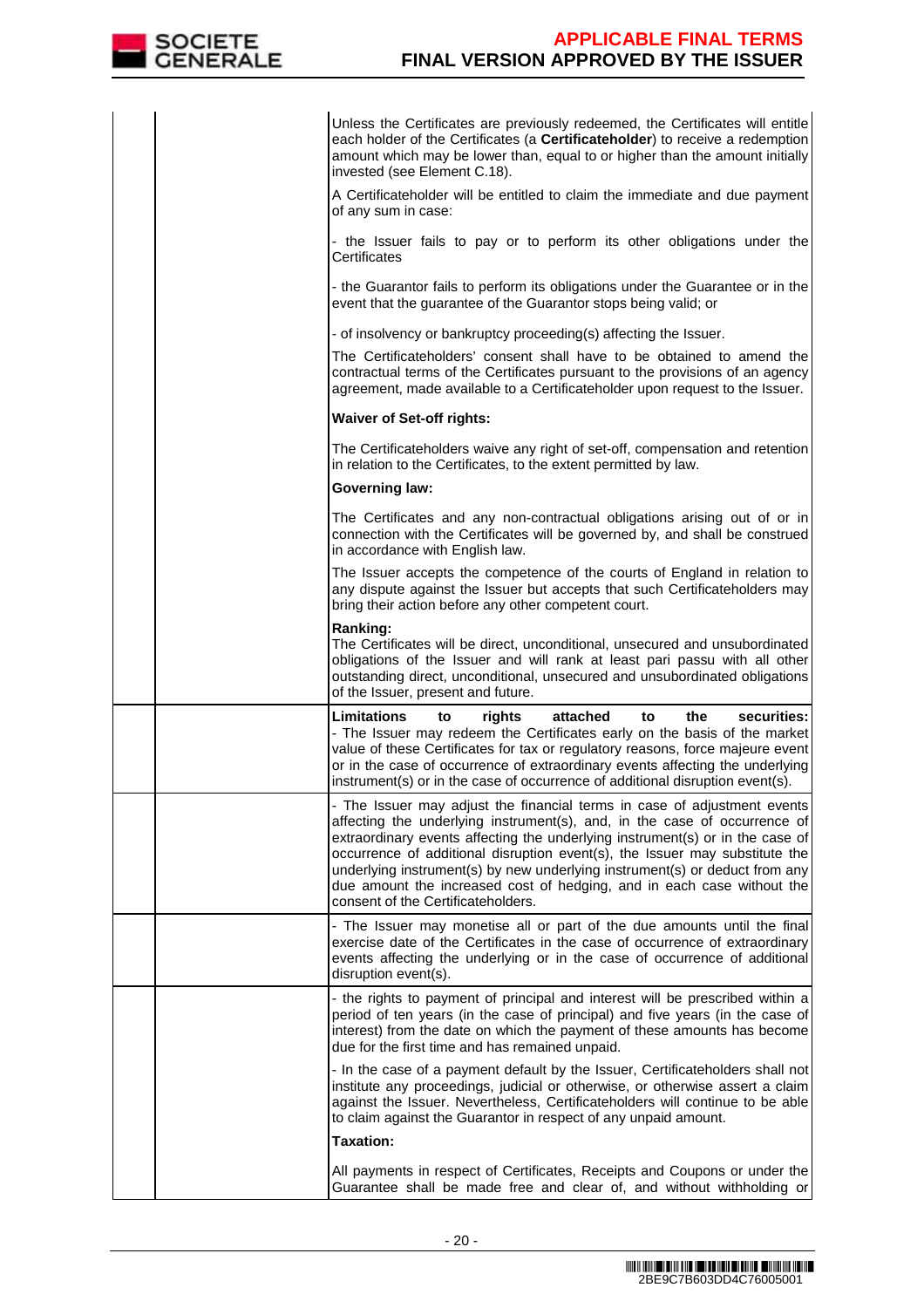

|      |                                                                                                                                                                                                                                                                       | unless such withholding or deduction is required by law.                                                                                                                                                                                                                                                                                    | deduction for or on account of, any present or future taxes, duties,<br>assessments or governmental charges of whatever nature imposed, levied,<br>collected, withheld or assessed by or on behalf of any Tax Jurisdiction                                                                                                                                                                                                                                                                                                                                                                                                                                                                                            |  |  |
|------|-----------------------------------------------------------------------------------------------------------------------------------------------------------------------------------------------------------------------------------------------------------------------|---------------------------------------------------------------------------------------------------------------------------------------------------------------------------------------------------------------------------------------------------------------------------------------------------------------------------------------------|-----------------------------------------------------------------------------------------------------------------------------------------------------------------------------------------------------------------------------------------------------------------------------------------------------------------------------------------------------------------------------------------------------------------------------------------------------------------------------------------------------------------------------------------------------------------------------------------------------------------------------------------------------------------------------------------------------------------------|--|--|
|      |                                                                                                                                                                                                                                                                       |                                                                                                                                                                                                                                                                                                                                             | In the event that any amounts are required to be deducted or withheld for, or<br>on behalf of, any Tax Jurisdiction, the relevant Issuer or, as the case may be,<br>the Guarantor shall (except in certain circumstances), to the fullest extent<br>permitted by law, pay such additional amount as may be necessary, in order<br>that each Certificateholder, Receiptholder or Couponholder, after deduction<br>or such withholding of such taxes, duties, assessments or governmental<br>charges or deduction, will receive the full amount then due and payable.                                                                                                                                                   |  |  |
|      |                                                                                                                                                                                                                                                                       | other law of the United States.                                                                                                                                                                                                                                                                                                             | Notwithstanding the provisions above, in no event will the Issuer or, as the<br>case may be, the Guarantor, be required to pay any additional amounts in<br>respect of the Certificates, Receipts or Coupons for, or on account of, any<br>withholding or deduction (i) required pursuant to an agreement described in<br>Section 1471(b) of the U.S. Internal Revenue Code of 1986 (the "Code") or<br>otherwise imposed pursuant to Sections 1471 through 1474 of the Code, any<br>regulations or agreements thereunder, or any official interpretations thereof,<br>or any law implementing an intergovernmental approach thereto or (ii)<br>imposed pursuant to Section 871(m) of the Code or (iii) imposed by any |  |  |
|      |                                                                                                                                                                                                                                                                       | Where                                                                                                                                                                                                                                                                                                                                       | Tax Jurisdiction means Luxembourg or any political subdivision or any                                                                                                                                                                                                                                                                                                                                                                                                                                                                                                                                                                                                                                                 |  |  |
|      |                                                                                                                                                                                                                                                                       | authority thereof or therein having power to tax.                                                                                                                                                                                                                                                                                           |                                                                                                                                                                                                                                                                                                                                                                                                                                                                                                                                                                                                                                                                                                                       |  |  |
| C.11 | <b>Whether the securities</b><br>offered are or will be the<br>object of an application<br>for admission to trading,<br>with a view to their<br>distribution in a<br>regulated market or<br>other equivalent markets<br>with indication of the<br>markets in question | Italiana S.p.A                                                                                                                                                                                                                                                                                                                              | Application will be made for the Certificates to be admitted to trading on<br>EuroTLX, a Multilateral Trading Facility organized and managed by Borsa                                                                                                                                                                                                                                                                                                                                                                                                                                                                                                                                                                 |  |  |
| C.15 | How the value of the<br>investment is affected<br>by the value of the<br>underlying instrument(s)                                                                                                                                                                     | valuation date(s).                                                                                                                                                                                                                                                                                                                          | The value of the Certificates, the payment of an automatic early redemption<br>amount on a relevant automatic early redemption date, and the payment of<br>a redemption amount to a Certificateholder on the final exercise date will<br>depend on the performance of the underlying asset(s), on the relevant                                                                                                                                                                                                                                                                                                                                                                                                        |  |  |
|      |                                                                                                                                                                                                                                                                       | The value of the Certificates is linked to the positive or negative<br>performance of the underlying instrument. The amount(s) to be paid is/are<br>determined on the basis of the condition which is satisfied (or not) if the<br>performance of the underlying instrument is higher than or equal to a<br>predefined barrier performance. |                                                                                                                                                                                                                                                                                                                                                                                                                                                                                                                                                                                                                                                                                                                       |  |  |
| C.16 | The final exercise date<br>and the final reference<br>date                                                                                                                                                                                                            |                                                                                                                                                                                                                                                                                                                                             | The final exercise date of the Certificates will be 16/05/2025 (the Final<br>Exercise Date), and the final reference date will be the last valuation date.                                                                                                                                                                                                                                                                                                                                                                                                                                                                                                                                                            |  |  |
|      |                                                                                                                                                                                                                                                                       | Element C.8 above and Element C.18 below.                                                                                                                                                                                                                                                                                                   | The Final Exercise Date may be modified pursuant to the provisions of                                                                                                                                                                                                                                                                                                                                                                                                                                                                                                                                                                                                                                                 |  |  |
| C.17 | Settlement procedure of<br>the derivative securities                                                                                                                                                                                                                  | Cash delivery                                                                                                                                                                                                                                                                                                                               |                                                                                                                                                                                                                                                                                                                                                                                                                                                                                                                                                                                                                                                                                                                       |  |  |
| C.18 | How the return on<br>derivative securities<br>takes place                                                                                                                                                                                                             | The issue date of the Certificates is 30/06/2020 (the Issue Date) and<br>each Certificate will have a specified denomination of EUR 100 (the<br><b>Specified Denomination).</b>                                                                                                                                                             |                                                                                                                                                                                                                                                                                                                                                                                                                                                                                                                                                                                                                                                                                                                       |  |  |
|      |                                                                                                                                                                                                                                                                       | <b>Automatic Early</b><br><b>Redemption Amount(s):</b>                                                                                                                                                                                                                                                                                      | Unless previously redeemed, if an Automatic<br>Early Redemption Event has occurred, then                                                                                                                                                                                                                                                                                                                                                                                                                                                                                                                                                                                                                              |  |  |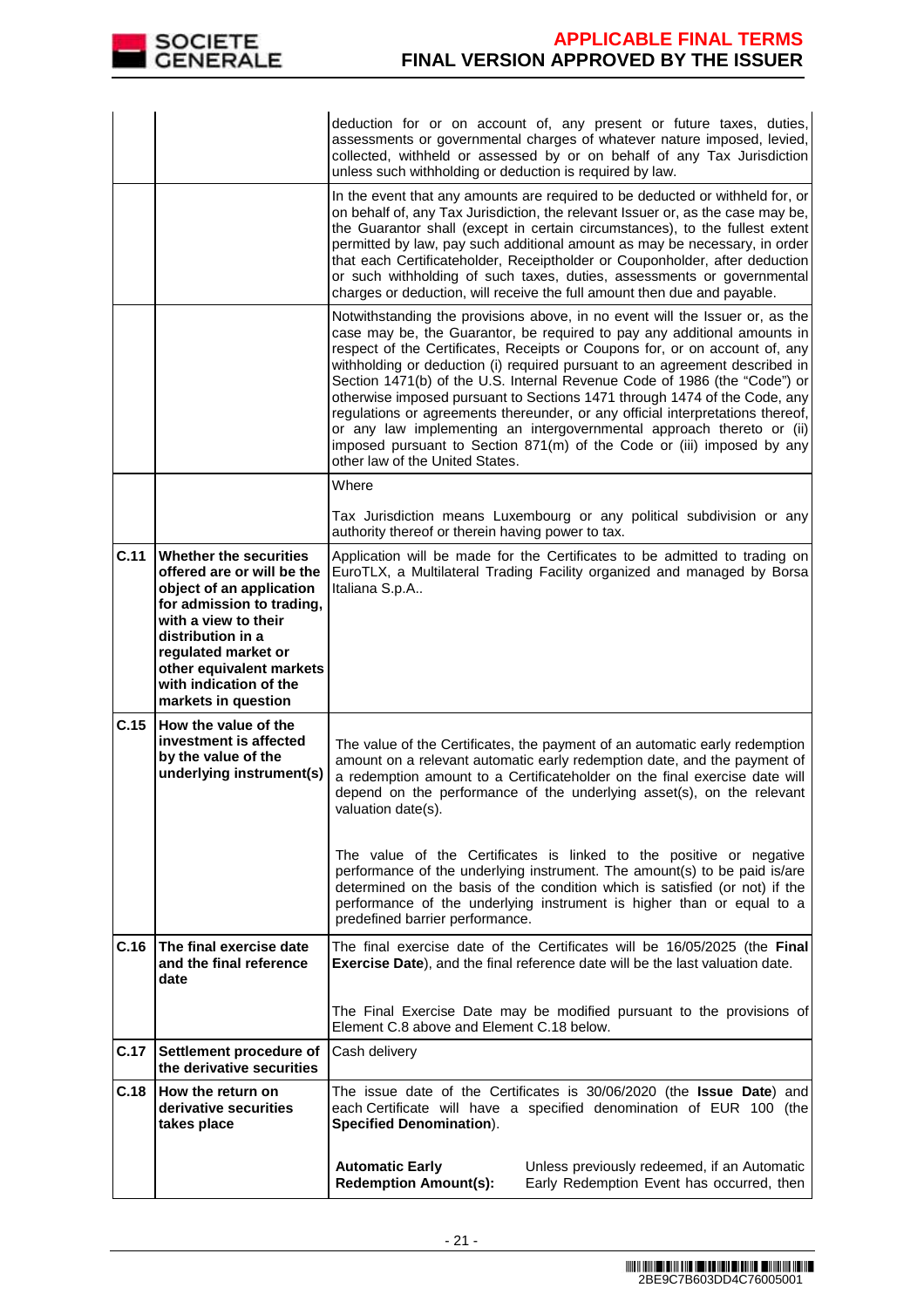

|  |                                                                      | the Issuer shall redeem early the Certificates<br>on Automatic Early Redemption Date(i) (i<br>from 1 to 4) in accordance with the following<br>provisions in respect of each Certificate:<br>Automatic Early Redemption Amount(i) = |
|--|----------------------------------------------------------------------|-------------------------------------------------------------------------------------------------------------------------------------------------------------------------------------------------------------------------------------|
|  |                                                                      | Specified Denomination x $(100\% + i \times 7.3\%)$                                                                                                                                                                                 |
|  | <b>Automatic Early</b><br><b>Redemption Date(s):</b><br>(DD/MM/YYYY) | Automatic Early Redemption Date(i) (i from<br>1 to 4): 06/07/2021; 06/07/2022; 06/07/2023;<br>08/07/2024                                                                                                                            |
|  | <b>Automatic Early</b><br><b>Redemption Event:</b>                   | is deemed to have occurred, as determined<br>by the Calculation Agent, if on a Valuation<br>Date(i) (i from 1 to 4), Performance(i) is<br>higher than or equal to 0%                                                                |
|  | <b>Final Exercise Amount:</b>                                        | Unless previously redeemed, the Issuer shall<br>redeem the Certificates on the Final Exercise<br>Date, in accordance with the following<br>provisions in respect of each Certificate:                                               |
|  |                                                                      | Scenario 1:                                                                                                                                                                                                                         |
|  |                                                                      | If on Valuation Date(5), Performance(5) is<br>higher than or equal to 0%, then:                                                                                                                                                     |
|  |                                                                      | Exercise<br>Specified<br>Final<br>Amount<br>$=$<br>Denomination x [100% +5x7.3%]                                                                                                                                                    |
|  |                                                                      | Scenario 2:                                                                                                                                                                                                                         |
|  |                                                                      | If on Valuation Date(5), Performance(5) is<br>lower than 0% and Performance(5) is higher<br>than or equal to -30.0%, then:                                                                                                          |
|  |                                                                      | Final<br>Exercise<br>Specified<br>Amount<br>$=$<br>Denomination x [100%]                                                                                                                                                            |
|  |                                                                      | Scenario 3:                                                                                                                                                                                                                         |
|  |                                                                      | If on Valuation Date(5), Performance(5) is<br>lower than -30.0%, then:                                                                                                                                                              |
|  |                                                                      | Final<br>Exercise<br>Amount<br>Specified<br>$=$<br>Denomination x (100% + Performance(5))                                                                                                                                           |
|  | Definitions relating to date(s): Applicable                          |                                                                                                                                                                                                                                     |
|  | <b>Valuation Date(0):</b><br>(DD/MM/YYYY)                            | 29/06/2020                                                                                                                                                                                                                          |
|  | Valuation Date(i) (i from 1<br>to $5)$<br>(DD/MM/YYYY)               | 29/06/2023;<br>29/06/2021;<br>29/06/2022;<br>01/07/2024;<br>09/05/2025                                                                                                                                                              |
|  | Definitions relating to the<br>Product:                              | Applicable, subject to the provisions of the<br>Condition 4 of the Additional Terms and<br>Conditions relating to Formulae                                                                                                          |
|  | Performance(i)<br>(i from 1 to 5)                                    | means (S(i) / S(0)) - 100%                                                                                                                                                                                                          |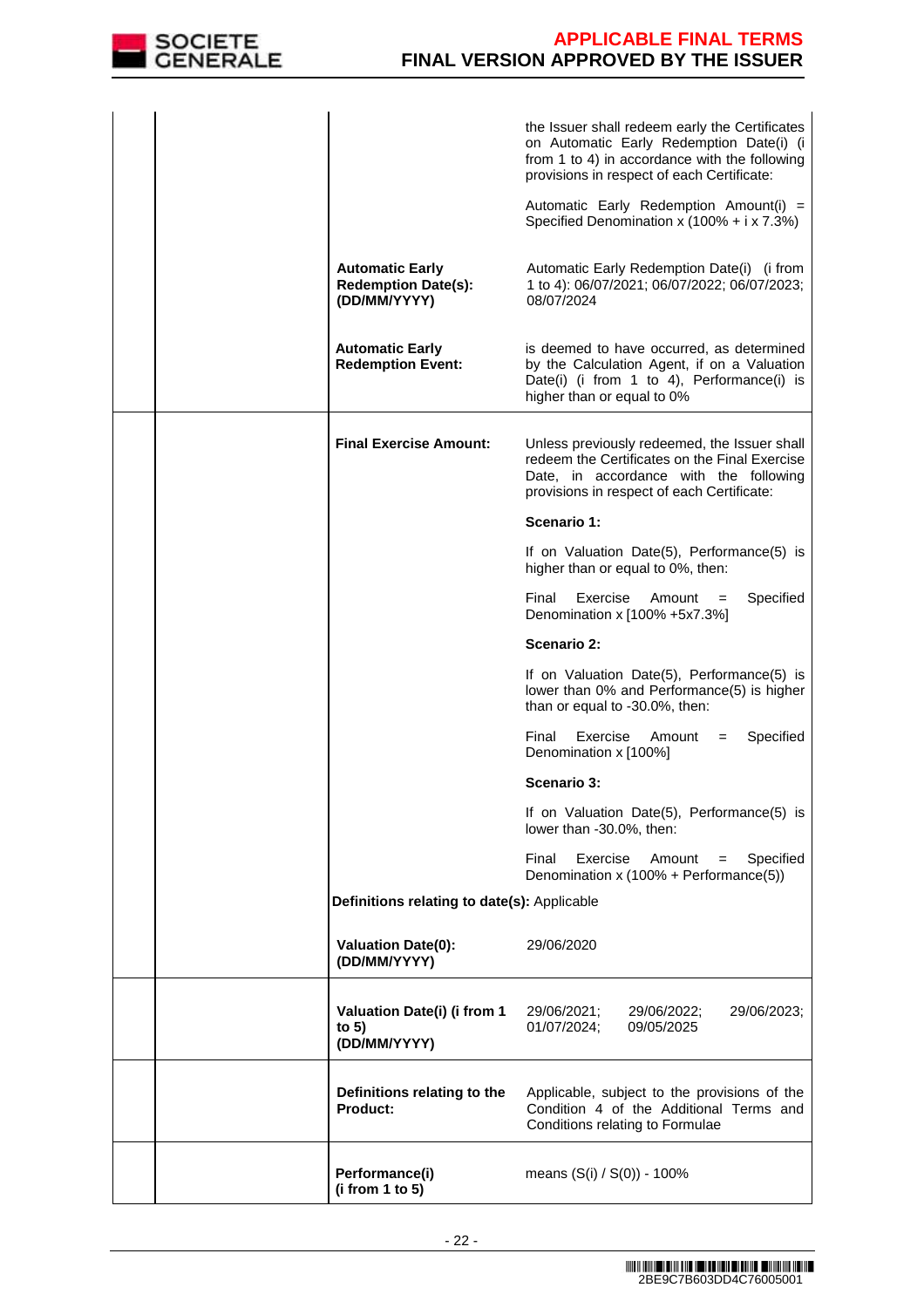

|      |                                                                                          | S(i)<br>means in respect of any Valuation Date(i)<br>(i from 0 to 5)<br>the Closing Price of the Underlying                                                                                                                                                                                                                                                                                                                                                                                                                                                                                                                                                                                                                                                                                                                                                                                                                                                                                                                                                                                                                                                                                                                                                                                                                                                                                                                                                                                                                                                                                                                                                                                             |
|------|------------------------------------------------------------------------------------------|---------------------------------------------------------------------------------------------------------------------------------------------------------------------------------------------------------------------------------------------------------------------------------------------------------------------------------------------------------------------------------------------------------------------------------------------------------------------------------------------------------------------------------------------------------------------------------------------------------------------------------------------------------------------------------------------------------------------------------------------------------------------------------------------------------------------------------------------------------------------------------------------------------------------------------------------------------------------------------------------------------------------------------------------------------------------------------------------------------------------------------------------------------------------------------------------------------------------------------------------------------------------------------------------------------------------------------------------------------------------------------------------------------------------------------------------------------------------------------------------------------------------------------------------------------------------------------------------------------------------------------------------------------------------------------------------------------|
| C.19 | The final reference price<br>of the underlying                                           | See Element C.18 above.<br>Final reference price: the value of the underlying instrument(s) on the<br>relevant valuation date(s) for the redemption, subject to the occurrence of<br>certain extraordinary events and adjustments affecting such underlying<br>instrument(s).                                                                                                                                                                                                                                                                                                                                                                                                                                                                                                                                                                                                                                                                                                                                                                                                                                                                                                                                                                                                                                                                                                                                                                                                                                                                                                                                                                                                                           |
| C.20 | Type of the underlying<br>and where the<br>information on the<br>underlying can be found | The type of underlying is: index.<br>Information about the underlying is available on the following website(s) or<br>screen page(s).                                                                                                                                                                                                                                                                                                                                                                                                                                                                                                                                                                                                                                                                                                                                                                                                                                                                                                                                                                                                                                                                                                                                                                                                                                                                                                                                                                                                                                                                                                                                                                    |
|      |                                                                                          | <b>Bloomberg</b><br><b>Index</b><br><b>Index Name</b><br>Website<br><b>Exchange</b><br><b>Ticker</b><br><b>Sponsor</b><br>Each exchange on<br>which securities<br><b>STOXX Global</b><br>comprised in the<br><b>STOXX</b><br>Technology<br><b>SXGTSEE</b><br>Index are traded, fromwww.stoxx.com<br>Select 30 EUR<br>Limited<br>time to time, as<br>Price<br>determined by the<br>Index Sponsor.                                                                                                                                                                                                                                                                                                                                                                                                                                                                                                                                                                                                                                                                                                                                                                                                                                                                                                                                                                                                                                                                                                                                                                                                                                                                                                        |
|      | <b>Section D - Risks</b>                                                                 |                                                                                                                                                                                                                                                                                                                                                                                                                                                                                                                                                                                                                                                                                                                                                                                                                                                                                                                                                                                                                                                                                                                                                                                                                                                                                                                                                                                                                                                                                                                                                                                                                                                                                                         |
| D.2  | to the issuer and the<br>guarantor                                                       | Key information on the An investment in the Certificates involves certain risks which should be<br>key risks that are specific assessed prior to any investment decision.<br>The following categories of risk factors are identified:<br>Risks related to the macroeconomic, market and regulatory<br>environments<br>The global economic and financial context, as well as the context of the<br>markets in which the Group operates, may adversely affect the Group's<br>activities, financial position and results of operations.<br>The Group is subject to an extensive supervisory and regulatory framework<br>in each of the countries in which it operates and changes in this regulatory<br>framework could have a significant effect on the Group's businesses,<br>financial position, costs, as well as on the financial and economic<br>environment in which it operates.<br>Brexit and its impact on financial markets and the economic environment<br>could have an adverse effect on the Group's activities and results of<br>operations.<br>Risks related to the implementation of the Group's strategic plan.<br>Increased competition from banking and non-banking operators could have<br>an adverse effect on the Group's business and results, both in its French<br>domestic market and internationally.<br>Credit and counterparty risks<br>$\bullet$<br>The Group is exposed to counterparty and concentration risks, which may<br>have a material adverse effect on the Group's business, results of<br>operations and financial position.<br>The financial soundness and conduct of other financial institutions and<br>market participants could adversely affect the Group. |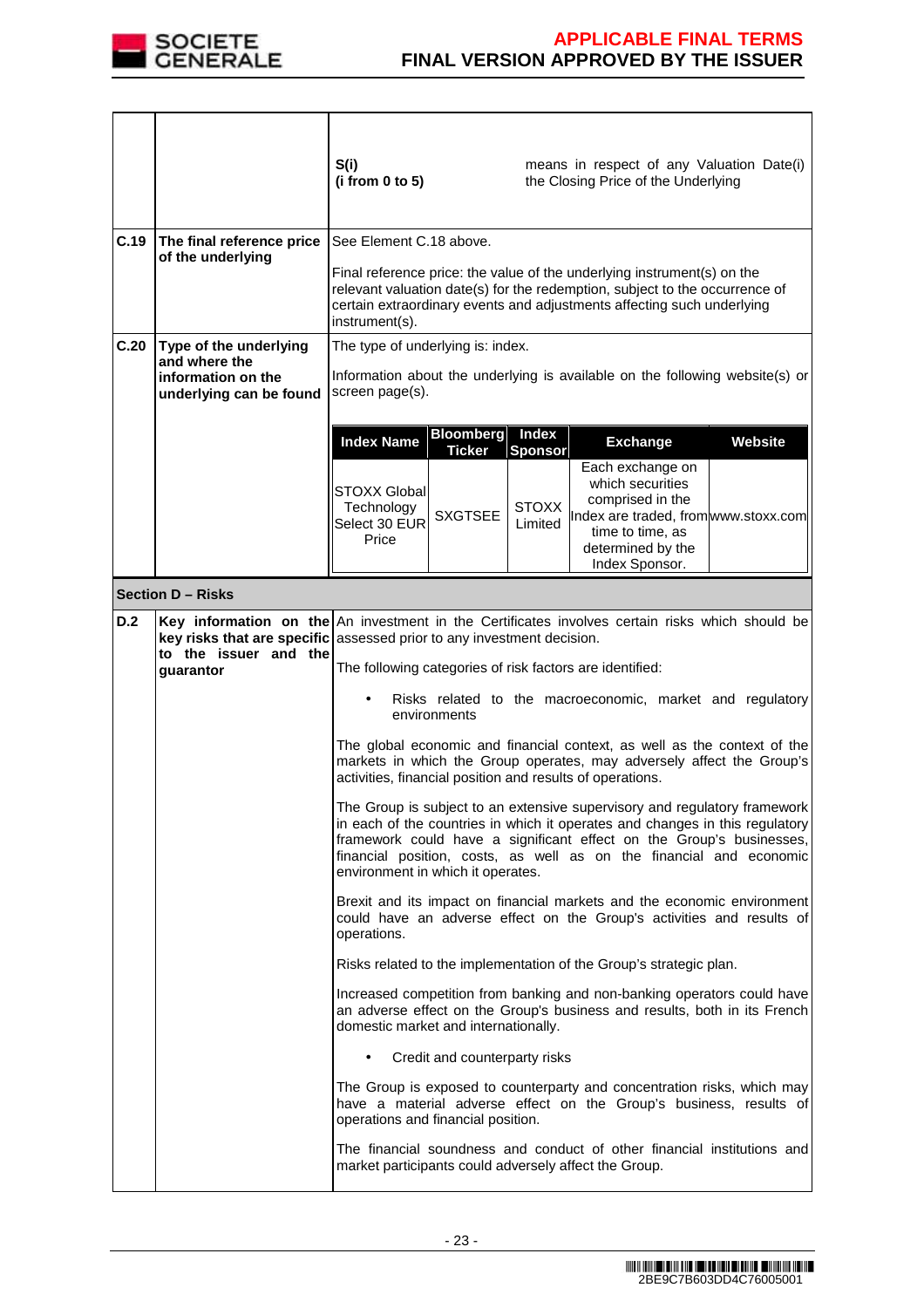

|     |                                                                                                                                                                      | The Group's results of operations and financial position could be adversely<br>affected by a late or insufficient provisioning of credit exposures.                                                                                                                                                                 |
|-----|----------------------------------------------------------------------------------------------------------------------------------------------------------------------|---------------------------------------------------------------------------------------------------------------------------------------------------------------------------------------------------------------------------------------------------------------------------------------------------------------------|
|     |                                                                                                                                                                      | Market and structural risks<br>$\bullet$                                                                                                                                                                                                                                                                            |
|     |                                                                                                                                                                      | Changes and volatility in the financial markets may have a material adverse<br>effect on the Group's business and the results of market activities.                                                                                                                                                                 |
|     |                                                                                                                                                                      | Changes in interest rates may adversely affect the retail banking activities.                                                                                                                                                                                                                                       |
|     |                                                                                                                                                                      | Fluctuations in exchange rates could adversely affect the Group's results.                                                                                                                                                                                                                                          |
|     |                                                                                                                                                                      | Operational risks (including risk of inappropriate conduct) and<br>models risks                                                                                                                                                                                                                                     |
|     |                                                                                                                                                                      | The Group is exposed to legal risks that could have a material adverse<br>effect on its financial position or results of operations.                                                                                                                                                                                |
|     |                                                                                                                                                                      | Operational failure, termination or capacity constraints affecting institutions<br>the Group does business with, or failure or breach of the Group's<br>information technology systems, could have an adverse effect on the<br>Group's business and result in losses and damages to the reputation of the<br>Group. |
|     |                                                                                                                                                                      | Reputational damage could harm the Group's competitive position, its<br>activity and financial condition.                                                                                                                                                                                                           |
|     |                                                                                                                                                                      | The Group's inability to attract and retain qualified employees may<br>adversely affect its performance.                                                                                                                                                                                                            |
|     |                                                                                                                                                                      | The models, in particular the Group's internal models, used in strategic<br>decision-making and in risk management systems could fail or prove to be<br>inadequate and result in financial losses for the Group.                                                                                                    |
|     |                                                                                                                                                                      | The Group may incur losses as a result of unforeseen or catastrophic<br>events, including terrorist attacks or natural disasters.                                                                                                                                                                                   |
|     |                                                                                                                                                                      | Liquidity and funding risks                                                                                                                                                                                                                                                                                         |
|     |                                                                                                                                                                      | A number of exceptional measures taken by governments, central banks<br>and regulators could have a material adverse effect on the Group's cost of<br>financing and its access to liquididy                                                                                                                         |
|     |                                                                                                                                                                      | A downgrade in the Group's external rating or in the sovereign rating of the<br>French State could have an adverse effect on the Group's cost of financing<br>and its access to liquidity.                                                                                                                          |
|     |                                                                                                                                                                      | Risks related to insurance activities                                                                                                                                                                                                                                                                               |
|     |                                                                                                                                                                      | A deterioration in the market condition, and in particular a significant<br>increase or decrease in interest rates, could have a material adverse effect<br>on the life insurance activities of the Group's Insurance business.                                                                                     |
|     |                                                                                                                                                                      | Since the Issuer is part of the Group, these risk factors are applicable to the<br>Issuer.                                                                                                                                                                                                                          |
|     |                                                                                                                                                                      |                                                                                                                                                                                                                                                                                                                     |
| D.6 | Key information on the<br>key risks that are specific<br>to the securities and risk<br>warning to the effect that<br>investors may lose the<br>value of their entire |                                                                                                                                                                                                                                                                                                                     |
|     | investment or part of it                                                                                                                                             |                                                                                                                                                                                                                                                                                                                     |
|     |                                                                                                                                                                      | The Certificates may provide for an automatic early redemption linked to a<br>specific event. Therefore, this may prevent the Certificateholders from<br>benefitting from the performance of the underlying instrument(s) over the<br>whole period initially envisaged.                                             |
|     |                                                                                                                                                                      |                                                                                                                                                                                                                                                                                                                     |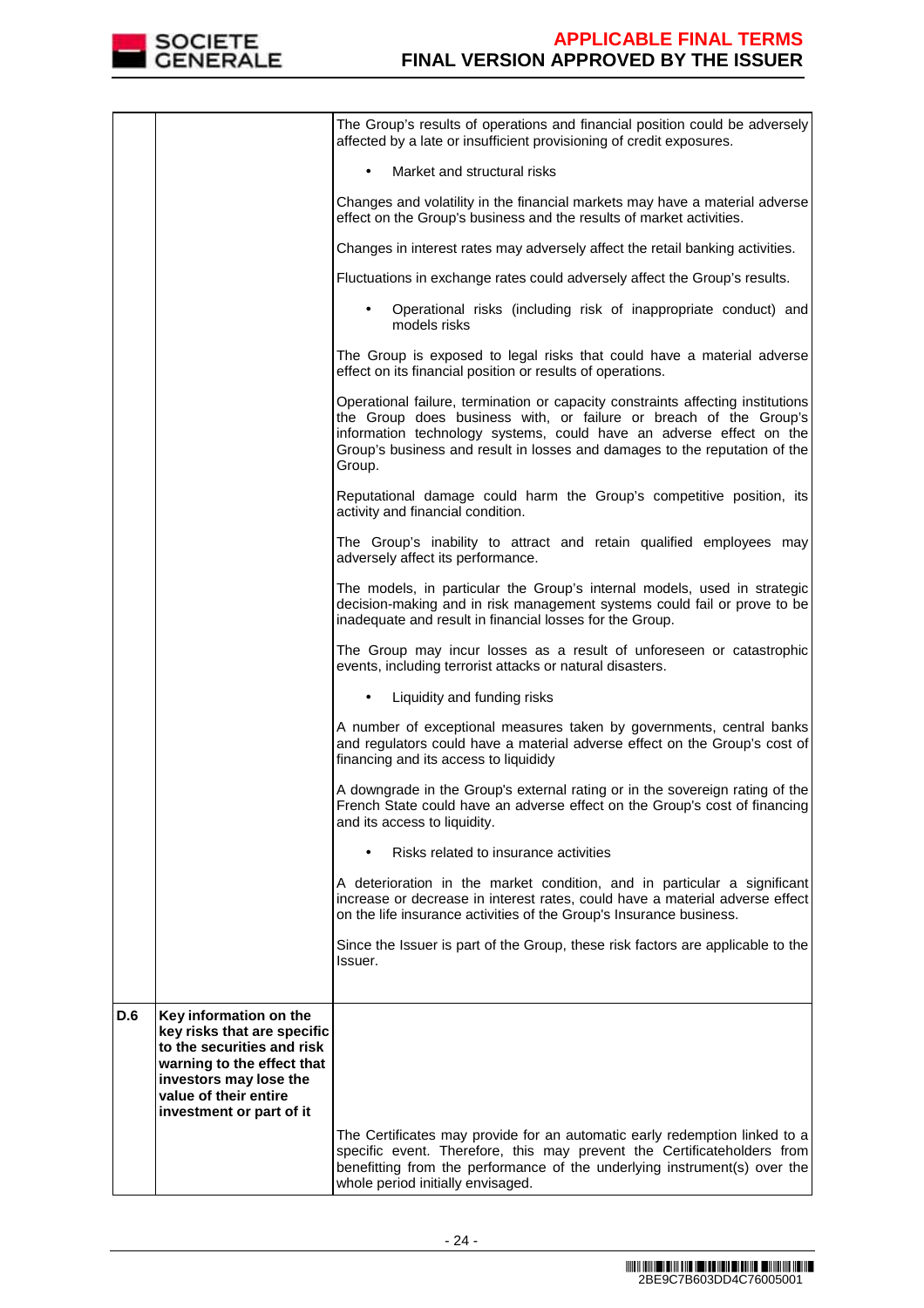The terms and conditions of the Certificates may include provisions under which upon the occurrence of certain market disruptions delays in the settlement of the Certificates may be incurred or certain modifications be made. Moreover, in case of occurrence of events affecting the underlying instrument(s), the terms and conditions of the Certificates allow the Issuer to substitute the underlying instrument(s) by new underlying instrument(s), cease the exposure to the underlying asset(s) and apply a reference rate to the proceeds so obtained until the final exercise date of the Certificates, postpone the final exercise date of the Certificates, early redeem the Certificates on the basis of the market value of these Certificates or deduct from any due amount the increased cost of hedging, and in each case without the prior consent of the Certificateholders.

Payments (whether in respect of principal and/or interest and whether at final exercise or otherwise) on the Certificates are calculated by reference to certain underlying(s), the return of the Certificates is based on changes in the value of the underlying(s), which may fluctuate. Prospective investors should be aware that these Certificates may be volatile and that they may receive no interest and may lose all or a substantial portion of their principal.

 The Guarantee constitutes a general and unsecured contractual obligation of the Guarantor and no other person. Any payments on the Certificates are also dependent on the creditworthiness of the Guarantor.

Prospective investors in Certificates benefiting from the Guarantee should note that in case of payment default of an Issuer the entitlement of the Certificateholder will be limited to the sums obtained by making a claim under the Guarantee, and the relevant provisions of the Guarantee and they shall have no right to institute any proceeding, judicial or otherwise, or otherwise assert a claim against the Issuer.

The Guarantee is a payment guarantee only and not a guarantee of the performance by the relevant Issuer or any of its other obligations under the Certificates benefiting from the Guarantee.

Société Générale will act as issuer under the Programme, as the Guarantor of the Certificates issued by the Issuer and also as provider of hedging instruments to the Issuer. As a result, investors will be exposed not only to the credit risk of the Guarantor but also operational risks arising from the lack of independence of the Guarantor, in assuming its duties and obligations as the Guarantor and provider of the hedging instruments.

The potential conflicts of interests and operational risks arising from such lack of independence are in part intended to be mitigated by the fact that different divisions within the Guarantor will be responsible for implementing the Guarantee and providing the hedging instruments and that each division is run as a separate operational unit, segregated by Chinese walls (information barriers) and run by different management teams.

The Issuer and the Guarantor and any of their subsidiaries and/or their affiliates, in connection with their other business activities, may possess or acquire material information about the underlying assets. Such activities and information may cause consequences adverse to Certificateholders.

The Issuer and the Guarantor and any of their subsidiaries and/or their affiliates may act in other capacities with regard to the Certificates, such as market maker, calculation agent or agent. Therefore, a potential conflict of interests may arise. In connection with the offering of the Certificates, the Issuer and the Guarantor and/or their affiliates may enter into one or more hedging transaction(s) with respect to a reference asset(s) or related derivatives, which may affect the market price, liquidity or value of the Certificates.

 The regulation and reform of "benchmarks" may adversely affect the value of Certificates linked to or referencing such "benchmarks"

 During the lifetime of the Certificates, the market value of these Certificates may be lower than the invested capital. Furthermore, an insolvency of the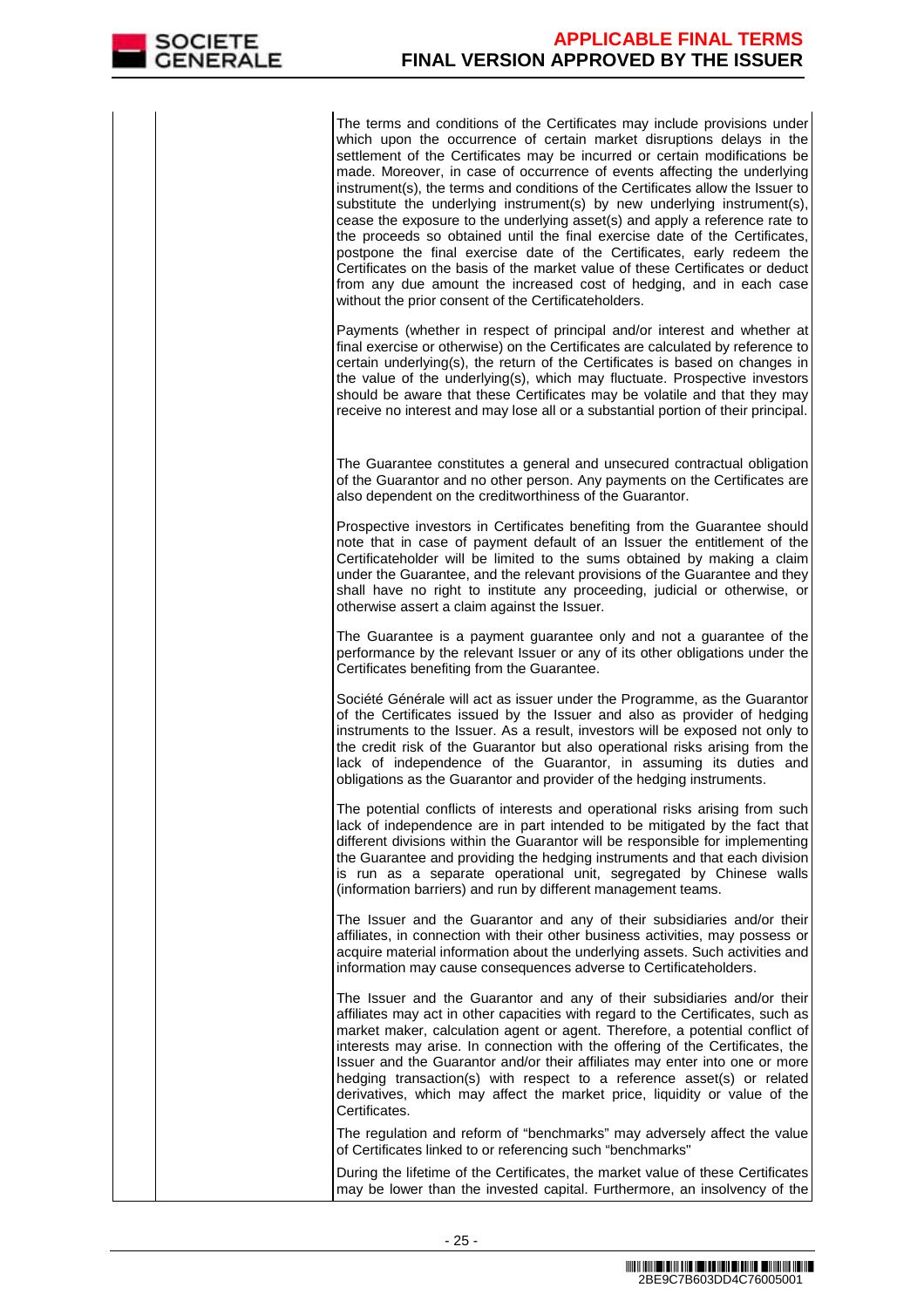

|     |                                | Issuer and/or the Guarantor may cause a total loss of the invested capital.                                                                                                                                                                                                                                                                                                                                                                                                                                                                                                                                                                                                                                                                                                                                                                                                                                                                                                                                           |  |  |  |
|-----|--------------------------------|-----------------------------------------------------------------------------------------------------------------------------------------------------------------------------------------------------------------------------------------------------------------------------------------------------------------------------------------------------------------------------------------------------------------------------------------------------------------------------------------------------------------------------------------------------------------------------------------------------------------------------------------------------------------------------------------------------------------------------------------------------------------------------------------------------------------------------------------------------------------------------------------------------------------------------------------------------------------------------------------------------------------------|--|--|--|
|     |                                | The attention of the investors is drawn to the fact that they could<br>sustain an entire or a partial loss of their investment.                                                                                                                                                                                                                                                                                                                                                                                                                                                                                                                                                                                                                                                                                                                                                                                                                                                                                       |  |  |  |
|     | Section E - Offer              |                                                                                                                                                                                                                                                                                                                                                                                                                                                                                                                                                                                                                                                                                                                                                                                                                                                                                                                                                                                                                       |  |  |  |
|     | use of proceeds                | <b>E.2.b Reasons for the offer and</b> The net proceeds from each issue of Certificates will be applied for the<br>general financing purposes of the Société Générale Group, which include<br>making a profit.                                                                                                                                                                                                                                                                                                                                                                                                                                                                                                                                                                                                                                                                                                                                                                                                        |  |  |  |
| E.3 |                                | Description of the terms Public Offer Jurisdiction(s): Italy                                                                                                                                                                                                                                                                                                                                                                                                                                                                                                                                                                                                                                                                                                                                                                                                                                                                                                                                                          |  |  |  |
|     | and conditions of the<br>offer | Offer Period: From and including May 19, 2020 at 9.00 a.m. Central<br>European Time (CET) to and including June 25, 2020 at 4.00 p.m. CET,<br>subject to any early closing of the Offer Period as described below.                                                                                                                                                                                                                                                                                                                                                                                                                                                                                                                                                                                                                                                                                                                                                                                                    |  |  |  |
|     |                                | The Certificates will be distributed:                                                                                                                                                                                                                                                                                                                                                                                                                                                                                                                                                                                                                                                                                                                                                                                                                                                                                                                                                                                 |  |  |  |
|     |                                | (a) within the premises of the Distributors (at their offices and branches);                                                                                                                                                                                                                                                                                                                                                                                                                                                                                                                                                                                                                                                                                                                                                                                                                                                                                                                                          |  |  |  |
|     |                                | (b) through door-to-door selling (fuori sede) pursuant to Articles 30 and 31<br>of the Italian Legislative Decree No. 58 of 24 <sup>th</sup> February 1998, as amended<br>from time to time (the "Italian Financial Services Act") from and including<br>May 19, 2020 at 9.00 a.m. Central European Time (CET) to and including<br>June 22, 2020 at 4.00 p.m. CET; and                                                                                                                                                                                                                                                                                                                                                                                                                                                                                                                                                                                                                                                |  |  |  |
|     |                                | (c) through long distance selling techniques (tecniche di comunicazione a<br>distanza) pursuant to article 32 of the Italian Financial Services Act from and<br>including May 19, 2020 at 9.00 a.m. Central European Time (CET) to and<br>including June 15, 2020 at 4.00 p.m. CET,                                                                                                                                                                                                                                                                                                                                                                                                                                                                                                                                                                                                                                                                                                                                   |  |  |  |
|     |                                | subject to any early closing of the Offer Period as described below.                                                                                                                                                                                                                                                                                                                                                                                                                                                                                                                                                                                                                                                                                                                                                                                                                                                                                                                                                  |  |  |  |
|     |                                | The Distributor intending to distribute Certificates through door-to-door<br>selling (fuori sede) pursuant to article 30 of the Italian Financial Services Act<br>will collect the acceptance forms - other than directly at their branches and<br>offices - through financial advisors for door-to-door selling (consulenti<br>finanziari abilitati all'offerta fuori sede) pursuant to Article 31 of the Italian<br>Financial Services Act.                                                                                                                                                                                                                                                                                                                                                                                                                                                                                                                                                                         |  |  |  |
|     |                                | Pursuant to Article 30, paragraph 6, of the Italian Financial Services Act, the<br>validity and enforceability of contracts entered into through door-to-door<br>selling (fuori sede) is suspended for a period of 7 (seven) days from the<br>date of subscription of the acceptance form by the relevant investor.                                                                                                                                                                                                                                                                                                                                                                                                                                                                                                                                                                                                                                                                                                   |  |  |  |
|     |                                | Within such period investors may notify the Distributor of their withdrawal<br>without payment of any charge or commission.                                                                                                                                                                                                                                                                                                                                                                                                                                                                                                                                                                                                                                                                                                                                                                                                                                                                                           |  |  |  |
|     |                                | The Certificates will be also offered through long distance selling techniques<br>(tecniche di comunicazione a distanza) pursuant to article 32 of the Italian<br>Financial Services Act <i>(i.e.</i> , through the trading-online platform of the<br>Distributors and/or recorded telephone orders). In this case, investors may<br>purchase the Certificates via the internet and/or via telephone, after being<br>identified by the Distributor, in accordance with the procedures established<br>by the Distributor. Pursuant to article 67-duodecies of the Italian Legislative<br>Decree No. 206/2005 as amended (the so called "Codice del Consumo"),<br>the validity and enforceability of the contracts entered into through long<br>distance selling techniques (tecniche di comunicazione a distanza) is<br>suspended for a period of 14 (fourteen) days from the date of subscription.<br>Within such period investors may notify the Distributor of their withdrawal<br>without any charge or commission |  |  |  |
|     |                                | <b>Offer Price:</b> The Certificates will be offered at the Issue Price of which up to<br>a maximum of 5.00% is represented by distribution fee payable upfront by<br>the Guarantor to the Distributor.                                                                                                                                                                                                                                                                                                                                                                                                                                                                                                                                                                                                                                                                                                                                                                                                               |  |  |  |
|     |                                | Conditions to which the offer is subject: Offers of the Certificates are                                                                                                                                                                                                                                                                                                                                                                                                                                                                                                                                                                                                                                                                                                                                                                                                                                                                                                                                              |  |  |  |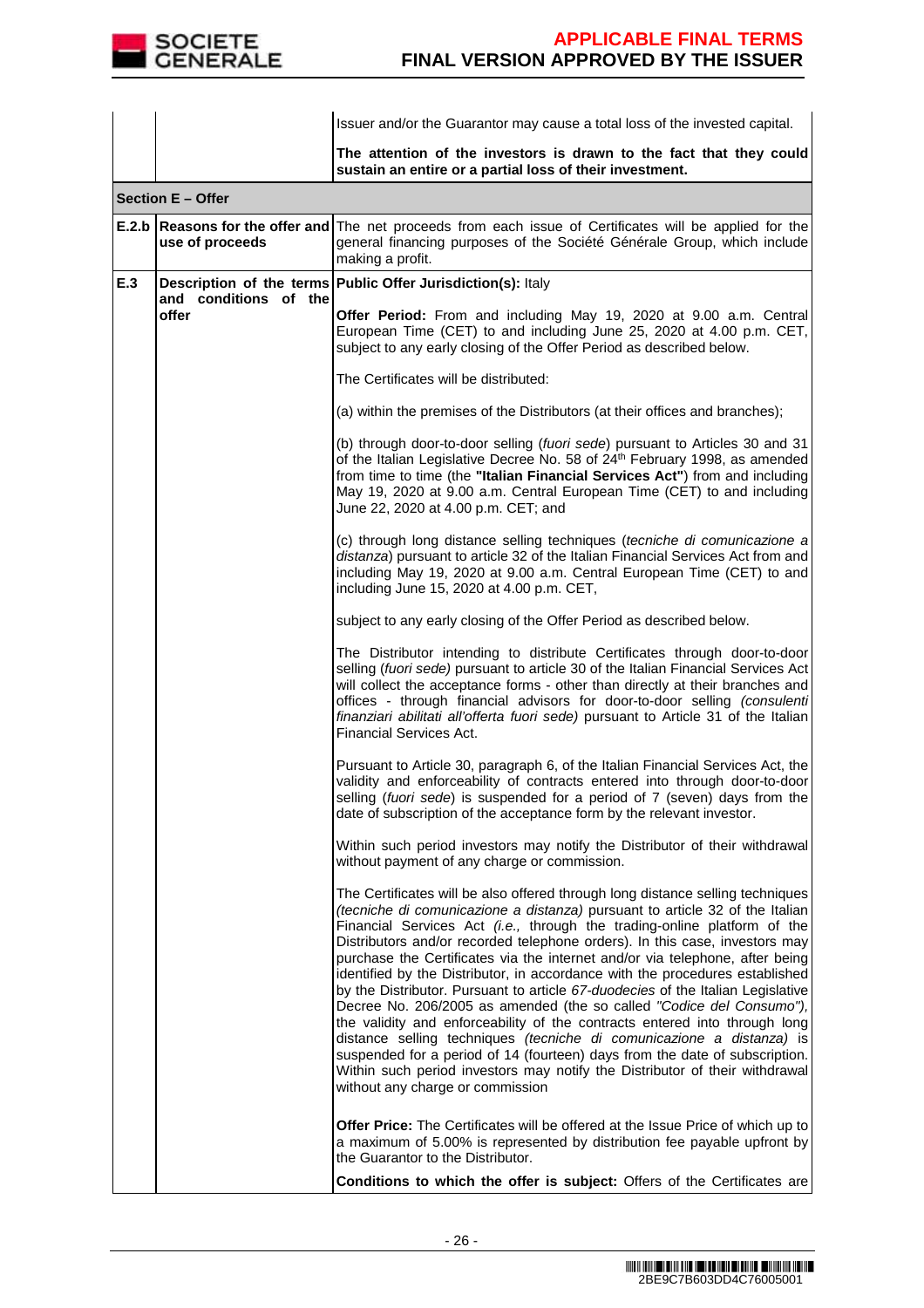

|     |                                                                       | conditional on their issue and, on any additional conditions set out in the<br>standard terms of business of the financial intermediaries, notified to<br>investors by such relevant financial intermediaries.                                                                                                                                                                                                                                                                                                                                                                                                                                                                                                                                                      |  |  |  |  |
|-----|-----------------------------------------------------------------------|---------------------------------------------------------------------------------------------------------------------------------------------------------------------------------------------------------------------------------------------------------------------------------------------------------------------------------------------------------------------------------------------------------------------------------------------------------------------------------------------------------------------------------------------------------------------------------------------------------------------------------------------------------------------------------------------------------------------------------------------------------------------|--|--|--|--|
|     |                                                                       | The Issuer reserves the right to close the Offer Period prior to its stated<br>expiry for any reason.                                                                                                                                                                                                                                                                                                                                                                                                                                                                                                                                                                                                                                                               |  |  |  |  |
|     |                                                                       | The Issuer reserves the right to withdraw the offer and cancel the issuance<br>of the Certificates for any reason at any time on or prior to the Issue Date.<br>For the avoidance of doubt, if any application has been made by a potential<br>investor and the Issuer exercises such right, no potential investor shall be<br>entitled to subscribe or otherwise acquire the Certificates.                                                                                                                                                                                                                                                                                                                                                                         |  |  |  |  |
|     |                                                                       | In each case, a notice to the investors on the early termination or the<br>withdrawal, as applicable, will be published on the website of the Issuer<br>(http://prospectus.socgen.com).                                                                                                                                                                                                                                                                                                                                                                                                                                                                                                                                                                             |  |  |  |  |
|     |                                                                       | The validity of the offer is subject to the condition that the decision of<br>admission to trading on EuroTLX is released by Borsa Italiana S.p.A. by not<br>later than on the day immediately preceding the Issue Date; otherwise, the<br>offer will be deemed withdrawn and the issuance cancelled. The Issuer<br>undertakes to file the relevant application with Borsa Italiana S.p.A. in due<br>time to allow Borsa Italiana S.p.A. to release a decision, according to its<br>rules, within the day immediately preceding the Issue Date.                                                                                                                                                                                                                     |  |  |  |  |
|     |                                                                       | <b>Issue Price:</b><br>EUR 100 per Certificate of EUR 100<br>Specified Denomination                                                                                                                                                                                                                                                                                                                                                                                                                                                                                                                                                                                                                                                                                 |  |  |  |  |
| E.4 | Description of any<br>interest that is material<br>to the issue/offer | Save for fees, if any, payable to the Dealer, and so far as the Issuer is<br>aware, no person involved in the issue of the Certificates has an interest<br>material to the offer.                                                                                                                                                                                                                                                                                                                                                                                                                                                                                                                                                                                   |  |  |  |  |
|     | including conflicting<br><b>interests</b>                             |                                                                                                                                                                                                                                                                                                                                                                                                                                                                                                                                                                                                                                                                                                                                                                     |  |  |  |  |
|     |                                                                       | The Dealer and its affiliates have engaged, and may in the future engage, in<br>investment banking and/or commercial banking transactions with, and may<br>perform other services for, the Issuer and its affiliates in the ordinary course<br>of business.                                                                                                                                                                                                                                                                                                                                                                                                                                                                                                         |  |  |  |  |
|     |                                                                       | Société Générale will ensure the roles of provider of hedging instruments to<br>the Issuer of the Certificates and Calculation Agent of the Certificates.                                                                                                                                                                                                                                                                                                                                                                                                                                                                                                                                                                                                           |  |  |  |  |
|     |                                                                       | The possibility of conflicts of interest between the different roles of Société<br>Générale on one hand, and between those of Société Générale in these<br>roles and those of the Certificateholders on the other hand cannot be<br>excluded.                                                                                                                                                                                                                                                                                                                                                                                                                                                                                                                       |  |  |  |  |
|     |                                                                       | Furthermore, given the banking activities of Société Générale, conflicts may<br>arise between the interests of Société Générale acting in these capacities<br>(including business relationship with the issuers of the financial instruments<br>being underlyings of the Certificates or possession of non public information<br>in relation with them) and those of the Certificateholders. Finally, the<br>activities of Société Générale on the underlying financial instrument(s), on<br>its proprietary account or on behalf of its customers, or the establishment of<br>hedging transactions, may also have an impact on the price of these<br>instruments and their liquidity, and thus may be in conflict with the interests<br>of the Certificateholders. |  |  |  |  |

# **NOTA DI SINTESI SPECIFICA PER L'EMISSIONE**

Le Note di Sintesi sono composte da requisiti informativi noti come **Elementi**, la cui comunicazione è prevista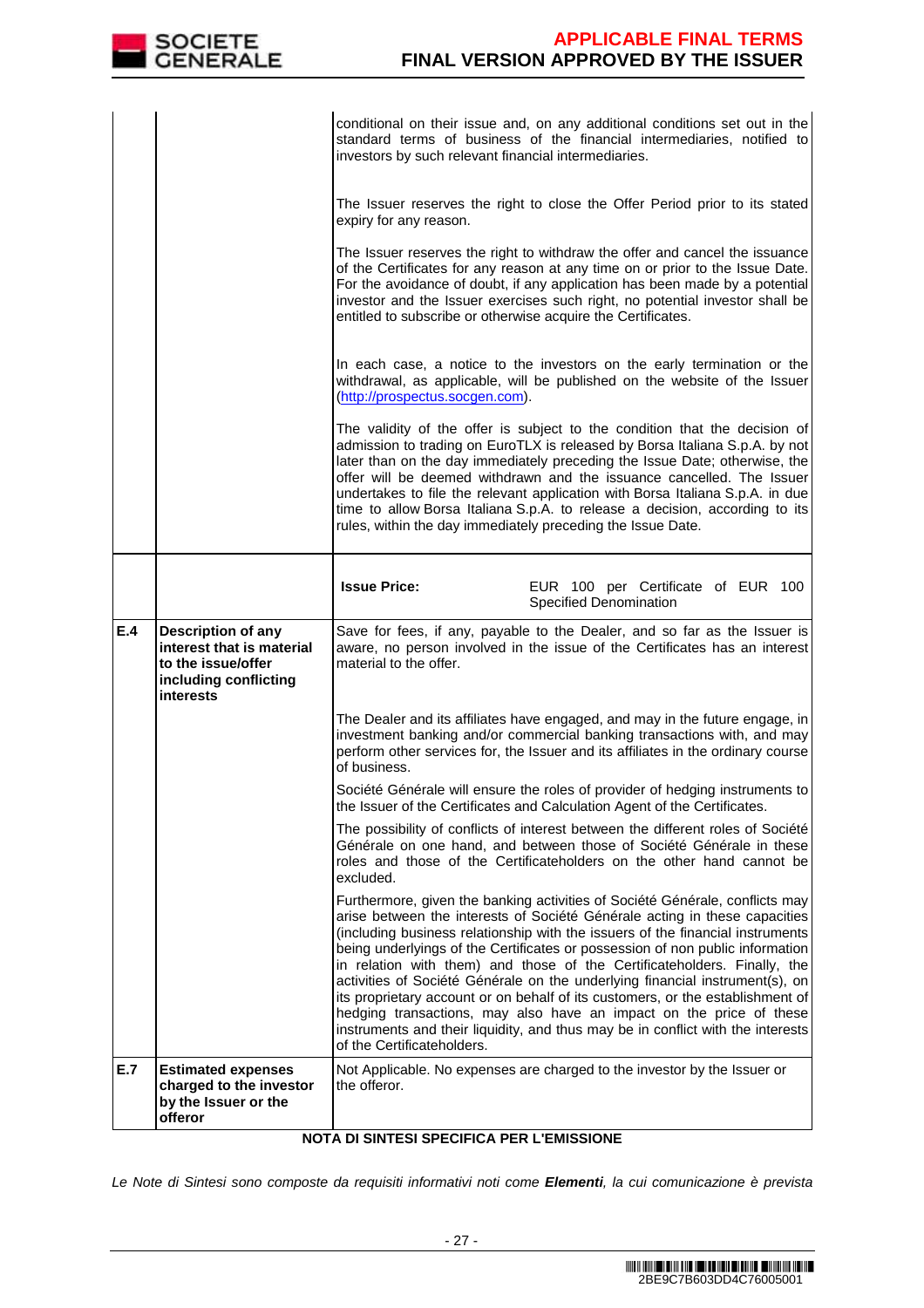dall'Allegato XXII del Regolamento (CE) della Commissione n. 809/2004, come successivamente modificato. Tali elementi sono riportati in successione numerata nelle Sezioni  $A - E(A.1 - E.7)$ .

La presente nota di sintesi contiene tutti gli Elementi che devono essere riportati in una nota di sintesi relativa a questa tipologia di valori mobiliari e di Emittente. Dato che l'inserimento di alcuni Elementi non è obbligatorio, potrebbero verificarsi dei salti nella sequenza numerica degli Elementi.

Anche nel caso in cui un Elemento debba essere inserito nella nota di sintesi in virtù della tipologia di valore mobiliare e di Emittente, è possibile che nessuna informazione rilevante possa essere fornita in relazione a tale Elemento. In tal caso, la nota di sintesi conterrà una breve descrizione dell'Elemento assieme alla dicitura "Non Applicabile".

|     | Sezione A - Introduzione e avvertenze          |                                                                                                                                                                                                                                                                                                                                                                                                                                                                                                                                                                                                                                                      |  |  |
|-----|------------------------------------------------|------------------------------------------------------------------------------------------------------------------------------------------------------------------------------------------------------------------------------------------------------------------------------------------------------------------------------------------------------------------------------------------------------------------------------------------------------------------------------------------------------------------------------------------------------------------------------------------------------------------------------------------------------|--|--|
| A.1 | Avvertenza                                     | La presente nota di sintesi deve essere letta come introduzione al Prospetto<br>di Base.                                                                                                                                                                                                                                                                                                                                                                                                                                                                                                                                                             |  |  |
|     |                                                | Qualsivoglia decisione da parte dell'investitore in merito all'investimento nei<br>Certificati deve basarsi su una valutazione del Prospetto di Base nel suo<br>complesso.                                                                                                                                                                                                                                                                                                                                                                                                                                                                           |  |  |
|     |                                                | Qualora sia proposto un ricorso dinanzi all'autorità giudiziaria in merito alle<br>informazioni contenute nel Prospetto di Base e nelle Condizioni Definitive<br>applicabili, il ricorrente potrebbe essere tenuto a sostenere i costi della<br>traduzione del Prospetto di Base prima dell'avvio del procedimento, ai sensi<br>della legislazione nazionale degli Stati Membri.                                                                                                                                                                                                                                                                     |  |  |
|     |                                                | Nessun soggetto che ha provveduto alla predisposizione della presente<br>nota di sintesi, compresa l'eventuale traduzione, potrà essere ritenuto<br>responsabile civilmente, salvo che questa risulti fuorviante, imprecisa o<br>incoerente se letta congiuntamente alle altre parti del Prospetto di Base, o<br>non offra, se letta congiuntamente alle altre parti del presente Prospetto di<br>Base, informazioni essenziali volte ad agevolare la decisione dell'investitore<br>di investire nei Certificati.                                                                                                                                    |  |  |
| A.2 | Consenso all'utilizzo del<br>Prospetto di Base | L'Emittente acconsente all'utilizzo del presente Prospetto di Base in<br>relazione alla rivendita o al collocamento dei Certificati nel caso in cui sia<br>richiesta la pubblicazione di un prospetto ai sensi delle Direttiva Prospetti<br>(una Offerta Non Esente) subordinatamente alle seguenti condizioni:                                                                                                                                                                                                                                                                                                                                      |  |  |
|     |                                                | - il consenso è valido solamente durante il periodo di offerta dal<br>19/05/2020 al 25/06/2020 e, in relazione ai Certificati collocati in Italia<br>attraverso "offerta fuori sede", dal 19/05/2020 al 22/06/2020 e infine in<br>ai Certificati collocati in Italia<br>relazione<br>mediante tecniche<br>di<br>comunicazione a distanza, dal 19/05/2020 al 15/06/2020 (il Periodo<br>d'Offerta);                                                                                                                                                                                                                                                    |  |  |
|     |                                                | - il consenso fornito dall'Emittente all'utilizzo del Prospetto di Base ai fini<br>dell'effettuazione dell'Offerta Non Esente è un consenso individuale (un<br>Consenso Individuale) relativo a Deutsche Bank SpA, Piazza del<br>Calendario, 3, 20126 Milano (l'Offerente Autorizzato Iniziale e il<br>Collocatore) e, qualora l'Emittente nomini uno o più intermediari finanziari<br>aggiuntivi successivamente al 15/05/2020 pubblicando i loro dati sul suo sito<br>web all'indirizzo http://.prospectus.socgen.com, a ciascun intermediario<br>finanziario i cui dati siano stati pubblicati (ciascuno un Offerente<br>Autorizzato Aggiuntivo); |  |  |
|     |                                                | - il consenso si applica esclusivamente all'utilizzo del presente Prospetto di<br>Base ai fini delle Offerte Non Esenti di Certificati in Italia.                                                                                                                                                                                                                                                                                                                                                                                                                                                                                                    |  |  |
|     |                                                | Le informazioni relative alle condizioni dell'Offerta Non Esente<br>saranno fornite agli investitori da qualunque Offerente Autorizzato                                                                                                                                                                                                                                                                                                                                                                                                                                                                                                              |  |  |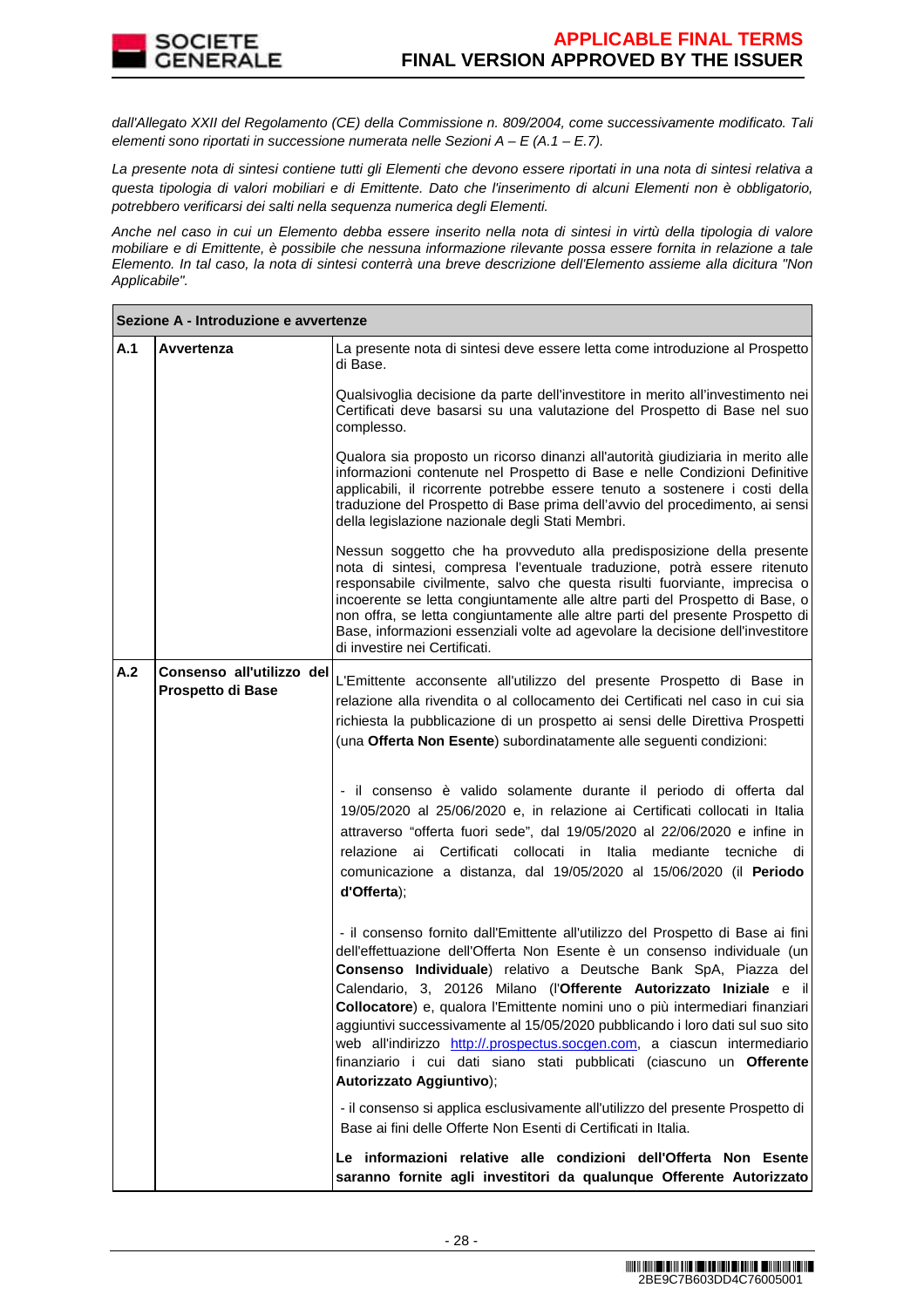

|             |                                                                                                                                                        |                                                      | Iniziale nella giurisdizione in cui sarà effettuata l'offerta.                                                                                                                                                                                                                                                                                                                                                                                                                                                           |                                                                |                                                                                 |                                                                |  |
|-------------|--------------------------------------------------------------------------------------------------------------------------------------------------------|------------------------------------------------------|--------------------------------------------------------------------------------------------------------------------------------------------------------------------------------------------------------------------------------------------------------------------------------------------------------------------------------------------------------------------------------------------------------------------------------------------------------------------------------------------------------------------------|----------------------------------------------------------------|---------------------------------------------------------------------------------|----------------------------------------------------------------|--|
|             | Sezione B - Emittente e Garante                                                                                                                        |                                                      |                                                                                                                                                                                                                                                                                                                                                                                                                                                                                                                          |                                                                |                                                                                 |                                                                |  |
| B.1         | Ragione<br>sociale e<br>denominazi<br>one<br>commercial<br>e<br>dell'emitten<br>te                                                                     | SG Issuer (o l'Emittente)                            |                                                                                                                                                                                                                                                                                                                                                                                                                                                                                                                          |                                                                |                                                                                 |                                                                |  |
| B.2         | Sede legale,<br>forma<br>giuridica,<br>legislazione<br>e paese di<br>costituzion<br>e                                                                  |                                                      | Domicilio: 16, Boulevard Royal, L-2449, Lussemburgo.<br>Forma giuridica: Società a responsabilità limitata pubblica (société anonyme).<br>Legislazione di riferimento dell'Emittente: Diritto lussemburghese<br>Paese di costituzione: Lussemburgo.                                                                                                                                                                                                                                                                      |                                                                |                                                                                 |                                                                |  |
| B.4b        | <b>Tendenze</b><br>note<br>suscettibili<br>di influire<br>sull'emitten<br>te e sui<br>settori in<br>cui opera                                          | proprio oggetto sociale.                             | Nel corso del 2020, l'Emittente prevede di proseguire la propria attività in conformità al                                                                                                                                                                                                                                                                                                                                                                                                                               |                                                                |                                                                                 |                                                                |  |
| B.5         | del gruppo<br>e della<br>posizione<br>dell'emitten<br>te<br>all'interno<br>del gruppo                                                                  | • Retail Banking in Francia;<br>Securities Services. | Descrizione   Il Gruppo Société Générale (il Gruppo) offre una vasta gamma di servizi di consulenza e<br>soluzioni finanziarie su misura destinate a clienti privati, grandi aziende e investitori<br>istituzionali. Il Gruppo si basa su tre attività core complementari:<br>• International Retail Banking, Financial Services and Insurance; e<br>• Corporate and Investment Banking, Private Banking, Asset and Wealth Management e<br>L'Emittente è una controllata del Gruppo e non ha alcuna società controllata. |                                                                |                                                                                 |                                                                |  |
| <b>B.9</b>  | Previsioni o<br>stime<br>relative agli<br>utili<br>dell'emitten<br>te                                                                                  |                                                      | Non Applicabile. L'Emittente non fornisce alcuna previsione o stima in relazione agli utili.                                                                                                                                                                                                                                                                                                                                                                                                                             |                                                                |                                                                                 |                                                                |  |
| <b>B.10</b> | Natura di<br>eventuali<br>riserve<br>espresse<br>nella<br>relazione<br>della<br>società di<br>revisione in<br>merito ai<br>dati storico-<br>finanziari |                                                      | Non Applicabile. Le relazioni della società di revisione non contengono alcuna riserva.                                                                                                                                                                                                                                                                                                                                                                                                                                  |                                                                |                                                                                 |                                                                |  |
| <b>B.12</b> | Principali<br>dati storico-<br>finanziari<br>selezionati<br>relativi<br>all'emittente                                                                  | (in migliaia<br>di EUR)                              | Primo<br><b>Semestre</b><br>30.06.2019<br>(non<br>sottoposto a<br>revisione)                                                                                                                                                                                                                                                                                                                                                                                                                                             | Anno<br>terminato<br>31.12.2018<br>(sottoposto<br>a revisione) | Primo<br><b>Semestre</b><br>30.06.2018<br>(non<br>sottoposto<br>я<br>revisione) | Anno<br>terminato<br>31.12.2017<br>(sottoposto<br>a revisione) |  |
|             |                                                                                                                                                        | <b>Reddito</b><br>Complessivo                        | 33.557                                                                                                                                                                                                                                                                                                                                                                                                                                                                                                                   | 68.302                                                         | 29.760                                                                          | 92.353                                                         |  |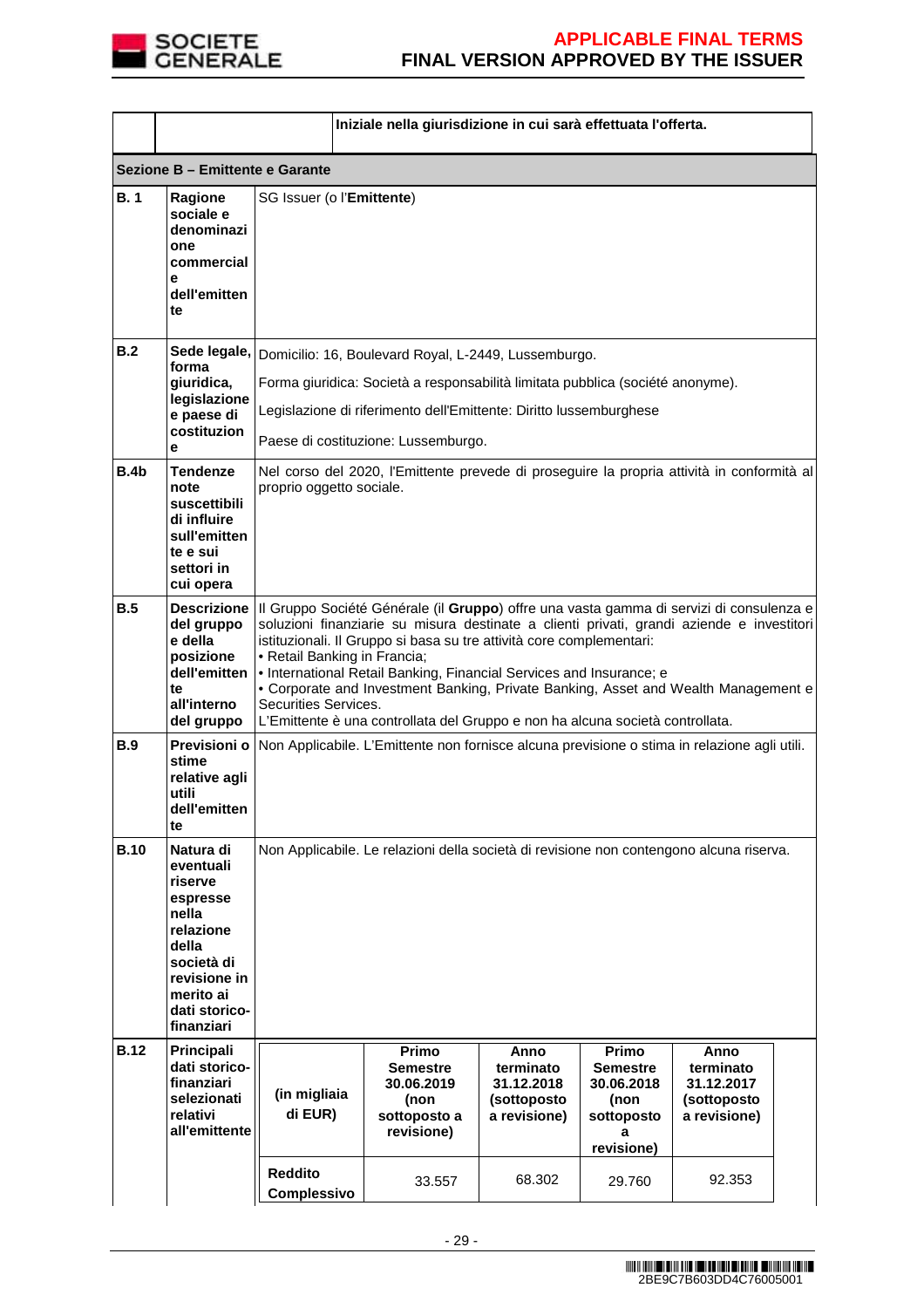

|             |                                                              | <b>Utile</b><br>ante<br>imposte   | 350                                                                                                                                     | 251        | 148            | 105        |  |
|-------------|--------------------------------------------------------------|-----------------------------------|-----------------------------------------------------------------------------------------------------------------------------------------|------------|----------------|------------|--|
|             |                                                              | <b>Reddito</b><br>di<br>esercizio | 263                                                                                                                                     | 187        | 126            | 78         |  |
|             |                                                              | <b>Totale</b><br>attivo           | 55.465.073                                                                                                                              | 49.363.650 | 49.149.8<br>60 | 48.026.909 |  |
|             |                                                              |                                   |                                                                                                                                         |            |                |            |  |
|             | Dichiarazio<br>ne relativa<br>all'assenza<br>di<br>cambiamen |                                   | Non si sono verificati cambiamenti sostanzialmente pregiudizievoli delle prospettive<br>dell'Emittente dalla data del 31 dicembre 2018. |            |                |            |  |
|             | ti                                                           |                                   |                                                                                                                                         |            |                |            |  |
|             | sostanzial-                                                  |                                   |                                                                                                                                         |            |                |            |  |
|             | mente                                                        |                                   |                                                                                                                                         |            |                |            |  |
|             | pregiudizie<br>voli delle                                    |                                   |                                                                                                                                         |            |                |            |  |
|             | prospettive                                                  |                                   |                                                                                                                                         |            |                |            |  |
|             | dell'emitten                                                 |                                   |                                                                                                                                         |            |                |            |  |
|             | te dalla data                                                |                                   |                                                                                                                                         |            |                |            |  |
|             | di<br>pubblicazio<br>ne                                      |                                   |                                                                                                                                         |            |                |            |  |
|             | dell'ultimo                                                  |                                   |                                                                                                                                         |            |                |            |  |
|             | bilancio                                                     |                                   |                                                                                                                                         |            |                |            |  |
|             | certificato                                                  |                                   |                                                                                                                                         |            |                |            |  |
|             | Cambiamen                                                    |                                   | Non applicabile. Non si è verificato alcun cambiamento rilevante nella posizione                                                        |            |                |            |  |
|             | ti<br>significativi                                          |                                   | finanziaria o di negoziazione dell'Emittente successivamente al 30 giugno 2019.                                                         |            |                |            |  |
|             | relativi alla                                                |                                   |                                                                                                                                         |            |                |            |  |
|             | situazione<br>finanziaria                                    |                                   |                                                                                                                                         |            |                |            |  |
|             | O<br>commercial                                              |                                   |                                                                                                                                         |            |                |            |  |
|             | e<br>dell'Emitten                                            |                                   |                                                                                                                                         |            |                |            |  |
|             | te<br>successivi                                             |                                   |                                                                                                                                         |            |                |            |  |
|             | al periodo                                                   |                                   |                                                                                                                                         |            |                |            |  |
|             | cui si<br>riferiscono i                                      |                                   |                                                                                                                                         |            |                |            |  |
|             | dati storico-                                                |                                   |                                                                                                                                         |            |                |            |  |
|             | finanziari                                                   |                                   |                                                                                                                                         |            |                |            |  |
| <b>B.13</b> | Eventi                                                       |                                   |                                                                                                                                         |            |                |            |  |
|             | recenti<br>relativi                                          |                                   | Non Applicabile. Salvo quanto indicato nel Sesto Supplemento, vale a dire i futuri impatti                                              |            |                |            |  |
|             | all'emittente                                                |                                   | economici legati alla situazione attuale con Covid-19,non si sono verificati eventi recenti                                             |            |                |            |  |
|             | che                                                          |                                   | relativi all'Emittente che rilevano, in misura sostanziale, ai fini della valutazione della                                             |            |                |            |  |
|             | rilevano, in                                                 | solvibilità dell'Emittente.       |                                                                                                                                         |            |                |            |  |
|             | misura<br>sostanziale,                                       |                                   |                                                                                                                                         |            |                |            |  |
|             | ai fini della                                                |                                   |                                                                                                                                         |            |                |            |  |
|             | valutazione                                                  |                                   |                                                                                                                                         |            |                |            |  |
|             | della                                                        |                                   |                                                                                                                                         |            |                |            |  |
|             | solvibilità<br>dell'Emitten                                  |                                   |                                                                                                                                         |            |                |            |  |
|             | te                                                           |                                   |                                                                                                                                         |            |                |            |  |
| <b>B.14</b> | <b>Dichiarazio</b>                                           |                                   | Per le informazioni sulla posizione dell'Emittente all'interno del Gruppo si rimanda                                                    |            |                |            |  |
|             | ne in ordine                                                 | all'Elemento B.5 che precede.     |                                                                                                                                         |            |                |            |  |
|             | alla                                                         |                                   |                                                                                                                                         |            |                |            |  |
|             | dipendenza                                                   |                                   | All'interno del Gruppo, SG Issuer fa capo a Société Générale Luxembourg SA.                                                             |            |                |            |  |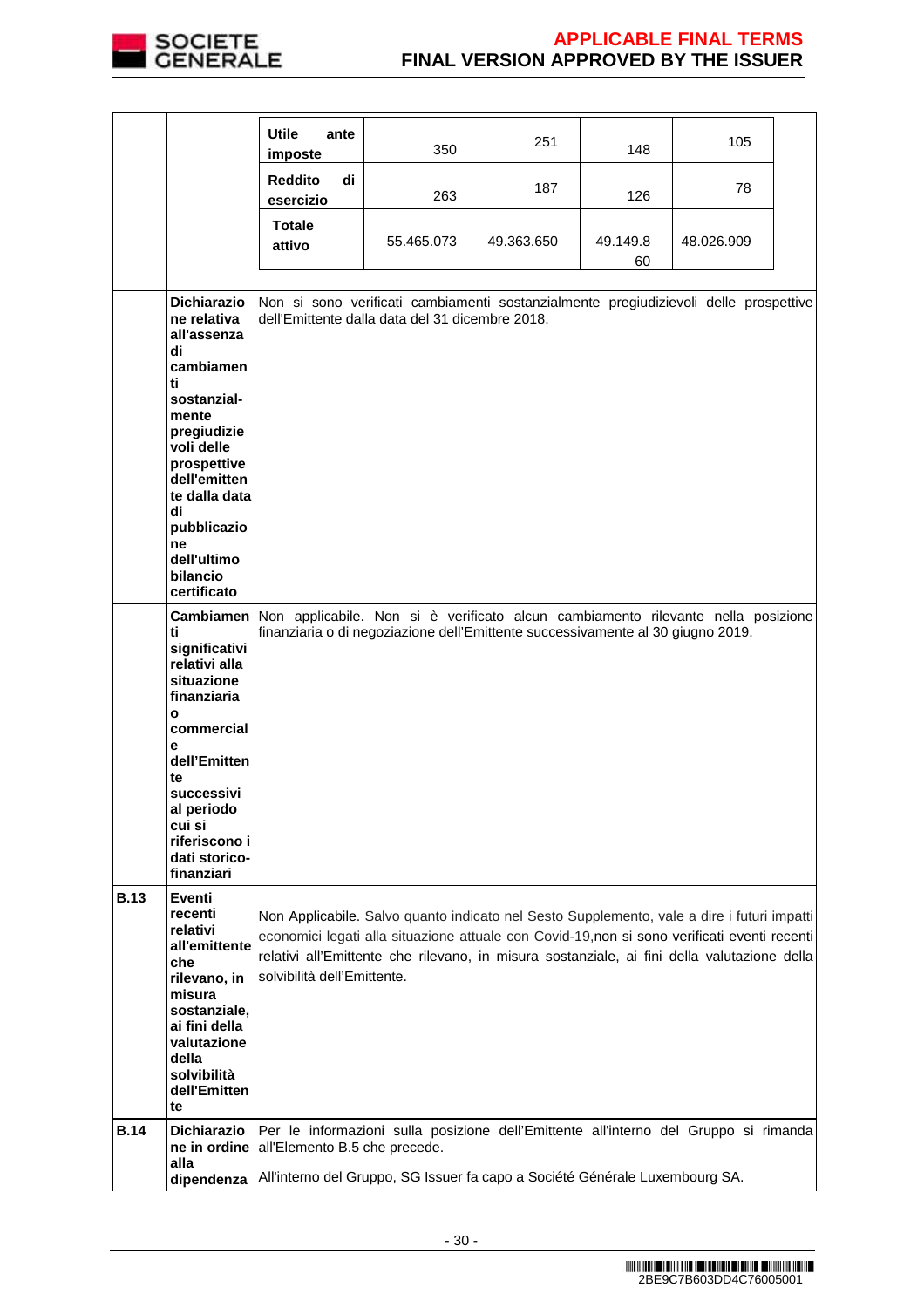

|             | dell'emitten<br>te da altre<br>entità del<br>gruppo                                                                                                                                                                                           |                                                                                                                                                                                                                                                                                                                                                                                                                                                                                                                                                                                                                                                                                                                                                                                                                                                                                                                                                                                                                                                                                                                                                                             |  |
|-------------|-----------------------------------------------------------------------------------------------------------------------------------------------------------------------------------------------------------------------------------------------|-----------------------------------------------------------------------------------------------------------------------------------------------------------------------------------------------------------------------------------------------------------------------------------------------------------------------------------------------------------------------------------------------------------------------------------------------------------------------------------------------------------------------------------------------------------------------------------------------------------------------------------------------------------------------------------------------------------------------------------------------------------------------------------------------------------------------------------------------------------------------------------------------------------------------------------------------------------------------------------------------------------------------------------------------------------------------------------------------------------------------------------------------------------------------------|--|
| <b>B.15</b> | Descrizioni<br>delle attività<br>principali<br>dell'emitten<br>te                                                                                                                                                                             | Le attività principali di SG Issuer sono rappresentate dalla raccolta di fondi tramite<br>l'emissione di warrant e titoli di debito destinati al collocamento presso clienti istituzionali<br>o retail tramite collocatori associati a Société Générale. I fondi derivanti all'emissione di<br>tali titoli di debito vengono quindi concessi in prestito a Société Générale ed altri membri<br>del Gruppo.                                                                                                                                                                                                                                                                                                                                                                                                                                                                                                                                                                                                                                                                                                                                                                  |  |
| <b>B.16</b> | Per quanto<br>a<br>conoscenza<br>dell'emitten<br>te, soggetto<br>da cui<br>l'emittente è<br>controllato<br>$\mathbf{o}$<br>partecipato,<br>direttament<br>e o<br>indirettame<br>nte, e<br>descrizione<br>della natura<br>di tale<br>controllo | SG Issuer è una società controllata al 100 % da Société Générale Luxembourg SA, che è<br>a sua volta un'entità interamente controllata da Société Générale e interamente<br>consolidata.                                                                                                                                                                                                                                                                                                                                                                                                                                                                                                                                                                                                                                                                                                                                                                                                                                                                                                                                                                                    |  |
| <b>B.18</b> | Natura e<br>ambito<br>della<br>garanzia                                                                                                                                                                                                       | I Certificati sono garantiti incondizionatamente e irrevocabilmente da Société Générale (il<br>Garante) ai sensi della garanzia disciplinata dal diritto francese e rilasciata in data 14<br>giugno 2019 (la Garanzia).<br>La Garanzia costituisce un'obbligazione diretta, incondizionata, non garantita e non<br>subordinata del Garante, con il rango di obbligazione senior preferred di cui all'articolo L.<br>613-30-3-I-3° del Codice e sarà almeno pari passu rispetto a tutte le altre obbligazioni,<br>esistenti e future, dirette, incondizionate, non garantite e senior preferred del Garante, ivi<br>comprese quelle relative ai depositi.<br>Qualsiasi riferimento a somme o importi pagabili dall'Emittente, garantiti dal Garante ai<br>sensi della Garanzia, dovrà essere rivolto a somme e/o importi direttamente ridotti, e/o in<br>caso di conversione in equity, ridotte dell'importo di tale conversione, e/o altrimenti<br>modificati di volta in volta in seguito all'applicazione del potere di bail-in di qualsivoglia<br>autorità pertinente ai sensi della direttiva 2014/59/UE del Parlamento Europeo e del<br>Consiglio dell'Unione Europea. |  |
| <b>B.19</b> | Informazion<br>i relative al<br>qarante<br>come se<br>questi<br>fosse<br>l'emittente<br>del<br>medesimo<br>tipo di titoli<br>oggetto<br>della<br>garanzia                                                                                     | Le informazioni in merito a Société Générale come se questa fosse l'Emittente del<br>medesimo tipo di Certificati oggetto della Garanzia sono di seguito riportate in conformità<br>a quanto previsto rispettivamente agli Elementi B.19 / B.1, B.19 / B.2, B.19 / B.4b, B.19 /<br>B.5, B.19 / B.9, B.19 / B.10, B.19 / B.12, B.19 / B.13, B.19 / B.14, B.19 / B.15, B.19 / B.6:                                                                                                                                                                                                                                                                                                                                                                                                                                                                                                                                                                                                                                                                                                                                                                                            |  |
|             |                                                                                                                                                                                                                                               | B.19/B.1: Ragione sociale e denominazione commerciale del garante<br>Société Générale<br>B.19/B.2: Sede legale, forma giuridica, legislazione e paese di costituzione                                                                                                                                                                                                                                                                                                                                                                                                                                                                                                                                                                                                                                                                                                                                                                                                                                                                                                                                                                                                       |  |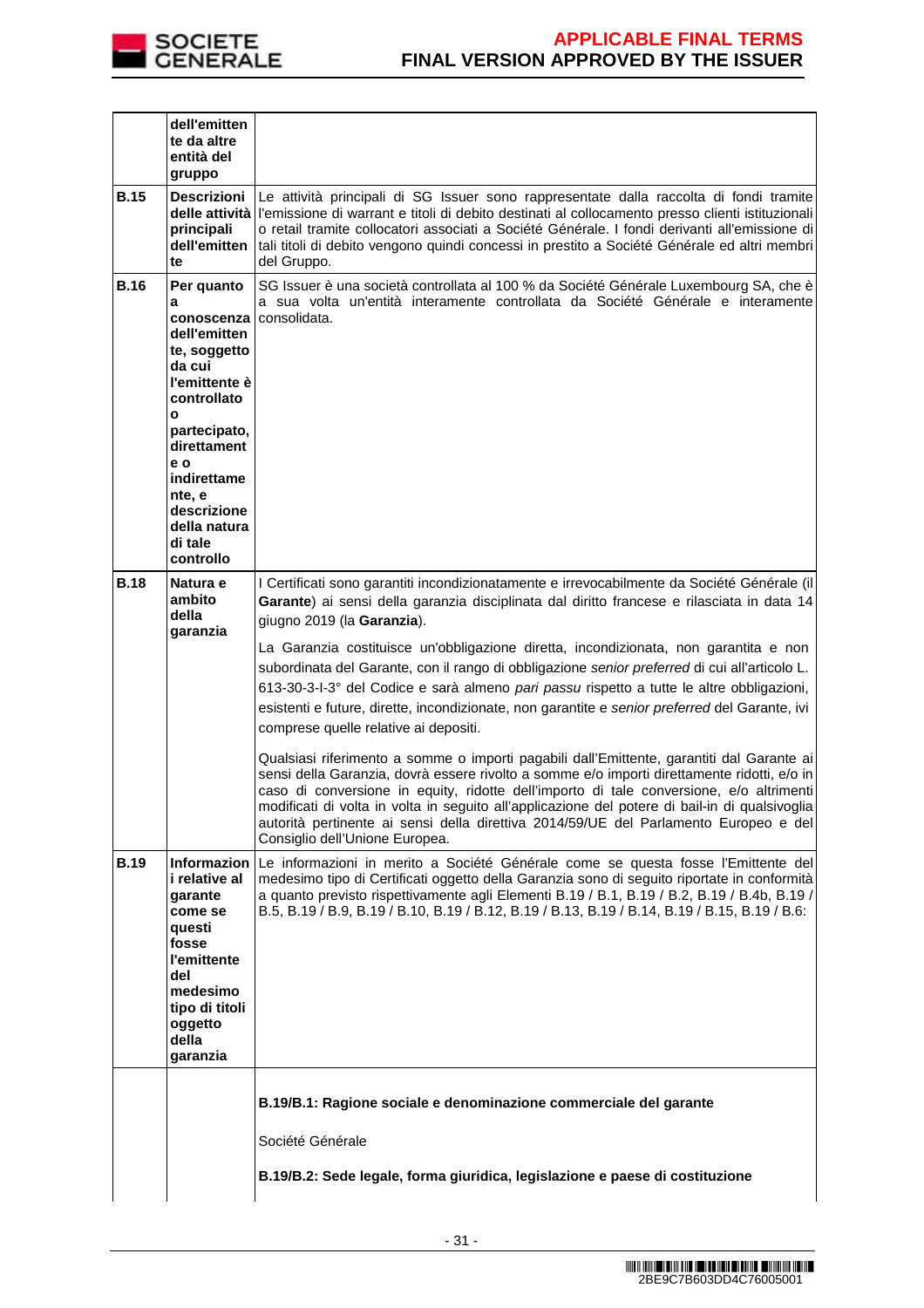

| Sede legale: 29, boulevard Haussmann, 75009 Parigi, Francia.                                                                                                                                                                                                                                                                                                                                                                                                                                                                                                                                                                                            |
|---------------------------------------------------------------------------------------------------------------------------------------------------------------------------------------------------------------------------------------------------------------------------------------------------------------------------------------------------------------------------------------------------------------------------------------------------------------------------------------------------------------------------------------------------------------------------------------------------------------------------------------------------------|
| Forma giuridica: Società per azioni a responsabilità limitata pubblica (société anonyme).                                                                                                                                                                                                                                                                                                                                                                                                                                                                                                                                                               |
| Legislazione di riferimento dell'Emittente: diritto francese.                                                                                                                                                                                                                                                                                                                                                                                                                                                                                                                                                                                           |
| Paese di costituzione: Francia.                                                                                                                                                                                                                                                                                                                                                                                                                                                                                                                                                                                                                         |
| B.19/B.4b: Tendenze note suscettibili di influire sul garante e sui settori in cui<br>opera<br>Il rallentamento dell'economia globale, in atto da diversi trimestri a causa<br>dell'indebolimento della domanda, è stato accelerato dallo shock del coronavirus Covid-<br>19, che ha causato un marcato rallentamento della produzione. L'evoluzione della<br>situazione di Covid-19 rimane una significativa fonte di incertezza. Ha già determinato un<br>forte calo dell'attività nelle aree più colpite e dovrebbe avere ripercussioni sulla domanda<br>mondiale attraverso la perturbazione del valore e l'arresto della domanda legato alle varie |
| misure di contenimento, ma anche alla fiducia. Questa crisi colpisce sia l'offerta che la<br>domanda, rendendo difficile rispondere alla giusta politica economica. Le autorità dei<br>Paesi più colpiti potrebbero adottare misure a sostegno delle imprese in difficoltà. I<br>mercati finanziari possono essere un acceleratore della crisi economica in caso di un<br>marcato e duraturo calo dei prezzi degli attivi. L'impatto di questa epidemia sui risultati<br>del Gruppo rimane difficile da quantificare.                                                                                                                                   |
| A più lungo termine, le prospettive saranno fortemente influenzate dalle risposte del<br>governo a diverse importanti sfide politiche. Tra queste, la definizione di un'appropriata<br>combinazione di politiche per affrontare la debole crescita strutturale e l'elevato<br>indebitamento. Un nuovo approccio alla governance globale è necessario anche rispetto<br>ad altre importanti sfide strutturali come le tensioni commerciali, il cambiamento climatico<br>e la trasformazione digitale.                                                                                                                                                    |
| Le banche centrali continueranno a fornire stimoli, ma l'adeguamento della politica<br>monetaria rischia di essere meno efficace, soprattutto se si considera che il ciclo della<br>finanza leveraged è allungato e che le autorità macroprudenziali, non da ultimo in<br>Europa, probabilmente risponderanno con un inasprimento. La situazione ha fatto<br>scattare la richiesta di un uso più aggressivo della politica fiscale.                                                                                                                                                                                                                     |
| Anche l'uscita del Regno Unito (UK) dall'Unione Europea alla fine di gennaio 2020 è un<br>fattore negativo. I negoziati stanno attualmente cercando di cementare le future relazioni<br>economiche tra il Regno Unito e l'Unione Europea a 27 membri (UE-27) che entreranno<br>in vigore al termine del periodo di transizione, il 31 dicembre 2020. Durante la<br>transizione, il rapporto tra il Regno Unito e l'UE-27 continuerà a funzionare come prima,<br>ma sussiste il rischio di una dura Brexit alla fine del periodo di transizione, nonostante<br>l'introduzione di un freno irlandese.                                                     |
| L'economia globale deve inoltre affrontare le sfide derivanti dalla necessità di affrontare il<br>cambiamento climatico e la trasformazione dell'industria per adattarsi alle nuove<br>tecnologie digitali e all'automazione, con il rischio di allargare ulteriormente il divario tra<br>lavoratori high-skilled e low-skilled.                                                                                                                                                                                                                                                                                                                        |
| Nelle economie emergenti, i venti contrari provenienti dal rallentamento degli scambi<br>commerciali hanno frenato la crescita anche in Asia, sebbene sia ancora la regione con<br>la crescita più rapida al mondo. L'espansione è destinata a moderarsi nell'Europa<br>emergente. Mentre le condizioni finanziarie rimangono favorevoli, soprattutto dopo<br>l'allentamento monetario degli Stati Uniti, i mercati emergenti devono far fronte a rimborsi<br>del debito delle grandi imprese nel periodo 2019-2021 e sono ancora vulnerabili ai                                                                                                        |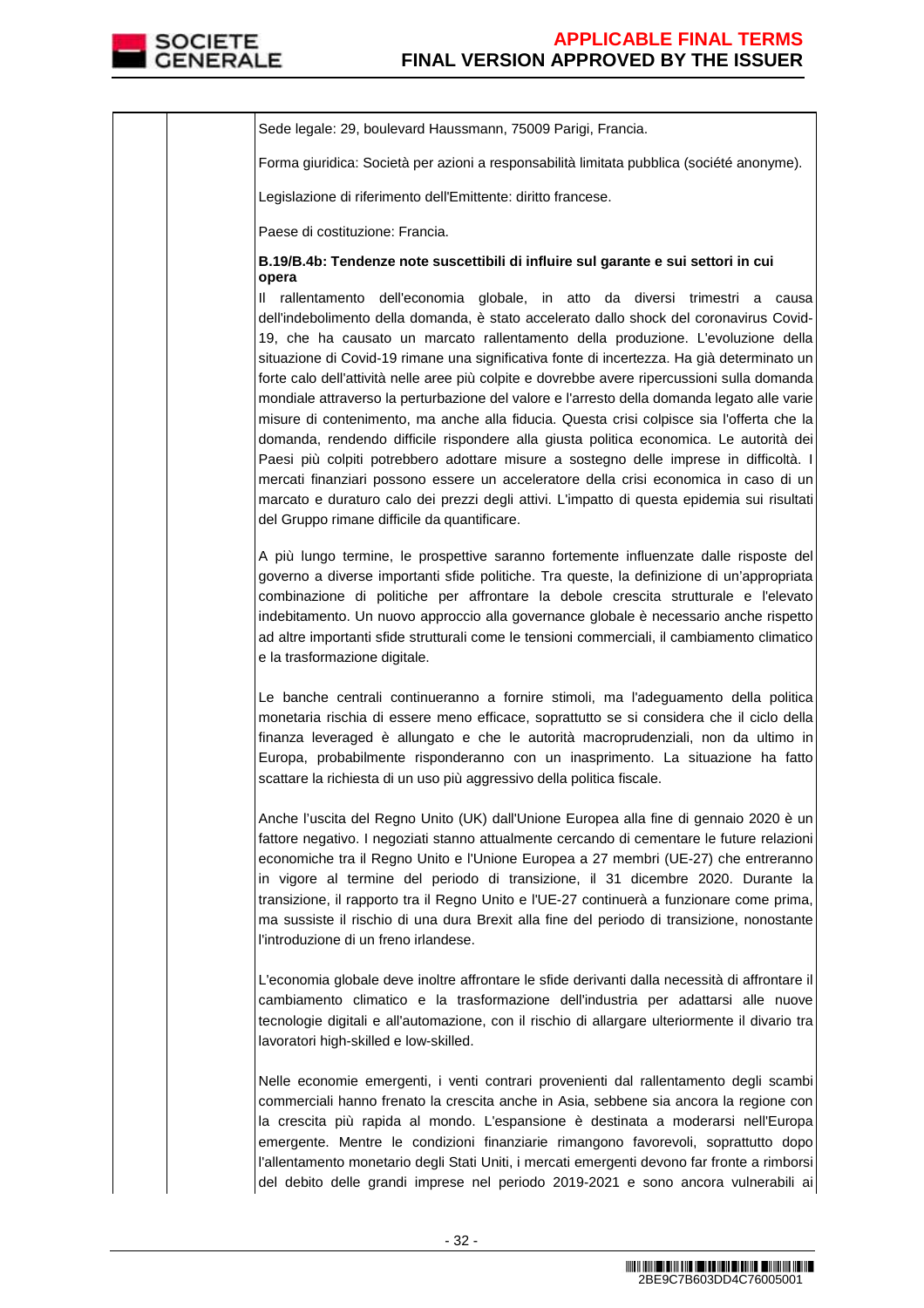

cambiamenti dei mercati. In Cina le autorità stanno affrontando diverse sfide, tra cui il rallentamento economico strutturale, le tensioni commerciali con gli Stati Uniti e le ripercussioni dell'epidemia di coronavirus. Detto questo, visti i livelli di indebitamento in crescita, le autorità cinesi stanno adottando un approccio cauto all'allentamento delle politiche per sostenere l'attività ed evitare un brusco atterraggio, tenendo d'occhio la stabilità futura. Per quanto riguarda il panorama normativo, il 2019 è stato principalmente dominato da: • la ratifica del pacchetto di riduzione del rischio da parte del trilogo europeo - il Parlamento europeo, la Commissione europea e il Consiglio europeo - che comprende in particolare i nuovi regolamenti e le nuove direttive CRR2, CRD5 e BRRD2; • i progressi compiuti dalle autorità europee nell'attuazione di piani d'azione europei volti a consolidare i bilanci delle banche europee per quanto riguarda i loro crediti in sofferenza (NPL), oltre a molte altre iniziative come l'ampia stabilizzazione delle misure relative alla copertura minima delle perdite con accantonamenti prudenziali (il backstop NPL); • un maggiore interesse per il rischio informatico da parte delle autorità internazionali, unito a una maggiore consapevolezza condivisa da parte delle autorità europee della necessità che le banche rafforzino la loro cyberresilienza; • il processo legislativo europeo in corso per il pacchetto legislativo sulla finanza sostenibile, uno dei punti salienti è l'accordo politico del Consiglio dell'Unione Europea sulla tassonomia delle attività con obiettivi sostenibili; • il seguito dei preparativi per Brexit e le sue implicazioni normative; • il rafforzamento del quadro normativo per la lotta al riciclaggio e al finanziamento del terrorismo ("LCB-FT") mediante la pubblicazione di un'ordinanza e di due decreti attuativi, che recepiscono nel diritto francese la quarta direttiva elaborata nell'ambito del piano d'azione europeo del 2016. **B.19/B.5**: **Descrizione del gruppo e della posizione del garante all'interno del gruppo** Il Gruppo offre una vasta gamma di servizi di consulenza e soluzioni finanziarie su misura destinate a clienti privati, grandi aziende e investitori istituzionali. Il Gruppo si basa su tre attività core complementari: • attività di Retail Banking in Francia; • International Retail Banking, Financial Services and Insurance; e • Corporate and Investment Banking, Private Banking, Asset and Wealth Management e Securities Services. Société Générale è la capogruppo del Gruppo Société Générale. **B.19/B.9: Previsioni o stime relative agli utili del garante**  Non Applicabile. Il Garante non fornisce alcuna previsione o stima in relazione agli utili. **B.19/B.10**: **Natura di eventuali riserve espresse nella relazione della società di revisione in merito ai dati storico-finanziari** Non Applicabile. La relazione della società di revisione non contiene alcuna riserva. **B.19/B.12: Principali dati storico-finanziari selezionati relativi al garante**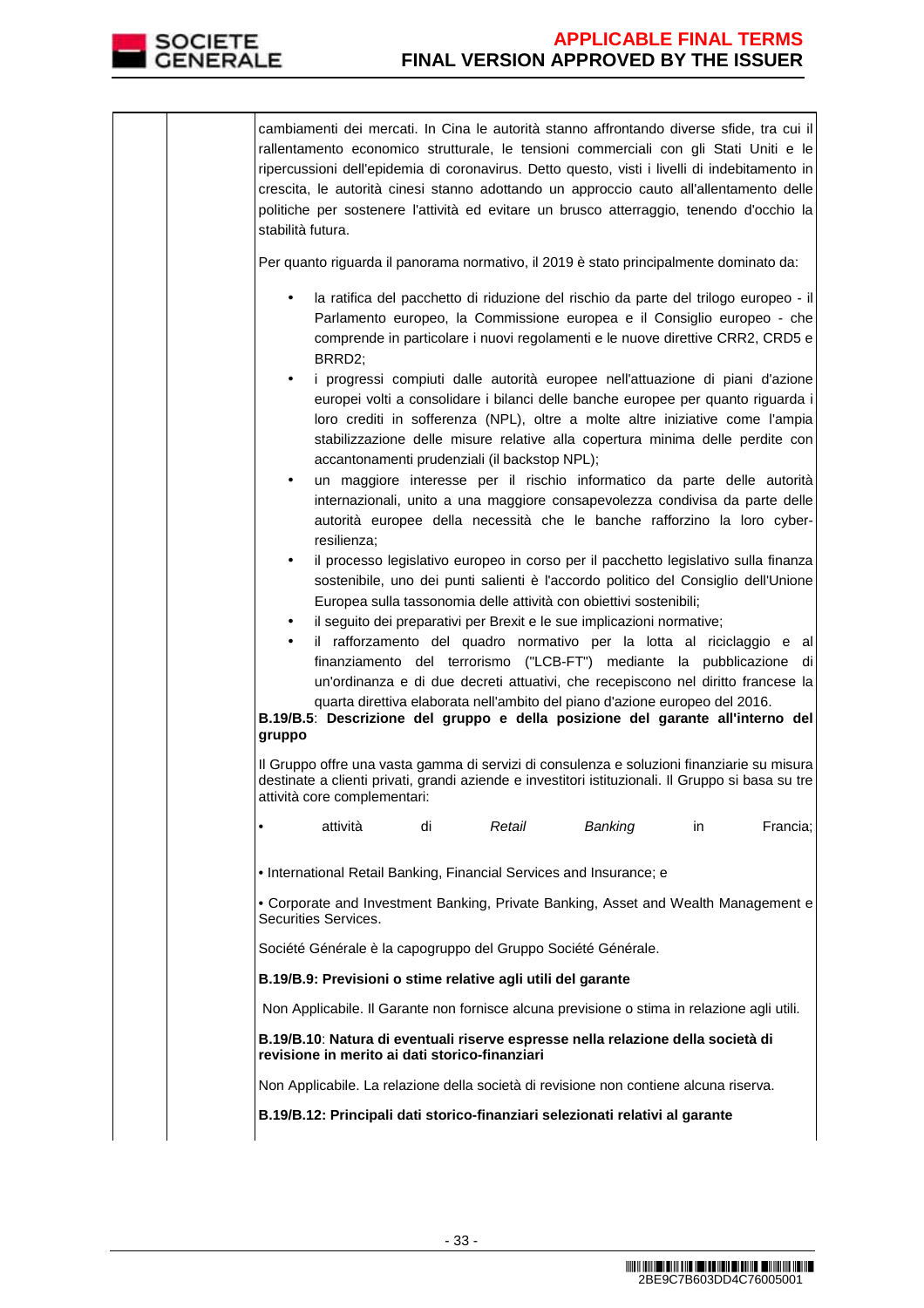

|                                                                                           | Anno concluso il<br>31.12.2019<br>(sottoposto a<br>revisione) | Anno concluso il<br>31.12.2018<br>(sottoposto a<br>revisione) |
|-------------------------------------------------------------------------------------------|---------------------------------------------------------------|---------------------------------------------------------------|
| Risultati (in milioni<br>di EUR)                                                          |                                                               |                                                               |
| Risultato netto delle<br>attività bancarie                                                | 24 671                                                        | 25 205                                                        |
| Reddito Operativo                                                                         | 5 6 6 6                                                       | 6 2 6 9                                                       |
| Risultato netto del<br>gruppo sottostante (1)                                             | 4 0 61                                                        | 4 725(2)                                                      |
| Risultato<br>netto<br>gruppo riportato                                                    | 3 2 4 8                                                       | 3864                                                          |
| Retail Banking<br>in<br>Francia                                                           | 1 1 3 1                                                       | 1 2 3 7                                                       |
| International<br>Retail<br>Banking & Financial<br><b>Services</b>                         | 1 9 5 5                                                       | 2 0 6 5                                                       |
| Global Banking and<br><b>Investor Solutions</b>                                           | 958                                                           | 1 1 9 7                                                       |
| Corporate Centre                                                                          | (796)                                                         | $(378)^{(2)}$                                                 |
| Costo<br>del<br>netto<br>rischio                                                          | (1 278)                                                       | (1005)                                                        |
| ROTE sottostante **<br>(2)                                                                | 7,6%                                                          | 9,7%                                                          |
| Tier 1 Ratio **                                                                           | 15,1%                                                         | 13,4%                                                         |
| <b>Rendiconto</b><br>finanziario (in<br>milioni di EUR)                                   |                                                               |                                                               |
| Flussi netti in entrata<br>(uscita) delle<br>disponibilità liquide e<br>mezzi equivalenti | 6824                                                          | (17617)                                                       |
| Attivo (in miliardi di<br>EUR)                                                            |                                                               |                                                               |
| Totale<br>attivo<br>е<br>passivo                                                          | 1 356,3                                                       | 1 309,4                                                       |
| Finanziamenti a costi<br>ammortizzati per i<br>clienti                                    | 450,2                                                         | 447,2                                                         |
| Depositi clienti                                                                          | 418,6                                                         | 416,8                                                         |
| Patrimonio Netto (in<br>miliardi di EUR)                                                  |                                                               |                                                               |
| Patrimonio<br>netto,<br>Quota di gruppo                                                   | 63,5                                                          | 61,0                                                          |
| Partecipazioni<br>di<br>minoranza                                                         | 5,0                                                           | 4,8                                                           |

- (1) Rettificati per le voci eccezionali.
- (2) A partire dal 1 gennaio 2019, in conformità con l'emendamento allo IAS 12 "Imposte sul reddito", il risparmio fiscale relativo al pagamento di cedole su prodotti Leveraged e Tracking non scaduti subordinati e profondamente subordinati, precedentemente registrati nelle riserve consolidate, è ora rilevato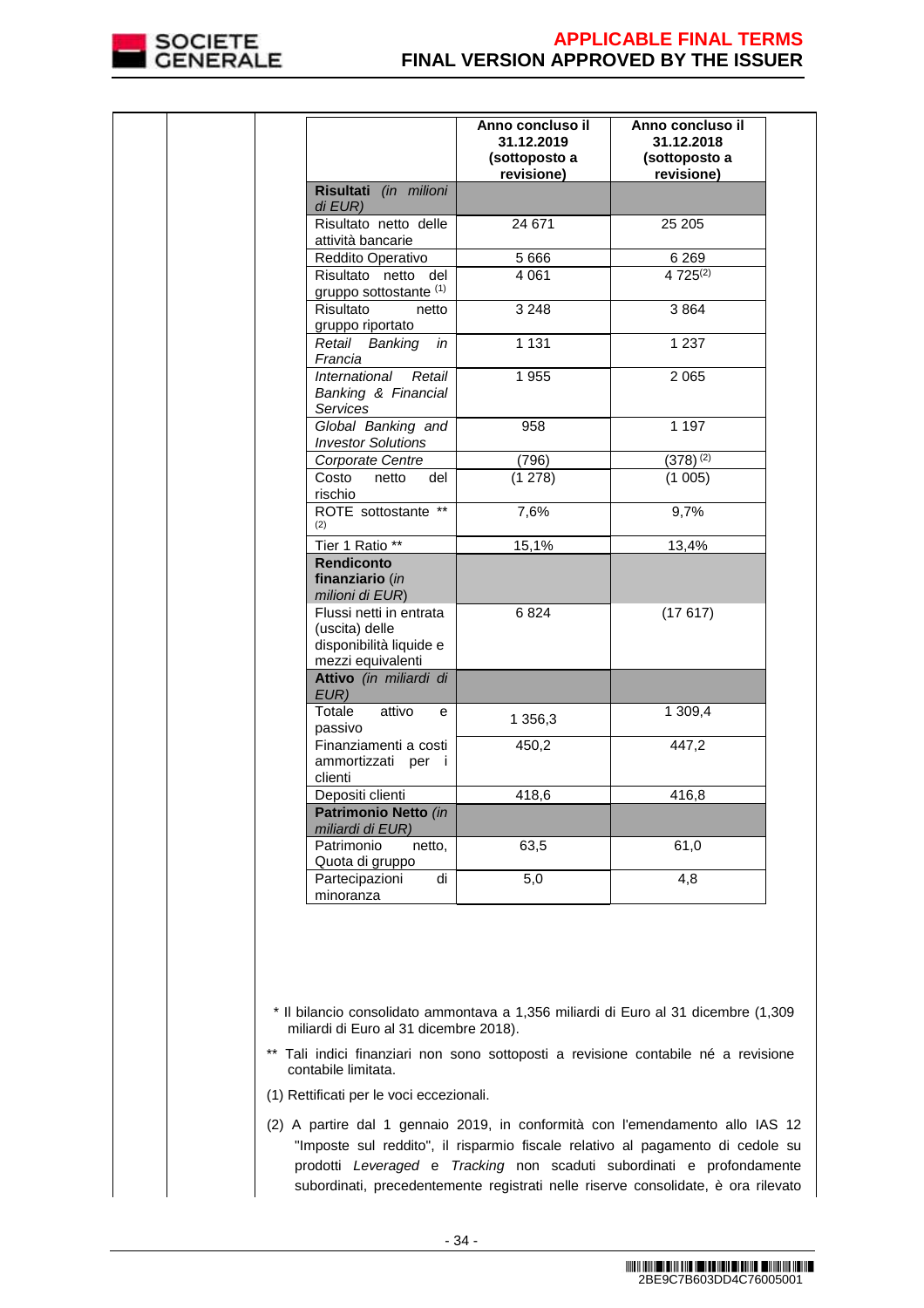

| nel conto economico nella linea "Imposte sul reddito"; i dati comparativi del 2018<br>sono stati rideterminati).                                                                                                                                                                                                   |  |
|--------------------------------------------------------------------------------------------------------------------------------------------------------------------------------------------------------------------------------------------------------------------------------------------------------------------|--|
| Dichiarazione relativa all'assenza di cambiamenti sostanzialmente pregiudizievoli<br>delle prospettive del garante dalla data di pubblicazione dell'ultimo bilancio<br>certificato                                                                                                                                 |  |
| Salvo quanto indicato nel Sesto Supplemento, vale a dire i futuri impatti economici legati<br>alla situazione attuale con Covid-19,non si è verificato alcun cambiamento negativo<br>rilevante nelle prospettive dell'Emittente successivamente alla data del 31 dicembre<br>2019.                                 |  |
| Cambiamenti significativi relativi alla situazione finanziaria o commerciale del<br>garante successivi al periodo cui si riferiscono i dati storico-finanziari                                                                                                                                                     |  |
| Non applicabile. Salvo quanto indicato nel Sesto Supplemento, vale a dire i futuri impatti<br>economici legati alla situazione attuale con Covid-19 ,nn si è verificato alcun<br>cambiamento rilevante nella posizione finanziaria o commerciale dell'Emittente<br>successivamente alla data del 31 dicembre 2019. |  |
| B.19/B.13: Eventi recenti relativi al garante che rilevano, in misura sostanziale, ai<br>fini della valutazione della solvibilità del garante                                                                                                                                                                      |  |
| Non Applicabile. Salvo quanto indicato nel Sesto Supplemento, vale a dire i futuri impatti<br>economici legati alla situazione attuale con Covid-19,non si sono verificati eventi recenti<br>relativi al Garante che rilevano, in misura sostanziale, ai fini della valutazione della<br>solvibilità del Garante.  |  |
| B.19/B.14: Dichiarazione in ordine alla eventuale dipendenza del garante da altre<br>entità del gruppo                                                                                                                                                                                                             |  |
| Per le informazioni sulla posizione di Société Générale all'interno del Gruppo si rimanda<br>all'Elemento B.5 che precede.                                                                                                                                                                                         |  |
| Société Générale è la holding finale del Gruppo. Tuttavia, Société Générale gestisce<br>anche una propria attività e non opera semplicemente in qualità di holding rispetto alle<br>proprie controllate.                                                                                                           |  |
| B.19/B.15: Descrizioni delle attività principali del garante                                                                                                                                                                                                                                                       |  |
| Si rimanda all'Elemento B.19/ B.5 che precede.                                                                                                                                                                                                                                                                     |  |
| B.19/B.16: Per quanto a conoscenza del garante, soggetto da cui il garante è<br>controllato o partecipato, direttamente o indirettamente, e descrizione della natura<br>di tale controllo                                                                                                                          |  |
| Non Applicabile. Per quanto a sua conoscenza, Société Générale non é controllata, né<br>partecipata, direttamente o indirettamente (ai sensi delle leggi francesi), da alcun'altra<br>entità.                                                                                                                      |  |

|     | <b>Sezione C – Titoli</b> |                                                                                                                                                  |  |                                                                                                                                   |
|-----|---------------------------|--------------------------------------------------------------------------------------------------------------------------------------------------|--|-----------------------------------------------------------------------------------------------------------------------------------|
| C.1 |                           | Tipologia e classe dei<br>titoli oggetto dell'offerta<br>e/o ammessi alla<br>negoziazione, ivi<br>compresi i rispettivi<br>codici identificativi |  | l certificati sono strumenti derivati (i <b>Certificati)</b><br>III Codice ISIN è: XS2120916189<br>III Codice Common è: 212091618 |
| C.2 |                           | Valuta dei titoli oggetto<br>di emissione                                                                                                        |  | <b>EUR</b>                                                                                                                        |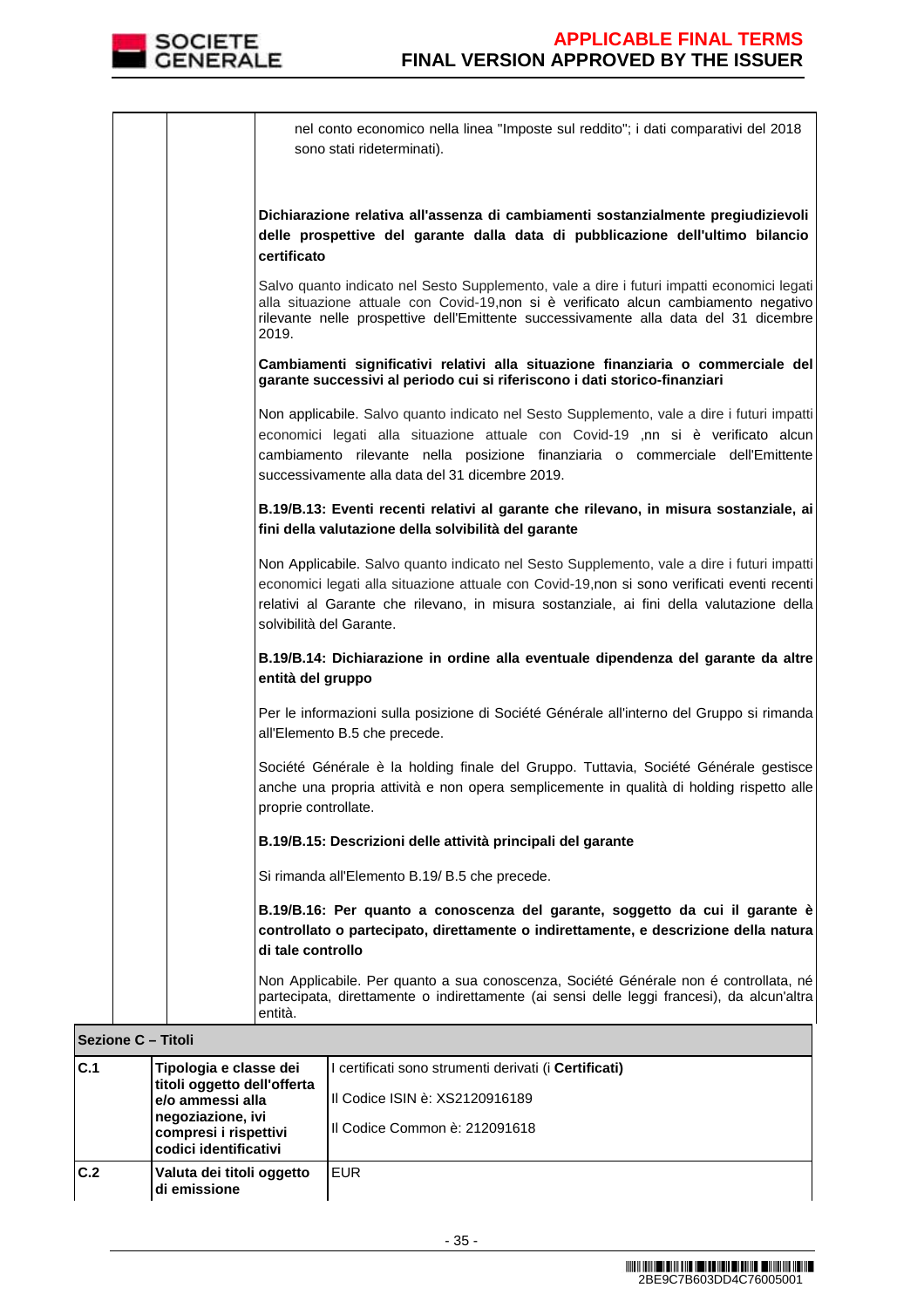

| C.5 | Descrizione di eventuali<br>limitazioni alla libera<br>trasferibilità dei titoli | Non Applicabile. Non sussiste alcuna limitazione alla libera trasferibilità deli<br>certificati, ferme restando le restrizioni di vendita e trasferimento<br>eventualmente in vigore in talune giurisdizioni, incluse le restrizioni applicabili<br>all'offerta e alla vendita a, o per conto o a beneficio di, Cessionari Autorizzati.                                                                                                                                                                                                                                                                                                                                                                                                                                                                                                                                                                                                                                                                    |
|-----|----------------------------------------------------------------------------------|------------------------------------------------------------------------------------------------------------------------------------------------------------------------------------------------------------------------------------------------------------------------------------------------------------------------------------------------------------------------------------------------------------------------------------------------------------------------------------------------------------------------------------------------------------------------------------------------------------------------------------------------------------------------------------------------------------------------------------------------------------------------------------------------------------------------------------------------------------------------------------------------------------------------------------------------------------------------------------------------------------|
|     |                                                                                  | Un Cessionario Consentito indica qualsiasi soggetto che (i) non è una U.S.<br>person secondo la definizione di cui al Regulation S; e (ii) non è un soggetto<br>che rientra in una qualsiasi definizione di soggetto U.S. ai fini di qualsivoglia<br>regola CEA o CFTC, o linee guida o ordinanze proposte o emesse da CEA<br>(per fini di chiarezza, qualsiasi soggetto che non sia un "soggetto non<br>statunitense" ai sensi della norma CFTC 4.7(a)(1)(iv), ma escludendo, ai fini<br>della sottosezione (D), l'eccezione riferita a qualsiasi soggetto qualificato ed<br>idoneo che non sia un "soggetto non statunitense", sarà considerato un<br>soggetto U.S.); e (iii) non è "soggetto U.S." ai sensi delle norme definitive di<br>attuazione dei requisiti di mantenimento del rischio di credito di cui alla<br>Sezione 15G del U.S. Securities Exchange Act del 1934 e successive<br>modifiche (le Regole U.S. di Mantenimento del Rischio) (un Soggetto<br>U.S. al Mantenimento del Rischio). |
| C.8 | Diritti connessi ai titoli,<br>tra cui i relativi limiti e<br>priorità           | Diritti connessi ai titoli:                                                                                                                                                                                                                                                                                                                                                                                                                                                                                                                                                                                                                                                                                                                                                                                                                                                                                                                                                                                |
|     |                                                                                  | I certificati, salvo ove rimborsate in anticipo, daranno diritto a ciascun<br>portatore dei Certificati (il Portatore dei certificati) a ricevere un ammontare<br>di rimborso che potrebbe risultare inferiore, uguale o maggiore rispetto<br>all'importo inizialmente investito (si rimanda all'Elemento C.18).                                                                                                                                                                                                                                                                                                                                                                                                                                                                                                                                                                                                                                                                                           |
|     |                                                                                  | Il Portatore dei Certificati avrà diritto a pretendere l'immediato pagamento di<br>qualunque importo nel caso in cui:                                                                                                                                                                                                                                                                                                                                                                                                                                                                                                                                                                                                                                                                                                                                                                                                                                                                                      |
|     |                                                                                  | - l'Emittente non paghi o non rispetti gli altri obblighi ai sensi dei Certificati                                                                                                                                                                                                                                                                                                                                                                                                                                                                                                                                                                                                                                                                                                                                                                                                                                                                                                                         |
|     |                                                                                  | - il Garante non adempia ai propri obblighi ai sensi della Garanzia o la<br>garanzia del Garante non sia più valida; o                                                                                                                                                                                                                                                                                                                                                                                                                                                                                                                                                                                                                                                                                                                                                                                                                                                                                     |
|     |                                                                                  | - risultino pendenti procedimenti di insolvenza o fallimento nei confronti<br>dell'Emittente.                                                                                                                                                                                                                                                                                                                                                                                                                                                                                                                                                                                                                                                                                                                                                                                                                                                                                                              |
|     |                                                                                  | La modifica dei termini contrattuali idei Certificati richiede necessariamente il<br>consenso dei Portatori dei Certificati ai sensi delle disposizioni di un accordo<br>di agenzia, reso disponibile ai Portatori dei Certificatisu richiesta<br>dell'Emittente.                                                                                                                                                                                                                                                                                                                                                                                                                                                                                                                                                                                                                                                                                                                                          |
|     |                                                                                  | Rinuncia ai diritti di compensazione<br>I Portatori dei Certificati rinunciano a qualsiasi diritto di compensazione<br>eritenzione con riferimento ai certificati, nella misura consentita dalla legge.                                                                                                                                                                                                                                                                                                                                                                                                                                                                                                                                                                                                                                                                                                                                                                                                    |
|     |                                                                                  | Legge applicabile                                                                                                                                                                                                                                                                                                                                                                                                                                                                                                                                                                                                                                                                                                                                                                                                                                                                                                                                                                                          |
|     |                                                                                  | I Certificati e qualsiasi obbligazione extra-contrattuale derivante dalle o<br>relativa ai Certificati saranno disciplinati e interpretati ai sensi della legge<br>inglese.                                                                                                                                                                                                                                                                                                                                                                                                                                                                                                                                                                                                                                                                                                                                                                                                                                |
|     |                                                                                  | L'Emittente accetta la competenza dei tribunali inglesi in relazione a<br>qualunque controversia nei confronti dell'Emittente, e che i Portatori dei<br>Certificati possano promuovere un'azione legale innanzi a qualunque altro<br>tribunale competente.                                                                                                                                                                                                                                                                                                                                                                                                                                                                                                                                                                                                                                                                                                                                                 |
|     |                                                                                  | Priorità:                                                                                                                                                                                                                                                                                                                                                                                                                                                                                                                                                                                                                                                                                                                                                                                                                                                                                                                                                                                                  |
|     |                                                                                  | I Certificati sono obbligazioni dirette, incondizionate, non garantite e non<br>subordinate dell'Emittente e saranno pari passu rispetto a tutte le altre<br>obbligazioni dirette, incondizionate, non garantite e non subordinate<br>dell'Emittente, presenti e future, in circolazione.                                                                                                                                                                                                                                                                                                                                                                                                                                                                                                                                                                                                                                                                                                                  |
|     |                                                                                  | Limiti ai diritti connessi ai titoli:                                                                                                                                                                                                                                                                                                                                                                                                                                                                                                                                                                                                                                                                                                                                                                                                                                                                                                                                                                      |
|     |                                                                                  | - L'Emittente potrà rimborsare anticipatamente i Certificati sulla base del loro<br>valore di mercato per motivi di natura fiscale o nel caso in cui si verifichino<br>eventi straordinari che incidano sugli strumenti sottostanti o nel caso in cui si                                                                                                                                                                                                                                                                                                                                                                                                                                                                                                                                                                                                                                                                                                                                                   |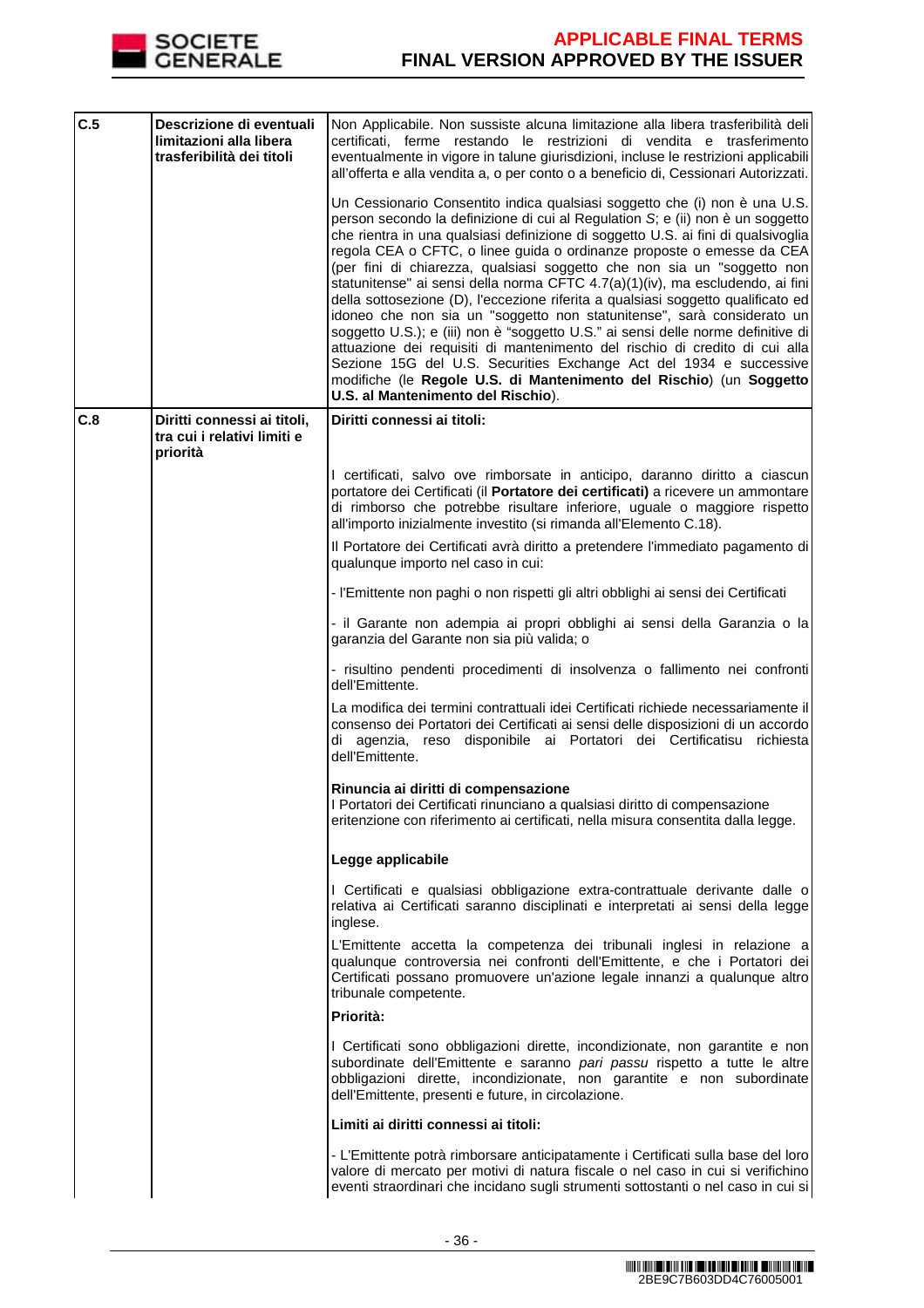**C.11** 

verifichi un ulteriore(i) evento(i) di turbativa.

|      |                                                                                                                               | - L'Emittente potrà apportare modifiche alle condizioni in caso di correzioni<br>che incidano sullo strumento sottostante, e, al verificarsi di eventi straordinari<br>che incidano sullo(gli) strumento(i) sottostante(i) o al verificarsi di ulteriori<br>eventi di turbativa, l'Emittente potrà procedere alla sostituzione dello(gli)<br>strumento(i) sottostante(i) con un(dei) nuovo(i) strumento(i) sottostante(i), o<br>alla deduzione da qualunque somma dovuta dell'aumento del costo di<br>copertura, ed in ogni caso senza il consenso dei Portatori idei certificati;                                                                                                                                                                                                                                                             |
|------|-------------------------------------------------------------------------------------------------------------------------------|------------------------------------------------------------------------------------------------------------------------------------------------------------------------------------------------------------------------------------------------------------------------------------------------------------------------------------------------------------------------------------------------------------------------------------------------------------------------------------------------------------------------------------------------------------------------------------------------------------------------------------------------------------------------------------------------------------------------------------------------------------------------------------------------------------------------------------------------|
|      |                                                                                                                               | - L'Emittente potrà procedere alla monetizzazione di tutto o parte degli<br>importi dovuti fino alla data di esercizio finale dei Certificati nel caso in cui si<br>verifichino eventi straordinari che incidano sugli strumenti sottostanti o nel<br>caso in cui si verifichi un ulteriore(i) evento(i) di turbativa.                                                                                                                                                                                                                                                                                                                                                                                                                                                                                                                         |
|      |                                                                                                                               | - i diritti al pagamento di capitale e interessi si prescriveranno entro un<br>periodo di dieci anni (per quanto riguarda il capitale) e cinque anni (per<br>quanto riguarda gli interessi) a decorrere dalla data in cui il pagamento di<br>detti importi è divenuto per la prima volta esigibile e non sia stato onorato.                                                                                                                                                                                                                                                                                                                                                                                                                                                                                                                    |
|      |                                                                                                                               | - In caso di mancato pagamento da parte dell'Emittente, i Portatori dei<br>Certificati non intraprenderanno alcun procedimento, legale o di altro tipo, né<br>avanzeranno pretese nei confronti dell'Emittente. Ciononostante, i Portatori<br>dei Certificati continueranno ad avere il diritto di pretendere dal Garante il<br>pagamento di qualunque importo non ancora pagato.                                                                                                                                                                                                                                                                                                                                                                                                                                                              |
|      |                                                                                                                               | <b>Tassazione</b>                                                                                                                                                                                                                                                                                                                                                                                                                                                                                                                                                                                                                                                                                                                                                                                                                              |
|      |                                                                                                                               | Tutti i pagamenti relativi ai certificati, alle Ricevute e alle Cedole o previsti ai<br>sensi della Garanzia saranno effettuati senza ritenute o detrazioni in<br>relazione a o in acconto a fronte di alcuna tassa, imposta, accertamento od<br>onere governativo di qualunque natura imposti, esatti, riscossi, trattenuti o<br>accertati, al presente o in futuro, da o per conto di qualunque Autorità<br>Fiscale, salvo ove tale ritenuta o detrazione sia richiesta a norma di legge.                                                                                                                                                                                                                                                                                                                                                    |
|      |                                                                                                                               | Nel caso in cui sia necessario detrarre o trattenere qualunque importo in<br>relazione a o per conto di qualunque Autorità Fiscale, il relativo Emittente o,<br>a seconda dei casi, il Garante provvederà (salvo che in determinate<br>circostanze), nella misura massima consentita dalla legge, a versare tale<br>importo aggiuntivo ove necessario, in modo che ciascun Portatore dei<br>certificati, Portatore delle Ricevute o Portatore delle Cedole percepisca, dopo<br>la detrazione o ritenuta a fronte di tali tasse, imposte, accertamenti od oneri<br>governativi, l'intero importo in quel momento dovuto ed esigibile.                                                                                                                                                                                                           |
|      |                                                                                                                               | Nonostante le disposizioni precedenti, in nessun caso l'Emittente o, a<br>seconda dei casi, il Garante, sarà tenuto al pagamento di qualsivoglia<br>importo addizionale in relazione ai Certificati, Ricevute o Cedole a fronte di<br>eventuali ritenute o detrazioni (i) che siano richieste ai sensi di un accordo<br>descritto nella Sezione 1471(b) dell'Internal Revenue Code del 1986 (il "<br>Codice") o altrimenti imposte in base alle Sezioni dalla 1471 alla 1474 del<br>Codice, ogni regolamento o accordo a norma dello stesso, o qualsiasi<br>interpretazione ufficiale di ciò, ovvero qualsivoglia legge che dia attuazione<br>ad un approccio intergovernativo ad esso relativo o (ii) che siano imposte ai<br>sensi della Sezione 871(m) del Codice o (iii) che siano previste da qualsiasi<br>altra legge degli Stati Uniti. |
|      |                                                                                                                               | Dove:                                                                                                                                                                                                                                                                                                                                                                                                                                                                                                                                                                                                                                                                                                                                                                                                                                          |
|      |                                                                                                                               | Per Giurisdizione Fiscale si intende il Lussemburgo ovvero qualsivoglia<br>struttura politica o relativa autorità di riferimento che abbia potere in materia<br>fiscale.                                                                                                                                                                                                                                                                                                                                                                                                                                                                                                                                                                                                                                                                       |
| C.11 | Se i titoli offerti sono o<br>saranno oggetto di una<br>domanda di ammissione<br>alla negoziazione ai fini<br>di ottenerne la | Sarà presentata domanda di ammissione alla negoziazione dei Certificati<br>sull'EuroTLX, un Sistema Multilaterale di Negoziazione organizzato e gestito<br>da Borsa Italiana S.p.A                                                                                                                                                                                                                                                                                                                                                                                                                                                                                                                                                                                                                                                             |
|      | distribuzione su un<br>mercato regolamentato o                                                                                |                                                                                                                                                                                                                                                                                                                                                                                                                                                                                                                                                                                                                                                                                                                                                                                                                                                |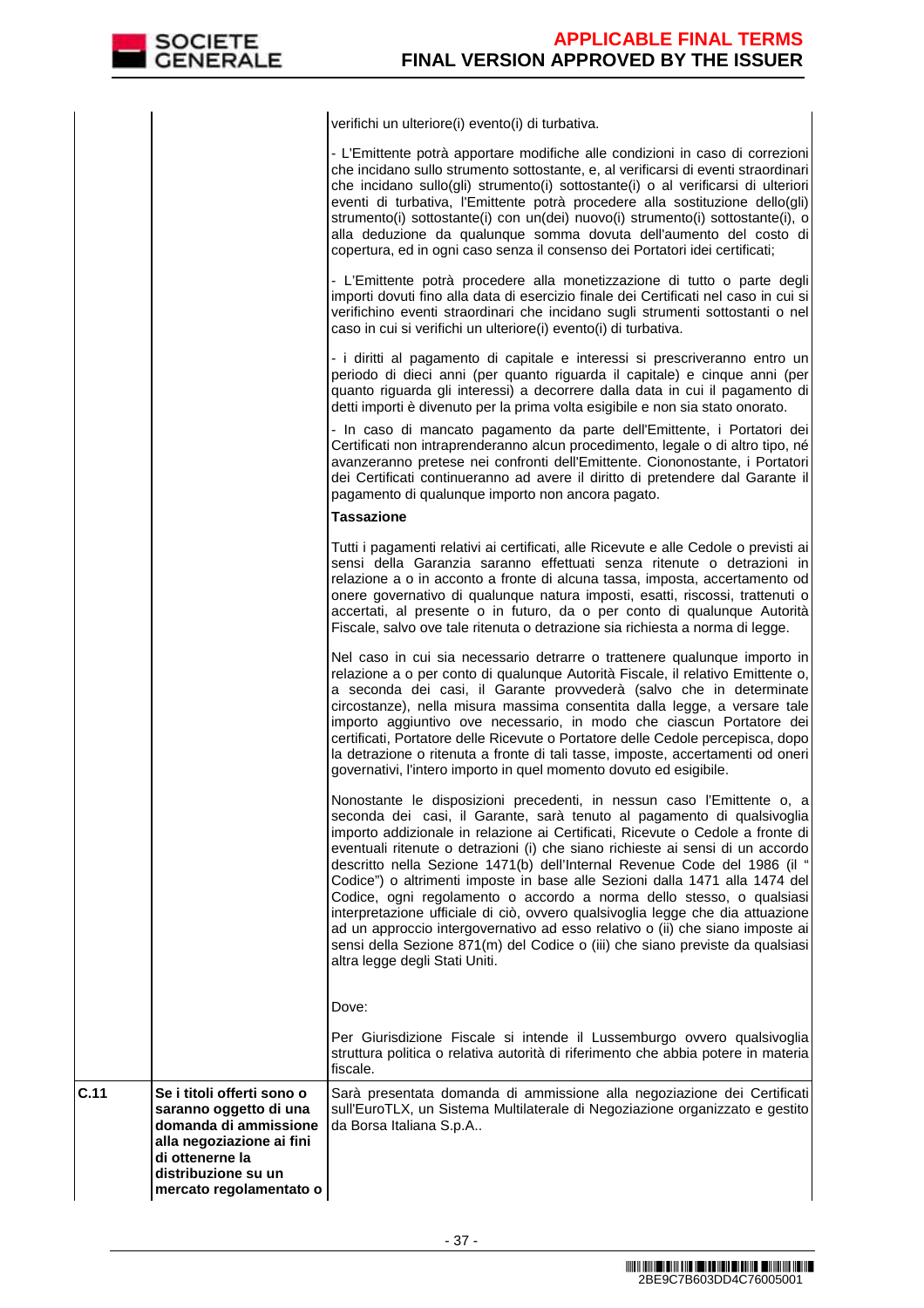

|      | in altri mercati<br>equivalenti, con<br>indicazione dei mercati<br>in questione                      |                                                                      |                                                                                                                                                                                                                                                                                                                                                                                                      |
|------|------------------------------------------------------------------------------------------------------|----------------------------------------------------------------------|------------------------------------------------------------------------------------------------------------------------------------------------------------------------------------------------------------------------------------------------------------------------------------------------------------------------------------------------------------------------------------------------------|
| C.15 | Modo in cui il valore<br>dello strumento(i)<br>sottostante(i) incide sul<br>valore dell'investimento | valutazione).                                                        | Il valore dei Certificati, il pagamento di un importo a titolo di rimborso<br>anticipato automatico alla relativa data di rimborso anticipato automatico e il<br>pagamento di un importo di rimborso ad un Titolare dei Certificati alla data<br>di esercizio finale, dipenderanno dalla performance del sottostante o dei<br>sottostanti alla relativa data di valutazione (o alle relative date di |
|      |                                                                                                      | performance di una barriera predefinita.                             | Il valore dei Certificati è legato alla performance positiva o negativa dello<br>strumento sottostante. Gli importi da pagare sono determinati in base alla<br>condizione che risulta soddisfatta (o non soddisfatta) nel caso in cui la<br>performance dello strumento sottostante sia superiore o pari rispetto alla                                                                               |
| C.16 | Data di esercizio finale e<br>data di riferimento finale                                             | valutazione.                                                         | La data di esercizio finale dei Certificati sarà il 16/05/2025 (la Data di<br>Esercizio Finale), e la data di riferimento finale sarà l'ultima data di                                                                                                                                                                                                                                               |
|      |                                                                                                      | disposto nel precedente Elemento C.8 e del successivo Elemento C.18. | La Data di Esercizio Finale può essere modificata ai sensi di quanto                                                                                                                                                                                                                                                                                                                                 |
| C.17 | Procedure di<br>regolamento degli<br>strumenti derivati                                              | Regolamento per contanti                                             |                                                                                                                                                                                                                                                                                                                                                                                                      |
| C.18 | Come si ottiene il<br>rendimento sui valori<br>mobiliari derivati                                    | Denominazione Specificata)                                           | La data di emissione dei Certificati è 30/06/2020 (la Data di Emissione) e<br>ciascun Certificato avrà una denominazione specificata di EUR 100 (la                                                                                                                                                                                                                                                  |
|      |                                                                                                      | Importo del Rimborso Anticipato<br>Automatico:                       | Salvo ove rimborsati in anticipo, nel<br>caso in cui si sia verificato un<br>Evento di Rimborso Anticipato<br>l'Emittente<br>Automatico.<br>allora<br>rimborserà in anticipo i Certificati<br>alla Data di Rimborso Anticipato<br>Automatico(i) (i da 1 a 4) ai sensi<br>delle seguenti previsioni in relazione<br>a ciascun Certificato:<br>Importo del Rimborso Anticipato                         |
|      |                                                                                                      |                                                                      | Automatico(i) = Denominazione<br>Specificata x (100% + i x 7,3%)                                                                                                                                                                                                                                                                                                                                     |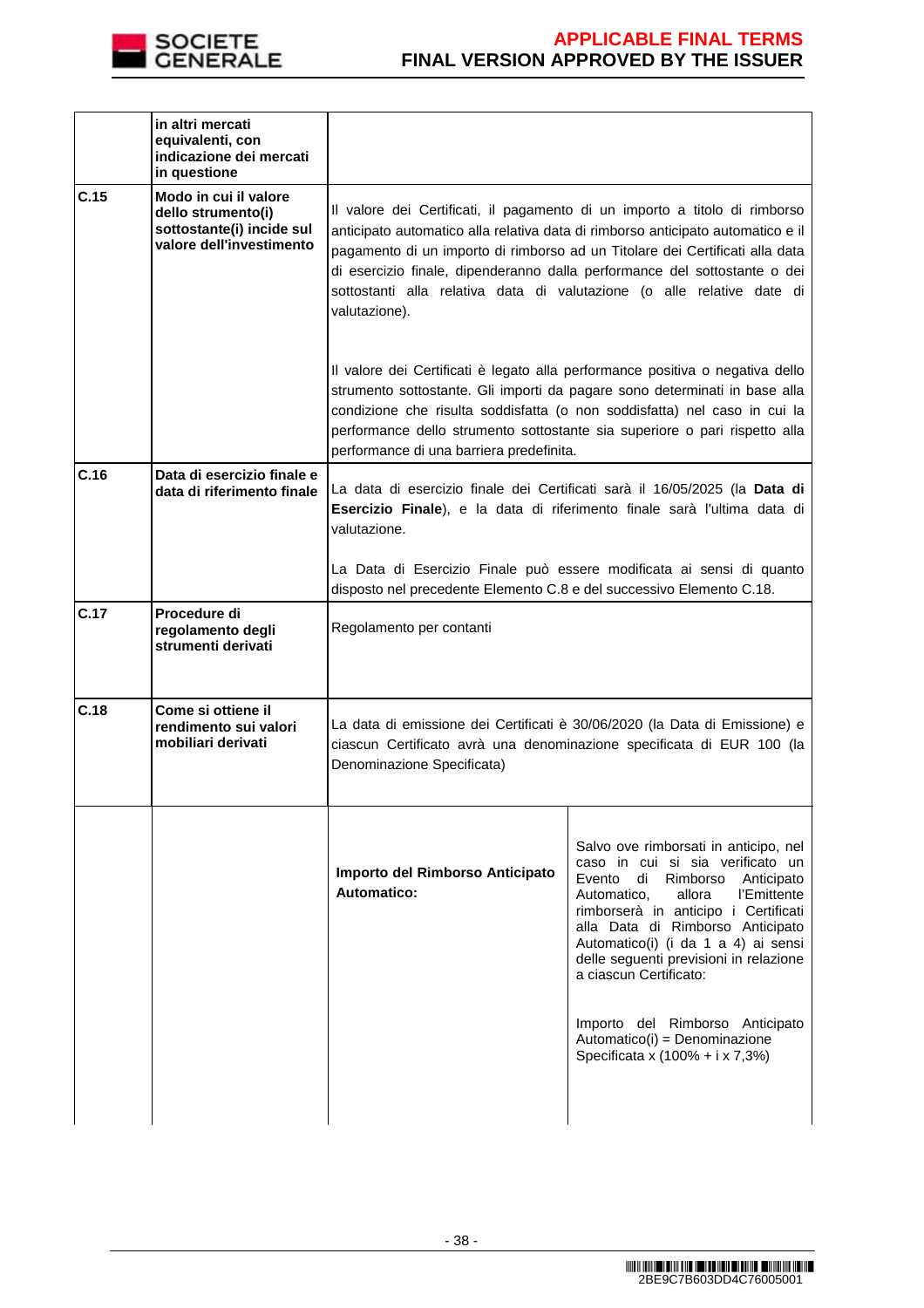

|  | Date del Rimborso Anticipato<br><b>Automatico:</b><br>(GG/MM/AAAA) | del<br>Rimborso Anticipato<br>Date<br>Automatico(i) (i da 1<br>$a \quad 4)$ :<br>06/07/2021;06/07/2022;<br>06/07/2023; 08/07/2024                                                        |
|--|--------------------------------------------------------------------|------------------------------------------------------------------------------------------------------------------------------------------------------------------------------------------|
|  | Evento di Rimborso Anticipato<br><b>Automatico:</b>                | Si intende essersi verificato, come<br>stabilito dall'Agente di Calcolo, se in<br>una Data di Valutazione(i) (i da 1 a<br>4), Performance(i) è superiore o<br>pari a 0%                  |
|  | Importo di Esercizio Finale:                                       | Salvo ove rimborsati in anticipo,<br>l'Emittente rimborserà i Certificati<br>alla Data di Esercizio Finale, ai<br>sensi delle seguenti previsioni in<br>relazione a ciascun Certificato: |
|  |                                                                    | Scenario 1:<br>Se alla Data di Valutazione(5),<br>Performance(5) è superiore o pari a<br>0% allora:                                                                                      |
|  |                                                                    | Importo di Esercizio Finale =<br>Denominazione Specificata x [100%<br>$+5 \times 7,3\%$ ]                                                                                                |
|  |                                                                    | Scenario 2:                                                                                                                                                                              |
|  |                                                                    | Se alla Data di Valutazione(5),<br>Performance(5) è inferiore a 0% e<br>Performance(5) è superiore o pari a<br>-30,0%, allora:                                                           |
|  |                                                                    | Esercizio<br>Finale<br>Importo<br>di<br>$=$<br>Specificata<br>Denominazione<br>x<br>[100%]                                                                                               |
|  |                                                                    | Scenario 3:                                                                                                                                                                              |
|  |                                                                    | Se alla Data di Valutazione(5),<br>Performance(5) è inferiore a -30,0%,<br>allora:                                                                                                       |
|  |                                                                    | Esercizio<br>Finale<br>Importo<br>di<br>$=$<br>Denominazione Specificata x (100%<br>+ Performance(5))                                                                                    |
|  | <b>Definizioni</b><br>relative<br>alla(e)<br>data(e):              | Applicabile                                                                                                                                                                              |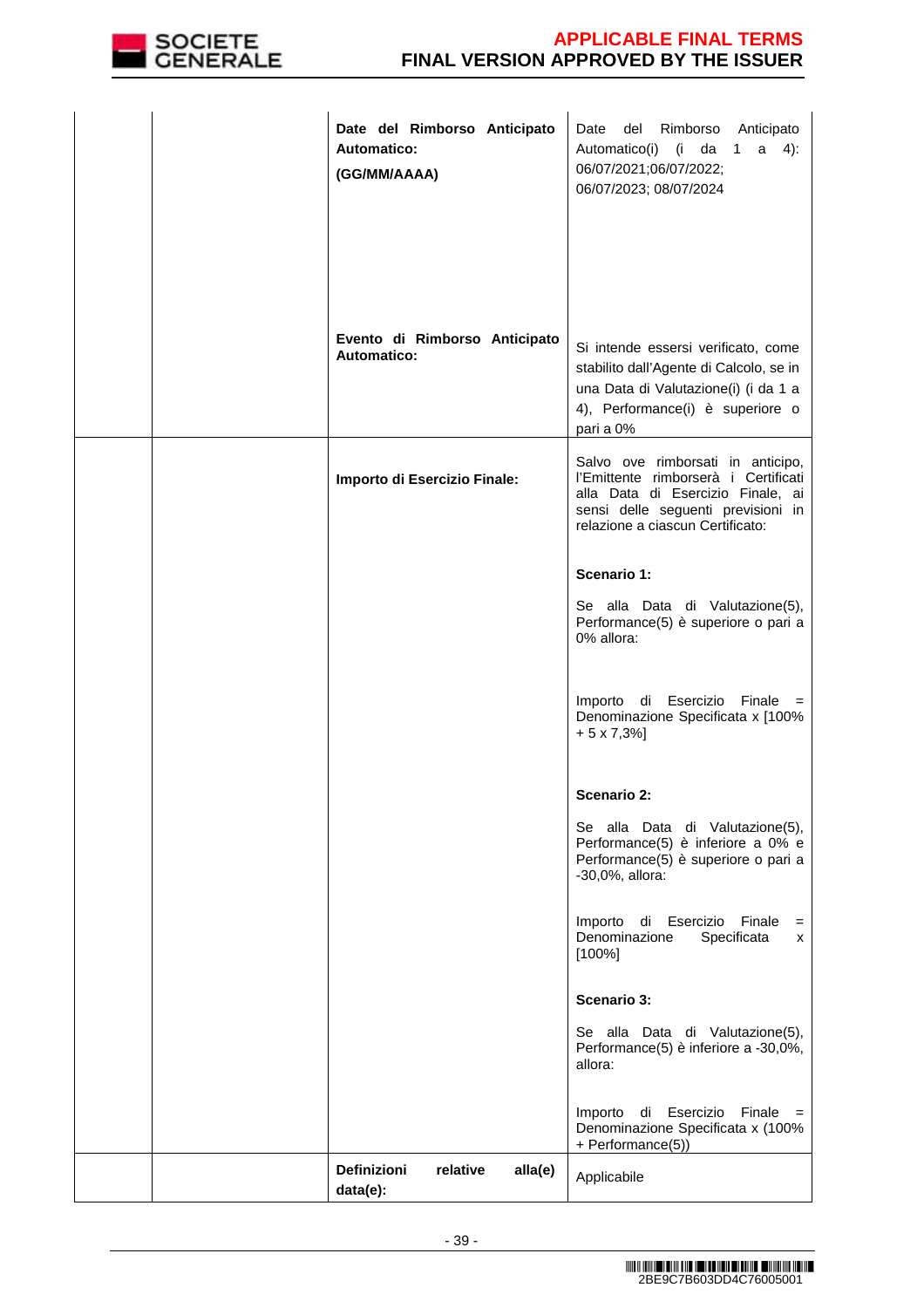

|      |     |                                                                                                          | Data di Valutazione(0):<br>(GG/MM/AAAA)<br>Data di Valutazione(i):<br>(i da 1 a 5)<br>(GG/MM/AAAA)                                                                                                                                                 | 29/06/2020<br>29/06/2021;<br>29/06/2022;<br>29/06/2023; 01/07/2024; 09/05/2025                                                                                             |
|------|-----|----------------------------------------------------------------------------------------------------------|----------------------------------------------------------------------------------------------------------------------------------------------------------------------------------------------------------------------------------------------------|----------------------------------------------------------------------------------------------------------------------------------------------------------------------------|
|      |     |                                                                                                          | Definizioni relative al Prodotto:                                                                                                                                                                                                                  | rispetto<br>delle<br>Applicabile, nel<br>previsioni della Condizione 4 dei<br>Termini e Condizioni Aggiuntivi<br>relativi alle Formule                                     |
|      |     |                                                                                                          | Performance(i)<br>(i da 1 a 5)                                                                                                                                                                                                                     | Indica (S(i) / S(0)) - 100%                                                                                                                                                |
|      |     |                                                                                                          | S(i)<br>(i da 0 a 5)                                                                                                                                                                                                                               | Indica<br>rispetto<br>ad ogni<br>Data<br>Valutazione(i) il Prezzo di Chiusura<br>del Sottostante                                                                           |
| C.19 |     | Prezzo di rifermento<br>finale del sottostante                                                           | Si rimanda all'Elemento C.18 che precede.<br>Prezzo finale di riferimento: il valore dello(gli) strumento(i) sottostante(i)<br>verificarsi di determinati eventi straordinari e rettifiche che interessino tale(i)<br>strumento(i) sottostante(i). | alla(e) relativa(e) data(e) di rilevamento per il rimborso, subordinatamente al                                                                                            |
| C.20 |     | Tipo di sottostante e<br>informazioni su dove<br>reperire le informazioni<br>sul sottostante             | Il tipo di sottostante è: indice<br>pagine elettroniche.                                                                                                                                                                                           | Informazioni relative al sottostante sono disponibili sui seguenti siti web o                                                                                              |
|      |     |                                                                                                          | <b>Nome</b><br><b>Ticker</b><br><b>Sponsor</b><br>dell'Indice<br><b>Bloomberg dell'Indice</b>                                                                                                                                                      | <b>Mercato</b><br><b>Sito Internet</b><br>Regolamentato                                                                                                                    |
|      |     |                                                                                                          | <b>STOXX Global</b><br><b>STOXX</b><br>Technology<br><b>SXGTSEE</b><br>Select 30 EUR<br>Limited<br>Price                                                                                                                                           | Ciascun mercato sul<br>quale i titoli<br>compresi nell'indice<br>sono negoziati,<br>www.stoxx.com<br>come di volta in<br>volta determinato<br>dallo Sponsor<br>dell'Indice |
|      |     |                                                                                                          |                                                                                                                                                                                                                                                    |                                                                                                                                                                            |
|      |     | <b>Sezione D - Rischi</b>                                                                                |                                                                                                                                                                                                                                                    |                                                                                                                                                                            |
|      | D.2 | Principali informazioni<br>relative ai principali<br>rischi specifici<br>dell'emittente e del<br>garante | valutati prima di qualsiasi decisione di investimento.<br>Sono state identificate le seguenti categorie di fattori di rischio:                                                                                                                     | Un investimento nei Certificati comporta dei rischi che devono essere                                                                                                      |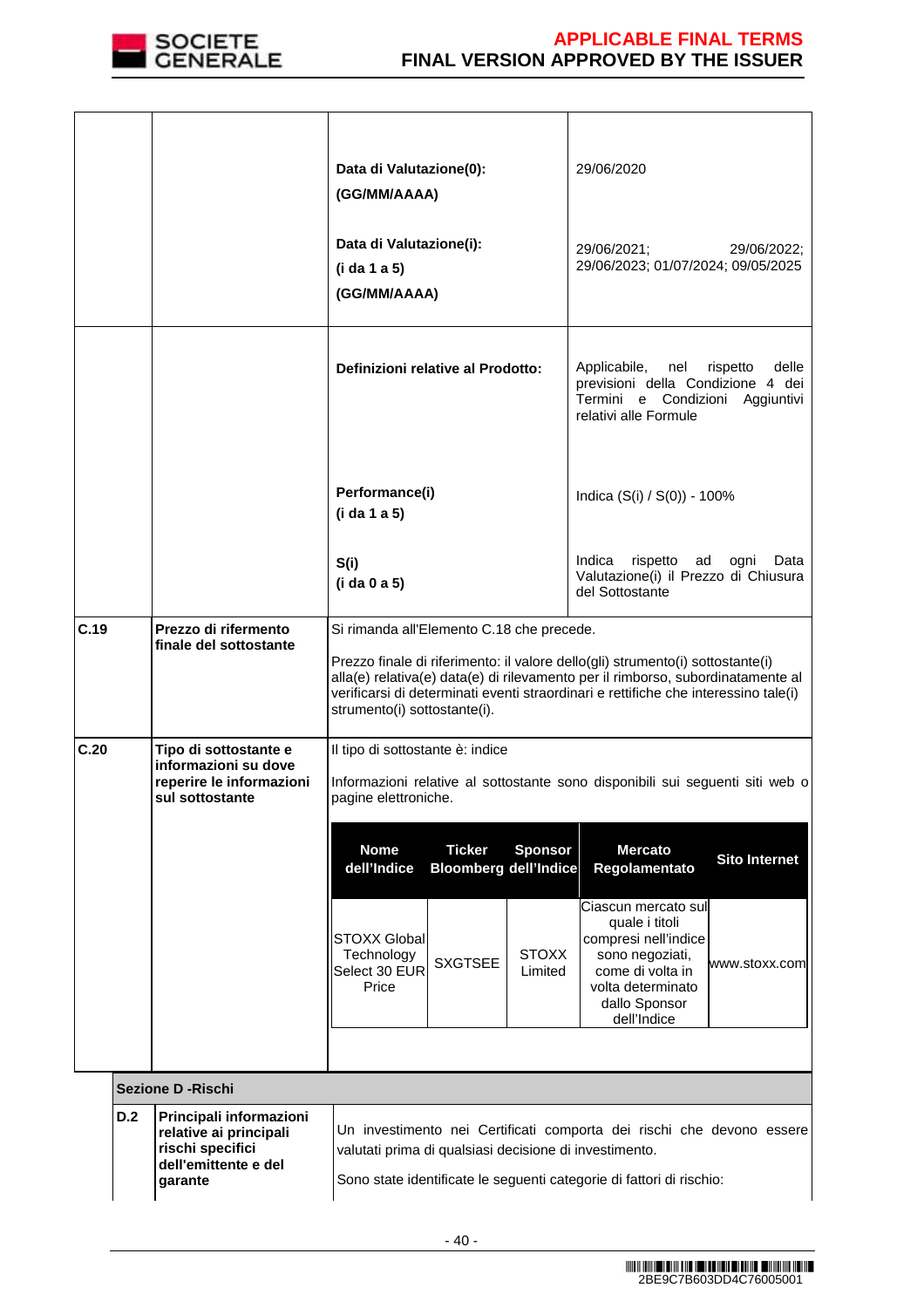

| Rischi relativi a profili macroeconomici, mercati e<br>contesto regolamentare                                                                                                                                                                                                                                                                      |
|----------------------------------------------------------------------------------------------------------------------------------------------------------------------------------------------------------------------------------------------------------------------------------------------------------------------------------------------------|
| Il contesto economico e finanziario globale, nonché il contesto dei mercati in<br>cui il Gruppo opera, possono influire negativamente sulle attività, sulla<br>posizione finanziaria e sui risultati delle operazioni del Gruppo                                                                                                                   |
| Il Gruppo è soggetto a un ampio quadro di vigilanza e regolamentazione in<br>ciascuno dei paesi in cui opera ed i cambiamenti di questi regimi potrebbero<br>avere un effetto significativo sulle attività, alla posizione finanziaria e sui<br>costi del Gruppo, nonché sul contesto finanziario ed economico in cui<br>questo opera.             |
| La Brexit e il suo effetto sui mercati finanziari e sul contesto economico<br>potrebbero avere un impatto negativo sulle attività del Gruppo e sui suoi<br>risultati economici.                                                                                                                                                                    |
| Rischi connessi all'attuazione del piano strategico del Gruppo.                                                                                                                                                                                                                                                                                    |
| L'aumento della concorrenza da parte degli operatori bancari e non bancari<br>potrebbe avere effetti negativi sulle attività e sui risultati del Gruppo, sia sul<br>mercato interno francese che a livello internazionale.                                                                                                                         |
| Rischi di credito e di controparte<br>$\bullet$                                                                                                                                                                                                                                                                                                    |
| Il Gruppo è esposto al rischio di controparte ed al rischio di concentrazione,<br>che potrebbero produrre un effetto negativo sulle attività, i risultati<br>economici e la posizione finanziaria del Gruppo.                                                                                                                                      |
| La solidità finanziaria e la condotta di altre istituzioni finanziarie e<br>partecipanti al mercato potrebbe avere un impatto negativo sul Gruppo.                                                                                                                                                                                                 |
| I risultati economici e la posizione finanziaria del Gruppo potrebbero essere<br>negativamente influenzate da accantonamenti tardivi o insufficenti per<br>esposizioni creditizie.                                                                                                                                                                 |
| Rischi di Mercato e Strutturali                                                                                                                                                                                                                                                                                                                    |
| I cambiamenti e la volatilità dei mercati finanziari possono avere rilevanti<br>effetti negativi sull'attività del Gruppo e sui risultati delle attività di mercato.                                                                                                                                                                               |
| Variazioni nei tassi di interesse potrebbero avere un effetto negativo sulle<br>attività di retail banking.                                                                                                                                                                                                                                        |
| Variazioni nei tassi di cambio potrebbero avere un impatto negativo sui<br>risultati del Gruppo.                                                                                                                                                                                                                                                   |
| Rischi operativi (incluso il rischio di comportamenti<br>inappropriati) e i rischi legati all'utilizzodi modelli                                                                                                                                                                                                                                   |
| Il Gruppo è esposto a rischi legali che potrebbero avere un rilevante effetto<br>negativo sulla sua posizione finanziaria e risultati economici.                                                                                                                                                                                                   |
| Inadempienze operative, chiusure o vincoli di capacità che interessano le<br>istituzioni con le quali il Gruppo intrattiene relazioni commerciali, o il guasto<br>o la violazione dei sistemi informatici del Gruppo, potrebbero influire<br>negativamente sulle attività del Gruppo e tradursi in perdite e danni<br>reputazionali per il Gruppo. |
| Il Gruppo può incorrere in perdite quale conseguenza di eventi imprevisti o<br>catastrofici, inclusi attacchi terroristici e disastri naturali.                                                                                                                                                                                                    |
| Danni reputazionali potrebbero incidere sulla posizione competitiva del                                                                                                                                                                                                                                                                            |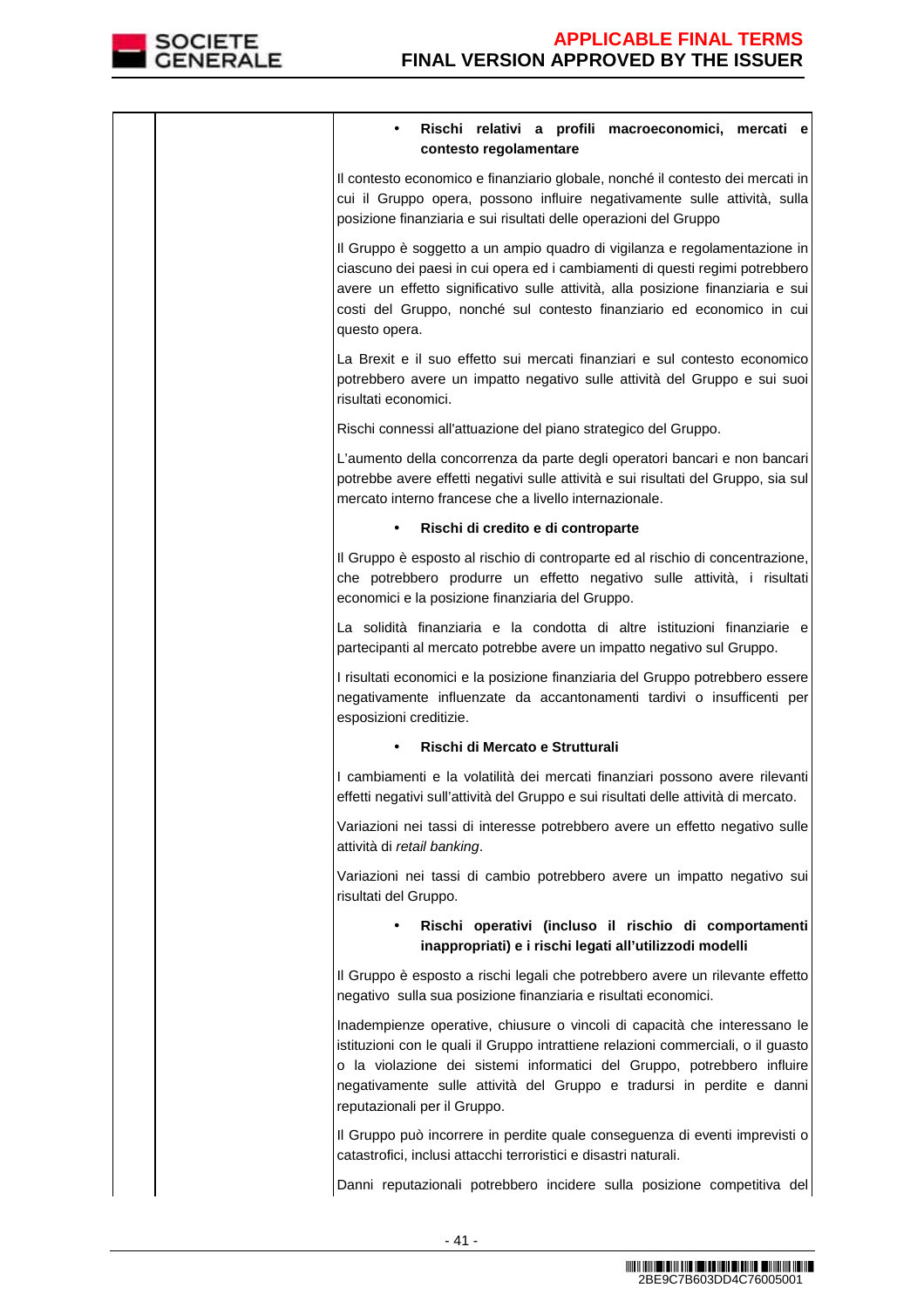

|     |                                                                                                                     | Gruppo, sulla sua attività e sulla sua condizione finanziaria.                                                                                                                                                                                                       |
|-----|---------------------------------------------------------------------------------------------------------------------|----------------------------------------------------------------------------------------------------------------------------------------------------------------------------------------------------------------------------------------------------------------------|
|     |                                                                                                                     | L'incapacità del Gruppo di attrarre e trattenere personale qualificato<br>possono materialmente influire negativamente sull'andamento del Gruppo.                                                                                                                    |
|     |                                                                                                                     | I modelli, in particolare i modelli interni del Gruppo, utilizzati nei processi<br>decisionali strategici e nei sistemi di gestione dei rischi potrebbero fallire o<br>rivelarsi inadeguati e comportare per il Gruppo perdite finanziarie.                          |
|     |                                                                                                                     | Il Gruppo potrebbe subire perdite a seguito di eventi imprevisti o catastrofici,<br>inclusi attacchi terroristici o catastrofi naturali.                                                                                                                             |
|     |                                                                                                                     | Rischi di funding e di liquidità<br>$\bullet$                                                                                                                                                                                                                        |
|     |                                                                                                                     | Una serie di misure eccezionali adottate da governi, banche centrali e<br>regolatori potrebbero avere un impatto sfavorevole sui costi di<br>finanziamento del Gruppo e il suo accesso alla liquidità                                                                |
|     |                                                                                                                     | Un declassamento del rating esterno del Gruppo o del rating sovrano dello<br>Stato francese potrebbe avere un effetto negativo sul costo del<br>finanziamento del Gruppo e sul suo accesso alla liquidità                                                            |
|     |                                                                                                                     | Rischi relativi alle attività assicurative                                                                                                                                                                                                                           |
|     |                                                                                                                     | Un deterioramento delle condizioni di mercato, ed in particolare un<br>significativo aumento o diminuzione dei tassi di interesse, potrebbe avere<br>un effetto negativo rilevante sulle attività assicurative del ramo vita del<br>settore Assicurativo del Gruppo. |
|     |                                                                                                                     | Poiché l'Emittente è parte del Gruppo, anch'esso è soggetto ai medesimi<br>fattori di rischio.                                                                                                                                                                       |
| D.6 | Principali<br>relative<br>ai                                                                                        | informazioni   Certificati possono prevedere un rimborso anticipato automatico al<br>principali verificarsi di un evento specifico. Conseguentemente, questo potrebbe                                                                                                |
|     | rischi<br>di<br>perdita<br>del<br>valore di tutto o parte del<br>proprio investimento da<br>parte degli investitori | rischi specifici dei titoli e impedire ai Titolari dei Certificati di beneficiare della performance dello<br>avvertenze in merito ai strumento sottostante nell'arco dell'intero periodo inizialmente previsto.                                                      |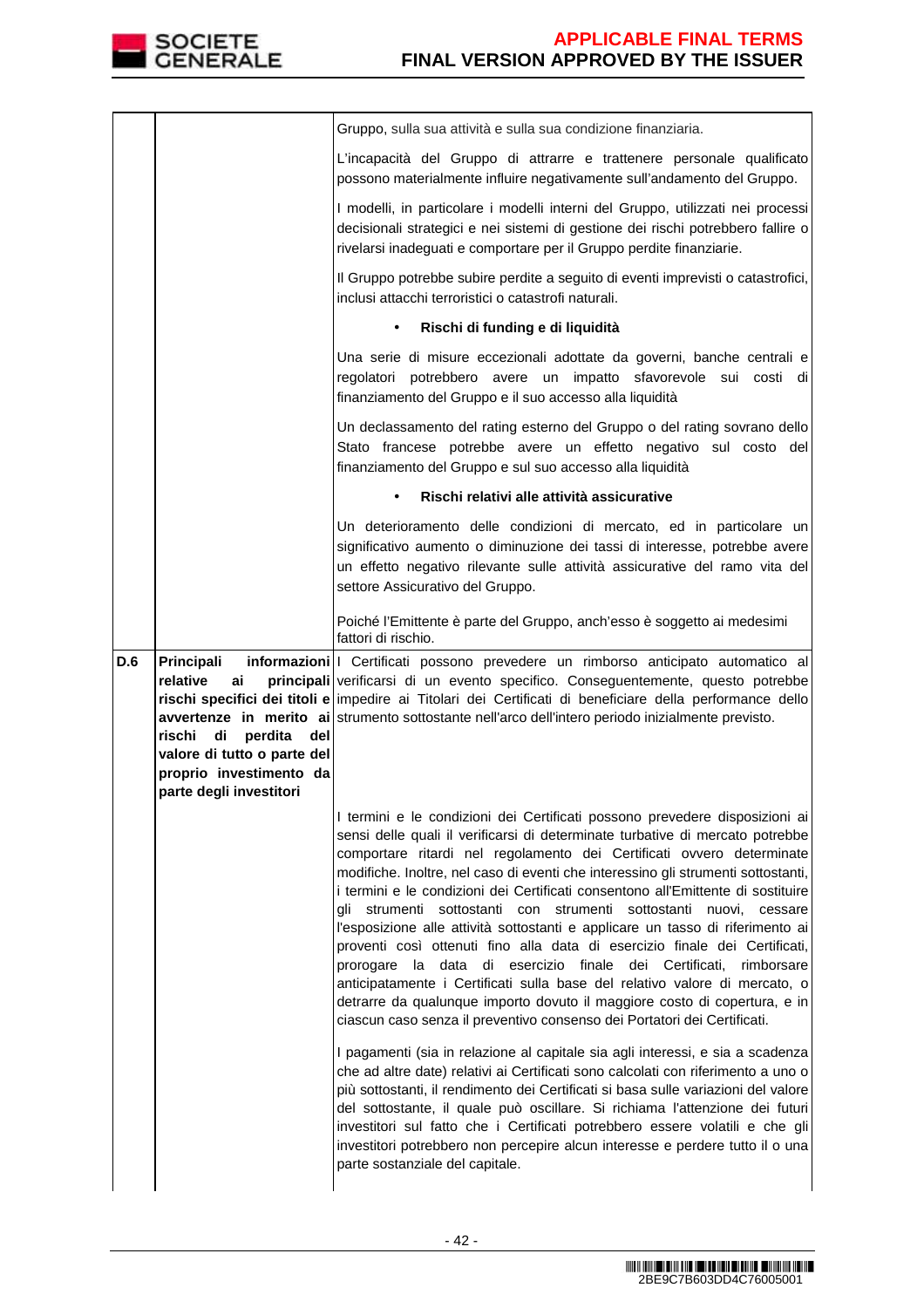La Garanzia costituisce un'obbligazione contrattuale generale e non garantita del Garante e di nessun altro soggetto. Qualsiasi pagamento inerente ai Certificati è correlato altresì all'affidabilità creditizia del Garante.

Si richiama l'attenzione di coloro che desiderano investire nei Certificati che beneficiano della Garanzia sul fatto che, in caso di mancato pagamento da parte di un Emittente, gli importi cui hanno diritto i Portatori dei Certificati si limiteranno agli importi ottenuti tramite un'apposita azione da promuoversi ai sensi della Garanzia e in conformità ai relativi termini, ed essi non avranno alcun diritto di istituire alcun procedimento, di natura giudiziaria o altrimenti, né di avanzare alcuna pretesa nei confronti dell'Emittente.

La Garanzia è una mera garanzia di pagamento e non una garanzia relativa alla performance dell'Emittente rilevante né ad alcuno degli altri obblighi dello stesso ai sensi dei Certificati, che beneficiano della Garanzia.

Société Générale opererà in qualità di emittente ai sensi del Programma, di Garante dei Certificati emessi dall'Emittente e di fornitore di strumenti di copertura per l'Emittente. Di conseguenza, gli investitori saranno esposti non solo al rischio di credito del Garante, ma anche ai rischi operativi derivanti dalla mancanza di indipendenza del Garante con riguardo all'assunzione dei propri doveri e obblighi in qualità di Garante e fornitore di strumenti di copertura.

I potenziali conflitti di interesse e i rischi operativi derivanti da tale mancanza di indipendenza dovrebbero in parte essere mitigati dal fatto che all'interno del Garante, l'implementazione della Garanzia e la fornitura di strumenti di copertura compete a divisioni differenti, ognuna gestita come unità operativa distinta, segregata da barriere informative (i cosiddetti Chinese Walls) e gestita da team diversi.

L'Emittente e il Garante, e qualunque delle rispettive controllate e/o affiliate, in relazione alle altre rispettive attività commerciali, potrebbero essere in possesso di, o acquisire, informazioni rilevanti in merito alle attività sottostanti. Tali attività e informazioni potrebbero comportare conseguenze negative per i Portatori dei Certificati.

L'Emittente e il Garante e qualunque delle rispettive controllate e/o affiliate potrebbero operare in altre vesti in relazione ai Certificati, ad esempio in qualità di market maker, agente per il calcolo o agente. Pertanto, potrebbero verificarsi potenziali conflitti di interesse.

 In relazione all'offerta dei Certificati, l'Emittente e il Garante e/o le rispettive affiliate potrebbero stipulate una o più operazioni di copertura con riguardo a una o più attività di riferimento o relativi derivati, suscettibili di incidere sul prezzo di mercato, sulla liquidità o sul valore dei Certificati.

La regolamentazione e la riforma dei "benchmarks" potrebbe influenzare negativamente il valore dei Certificati che si riferiscono o sono connessi a tali "benchmarks"

 Nel corso della vita dei Certificati, il valore di mercato degli stessi potrebbe risultare inferiore al capitale investito. Inoltre, in caso di insolvenza da parte dell'Emittente e/o del Garante potrebbe verificarsi la perdita totale del capitale investito.

**Si richiama l'attenzione degli investitori sul fatto che potrebbero incorrere nella perdita totale o parziale del proprio investimento.**

# **Sezione E – Offerta**

**E.2.b Motivi dell'offerta e** I proventi netti di ciascuna emissione dei Certificati saranno utilizzati ai fini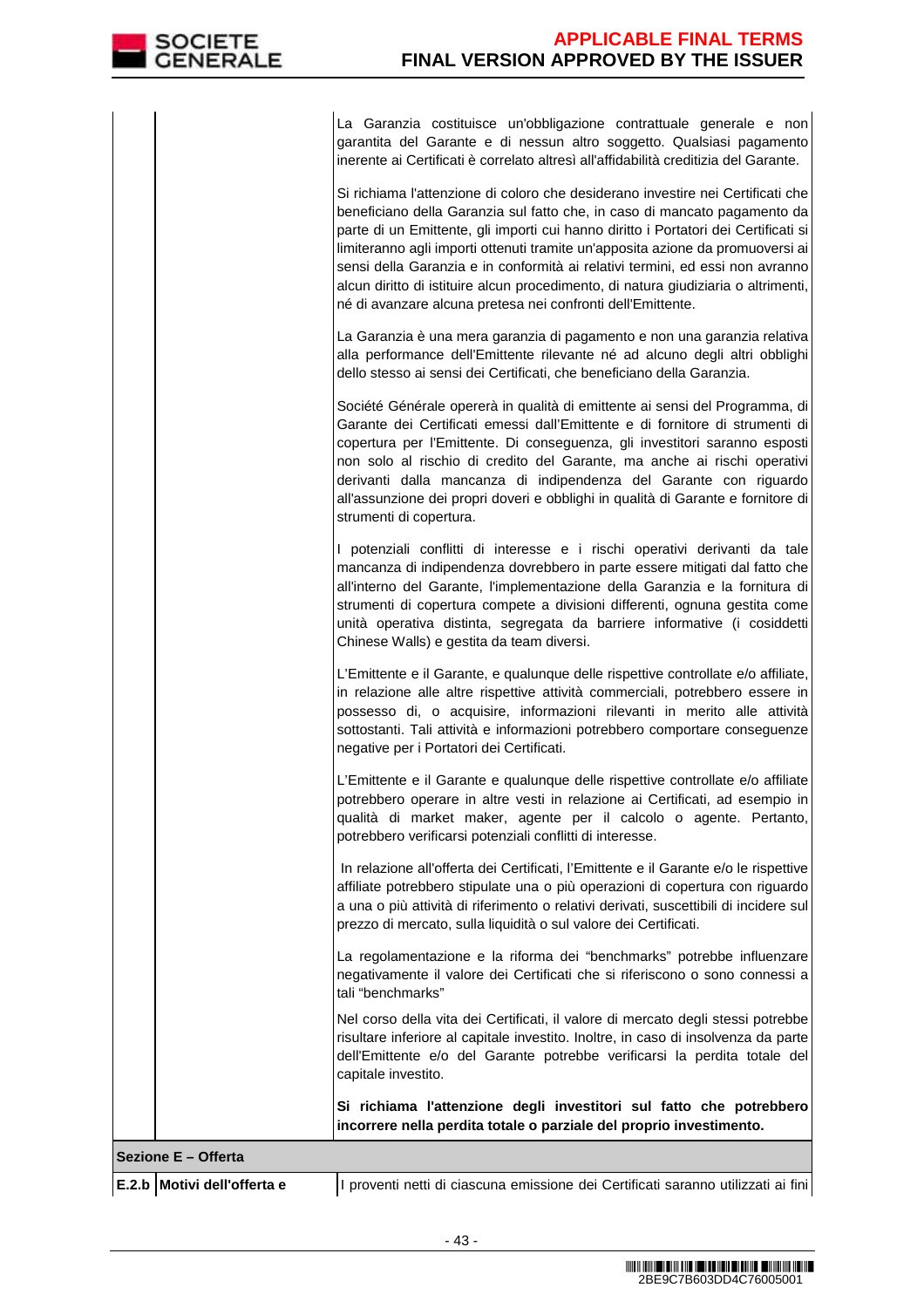

|     | utilizzo dei proventi                                         | del finanziamento generico del Gruppo Société Générale, ivi compreso ai<br>fini del perseguimento del profitto.                                                                                                                                                                                                                                                                                                                                                                                                                                                                                                                                                                                                                                                                                                                                                                                                       |
|-----|---------------------------------------------------------------|-----------------------------------------------------------------------------------------------------------------------------------------------------------------------------------------------------------------------------------------------------------------------------------------------------------------------------------------------------------------------------------------------------------------------------------------------------------------------------------------------------------------------------------------------------------------------------------------------------------------------------------------------------------------------------------------------------------------------------------------------------------------------------------------------------------------------------------------------------------------------------------------------------------------------|
| E.3 | Descrizione dei termini e<br>delle condizioni<br>dell'offerta | Giurisdizione(i) dell'offerta pubblica: Italia                                                                                                                                                                                                                                                                                                                                                                                                                                                                                                                                                                                                                                                                                                                                                                                                                                                                        |
|     |                                                               | Periodo di Offerta: Dal 19 maggio 2020 (incluso) alle 09:00 CET (Central<br>European Time) al 25 giugno 2020 (incluso), alle 16:00 CET, salvo<br>chiusura anticipata del Periodo di Offerta, come descritto di seguito.                                                                                                                                                                                                                                                                                                                                                                                                                                                                                                                                                                                                                                                                                               |
|     |                                                               | I Certificati verranno collocati:                                                                                                                                                                                                                                                                                                                                                                                                                                                                                                                                                                                                                                                                                                                                                                                                                                                                                     |
|     |                                                               | (a) all'interno dei locali del Collocatorie (presso le sedi e le filiali);                                                                                                                                                                                                                                                                                                                                                                                                                                                                                                                                                                                                                                                                                                                                                                                                                                            |
|     |                                                               | (b) mediante offerta fuori sede ai sensi dell'articolo 30 e dell'articolo 31 del<br>d.lgs 24 febbraio 1998 n. 58 come successivamente modificato (il "Testo<br>Unico della Finanza") dal 19 maggio 2020 alle 9.00 CET al 22 giugno 2020<br>(incluso), alle 16.00 CET; e                                                                                                                                                                                                                                                                                                                                                                                                                                                                                                                                                                                                                                               |
|     |                                                               | (c) mediante tecniche di comunicazione a distanza ai sensi dell'articolo 32<br>del TUF dal 19 maggio 2020 alle 9.00 CET al 15 giugno 2020 (incluso), alle<br>16.00 CET,                                                                                                                                                                                                                                                                                                                                                                                                                                                                                                                                                                                                                                                                                                                                               |
|     |                                                               | salvo chiusura anticipata del Periodo d'Offerta come descritto di seguito.                                                                                                                                                                                                                                                                                                                                                                                                                                                                                                                                                                                                                                                                                                                                                                                                                                            |
|     |                                                               | Il Collocatore che intende collocare i Certificati attraverso l'offerta fuori<br>sede ai sensi dell'articolo 30 del Testo Unico della Finanza raccoglieranno i<br>Moduli di adesione - invece che direttamente presso le loro filiali e uffici -<br>attraverso consulenti finanziari abilitati all'offerta fuori sede ai sensi<br>dell'articolo 31 del Testo Unico della Finanza.                                                                                                                                                                                                                                                                                                                                                                                                                                                                                                                                     |
|     |                                                               | Ai sensi dell'articolo 30, comma 6, del Testo Unico della Finanza, la validità<br>e l'efficacia dei contratti sottoscritti tramite Offerta Fuori Sede è sospesa<br>per un periodo di 7 (sette) giorni dalla data di sottoscrizione del Modulo di<br>Adesione da parte del relativo investitore.                                                                                                                                                                                                                                                                                                                                                                                                                                                                                                                                                                                                                       |
|     |                                                               | Entro tale periodo gli investitori possono comunicare al Collocatore il loro<br>recesso, senza dover pagare alcun costo o commissione.                                                                                                                                                                                                                                                                                                                                                                                                                                                                                                                                                                                                                                                                                                                                                                                |
|     |                                                               | I Certificati verranno anche offerti mediante tecniche di comunicazione a<br>distanza ai sensi dell'articolo 32 del Testo Unico della Finanza (ad esempio<br>attraverso le piattaforme di trading online dei Collocatori e/o mediante<br>ordini telefonici). In tale caso gli investitori possono acquistare i Certificati<br>via internet e/o via telefono, dopo essere stati identificati dal Collocatore,<br>secondo le procedure stabilite dal Collocatore. Ai sensi dell'articolo 67-<br>duodecies del d.lgs n. 206/2005 come successivamente modificato (il<br>"Codice del Consumo"), la validità e l'efficacia dei contratti sottoscritti<br>mediante tecniche di comunicazione a distanza sono sospese per un<br>periodo di 14 (quattordici) giorni dalla data di sottoscrizione. Entro tale<br>periodo gli investitori possono comunicare al Collocatore il loro recesso<br>senza alcun costo o commissione. |
|     |                                                               | Prezzo di Offerta: I Certificati saranno offerti al Prezzo di Emissione, una<br>parte del quale, pari al massimo al 5,00%, è costituita dalla commissione<br>di distribuzione dovuta in via anticipata dal Garante al Collocatore.                                                                                                                                                                                                                                                                                                                                                                                                                                                                                                                                                                                                                                                                                    |
|     |                                                               | Condizioni a cui è soggetta l'offerta: L'offerta dei Certificati è subordinata<br>alla loro emissione e a qualunque condizione aggiuntiva contenuta nei<br>termini generali di attività degli intermediari finanziari, dagli stessi notificate<br>agli investitori.                                                                                                                                                                                                                                                                                                                                                                                                                                                                                                                                                                                                                                                   |
|     |                                                               | L'Emittente si riserva il diritto di chiudere il Periodo di Offerta prima della<br>scadenza<br>inizialmente<br>stabilita<br>qualunque<br>motivo.<br>per<br>L'Emittente si riserva il diritto di ritirare l'offerta e annullare l'emissione dei<br>Certificati per qualunque motivo e in un qualsiasi momento alla Data di<br>Emissione o precedentemente alla stessa. Resta inteso che qualora un                                                                                                                                                                                                                                                                                                                                                                                                                                                                                                                     |